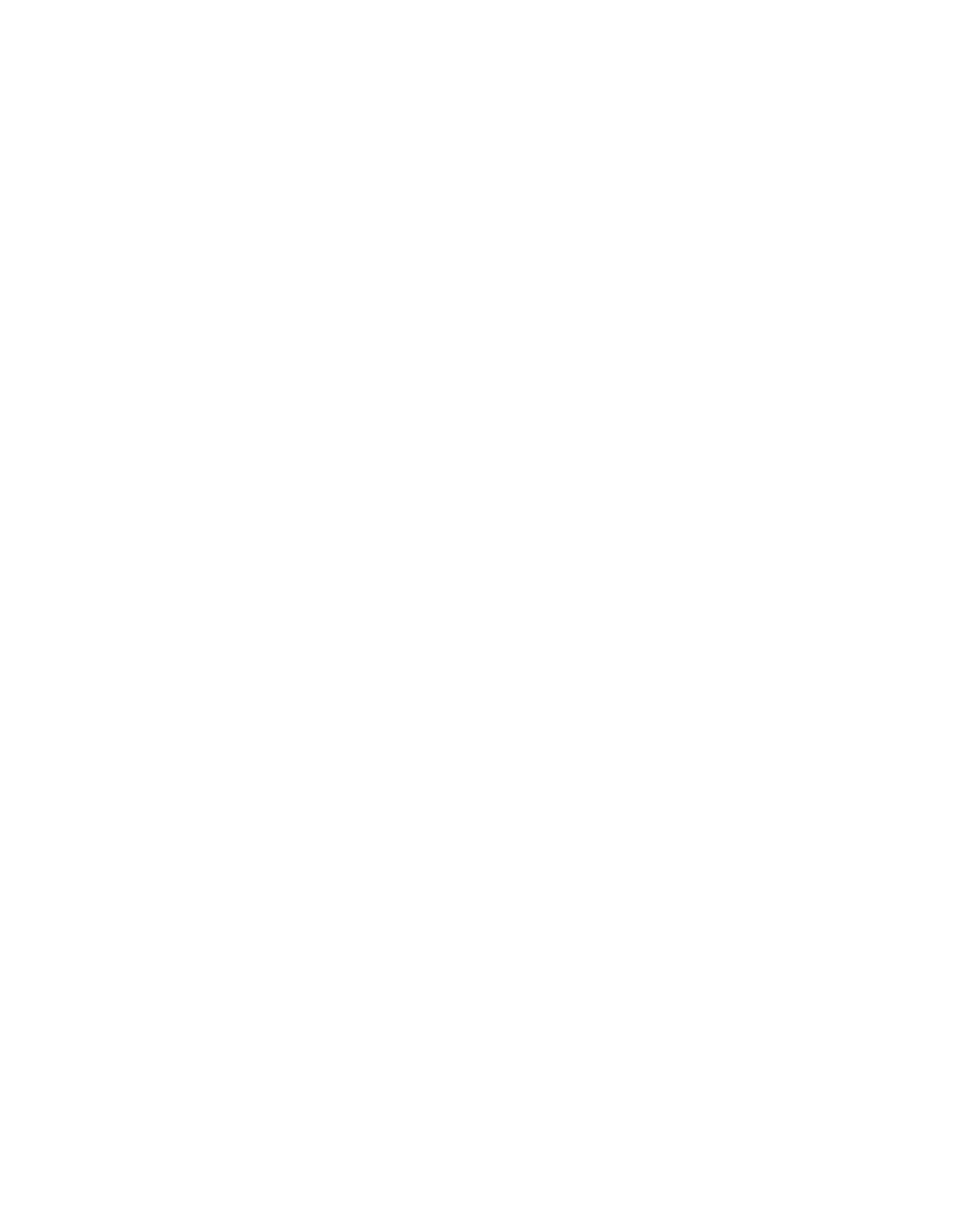| <b>Important Notice!</b> |  |
|--------------------------|--|
|--------------------------|--|

The D902/3 flow meter is equipped with a Lead Acid Gel Cell battery. This battery will require charging before initial operation.

Apply AC power, utilizing the enclosed line power cord, to the D902/3 for a period of 16-24 hours prior to using the product for the first time. The line cord connects to the socket connection located on the side of the enclosure.

Do not allow the battery to completely discharge. (Discharging the battery to the point where the LOW BATTERY indicator illuminates will not damage the battery. Allowing the battery to stay discharged for long periods of time can degrade the storage capacity of the battery.) When not in use, continually charge the battery by keeping it plugged into line power. The D902/3 has an integral charging circuit that prevents overcharging. The instrument can be permanently connected to AC line power without damaging the flow meter or the battery.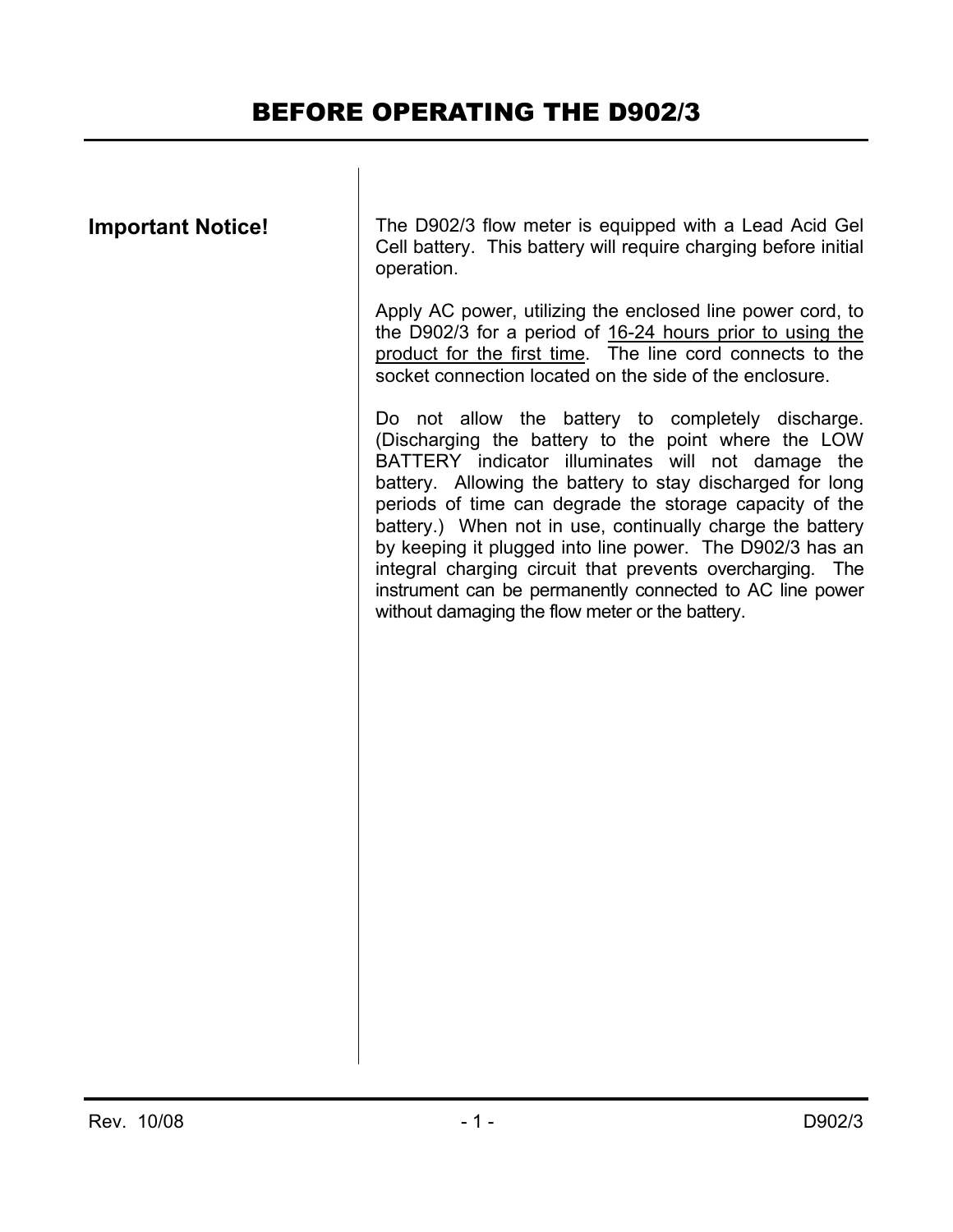### *TABLE OF CONTENTS*

|                              |                                             | <b>Pages</b>   |
|------------------------------|---------------------------------------------|----------------|
|                              | <b>Quick-Start Operating Instructions</b>   | $4 - 5$        |
| <b>Part 1 - Introduction</b> | <b>Introduction</b>                         |                |
|                              | <b>General</b>                              | 6              |
|                              | <b>Applications</b>                         | 6              |
|                              | <b>Model Matrix</b>                         | $\overline{7}$ |
|                              | <b>Product Specifications</b>               | 8              |
|                              | <b>Bench Test Procedure</b>                 | 9              |
| <b>Part 2 - Installation</b> | <b>Installation</b>                         |                |
|                              | <b>Transducer Mounting Locations</b>        | $11 - 12$      |
|                              | <b>Pipe Preparation</b>                     | 13             |
|                              | <b>Transducer Mounting</b>                  | $13 - 15$      |
|                              | <b>Electrical Connections</b>               | $16-17$        |
|                              | <b>Battery Charging and Maintenance</b>     | $18-19$        |
| Part 3 - Startup and         | <b>Instrument Startup and Configuration</b> |                |
| Configuration                | <b>Initial Settings</b>                     | 20             |
|                              | <b>Modes of Operation</b>                   | 21             |
|                              | Pipe I.D. Input                             | 22             |
|                              | <b>Full Scale Input</b>                     | 23             |
|                              | <b>Totalizer Exponent Input</b>             | 24             |
|                              | <b>Engineering Units Input</b>              | 25             |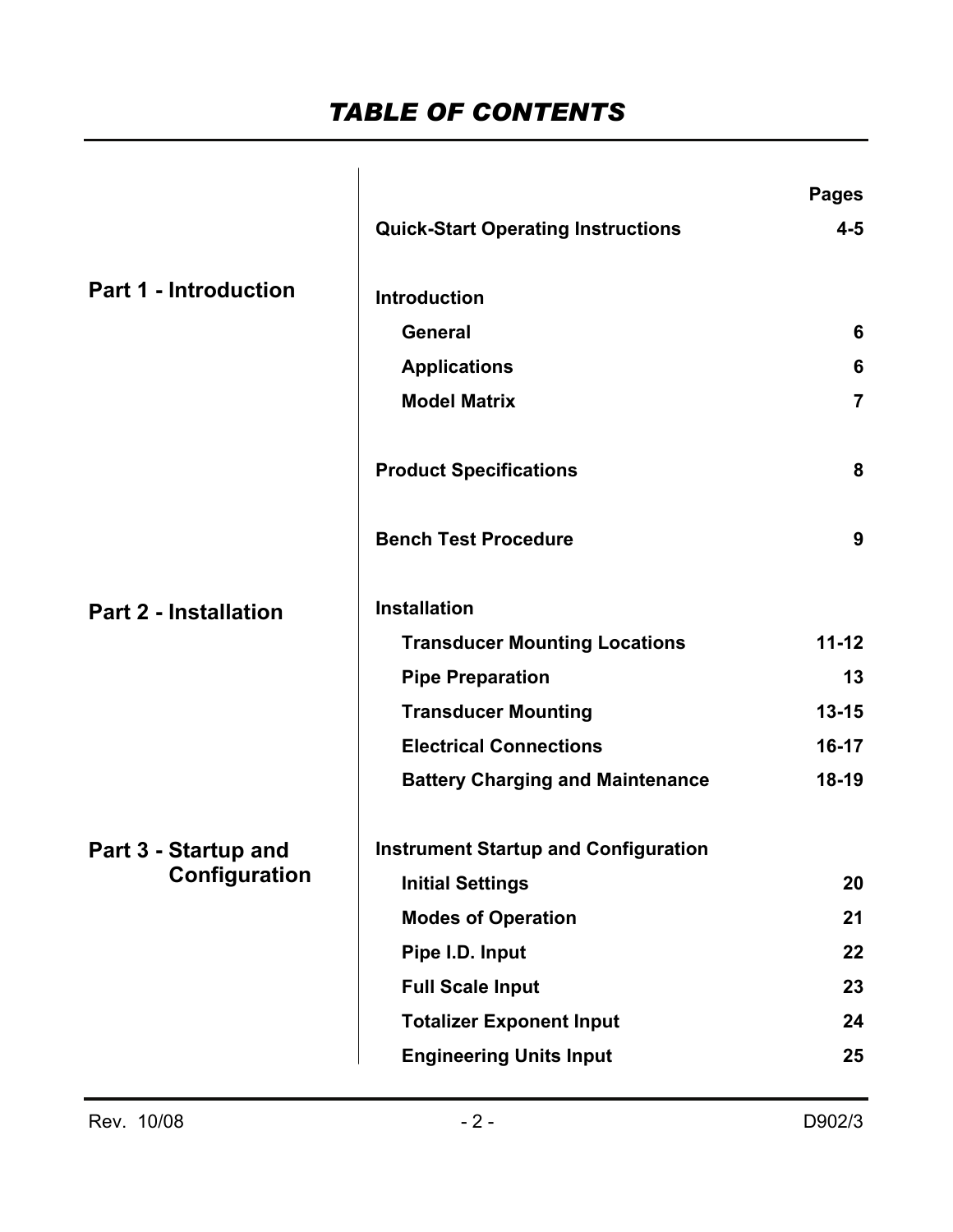|                                 |                                             | <b>Pages</b> |
|---------------------------------|---------------------------------------------|--------------|
|                                 | <b>Instrument Startup and Configuration</b> |              |
|                                 | <b>CAL. Constant Input</b>                  | 25           |
|                                 | <b>Display Damping</b>                      | 26           |
|                                 | <b>TEST Diagnostic Key</b>                  | 26           |
|                                 | <b>System and Totalizer RESET</b>           | 27           |
|                                 | <b>Totalizer Reset</b>                      | 27           |
|                                 | <b>FLOW ANALYZER Indicator</b>              | 27           |
| <b>Part 4 - Troubleshooting</b> | <b>Troubleshooting Guide</b>                | $28 - 29$    |
|                                 | <b>Appendices</b>                           | $31 +$       |
|                                 | <b>Spare Parts Listing</b>                  |              |
|                                 | <b>Mechanical Drawing</b>                   |              |
|                                 | <b>Fluid Sound Speed Conversion Chart</b>   |              |
|                                 | <b>Clean Liquid Installation Guide</b>      |              |
|                                 | <b>Pipe Dimension Chart: Cast Iron</b>      |              |
|                                 | Pipe Dimension Chart: ST, SS, PVC           |              |
|                                 | <b>Velocity to Volumetric Conversion</b>    |              |
|                                 | <b>Statement of Warranty</b>                |              |
|                                 | <b>Customer Service</b>                     |              |
|                                 |                                             |              |
|                                 |                                             |              |
|                                 |                                             |              |
|                                 |                                             |              |
|                                 |                                             |              |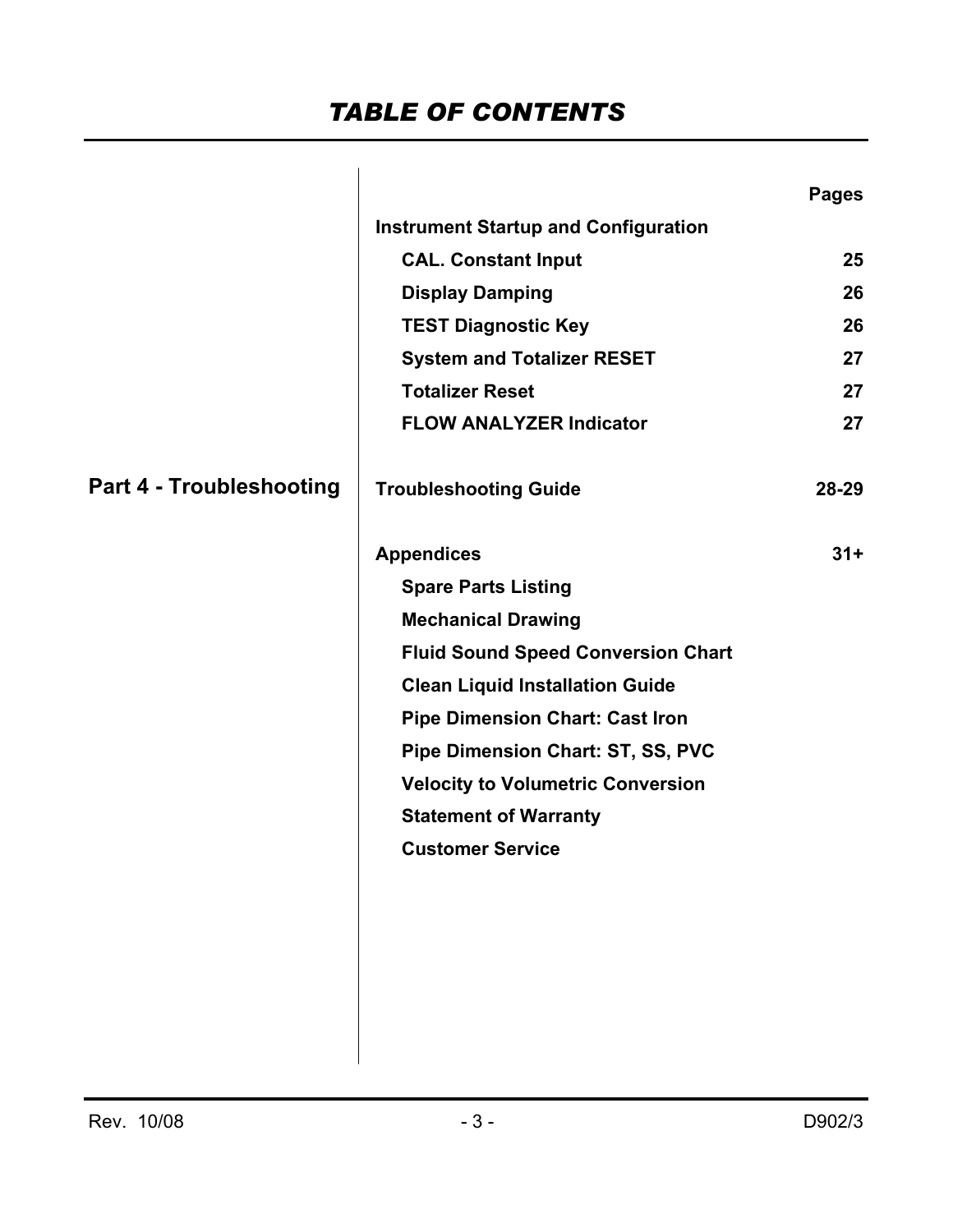### *QUICK-START OPERATING INSTRUCTIONS*

This manual contains detailed operating instructions for all aspects of the D902/3 instrument. The following condensed instructions are provided to assist the operator in getting the instrument started up and running as quickly as possible. This pertains to basic operation only. If specific instrument features are to be used or if the installer is unfamiliar with this type of instrument, refer to the appropriate section in the manual for complete details.

#### **1. TRANSDUCER LOCATION**

A. Determine the appropriate mounting location for the transducers by referring to **Figure 1**.



Liquids with Suspended Solids or Aeration Clean, Non-aerated Liquids

**TOP VIEW OF PIPE** 

### **Figure 1 Transducer Locations**

**Pipe Preparation and Mounting** 

**Location** 

#### **2. PIPE PREPARATION AND TRANSDUCER MOUNTING**

- A. The piping surface, where the transducers are to be mounted, needs to be clean and dry. Remove loose scale, rust and paint to ensure satisfactory acoustical bonds.
- B. Connect the elastic mounting strap around the pipe. Leave the strap just loose enough to slip the transducers underneath.
- C. Apply a liberal amount of silicone grease (enclosed) onto the transducer faces and the prepared areas of the pipe.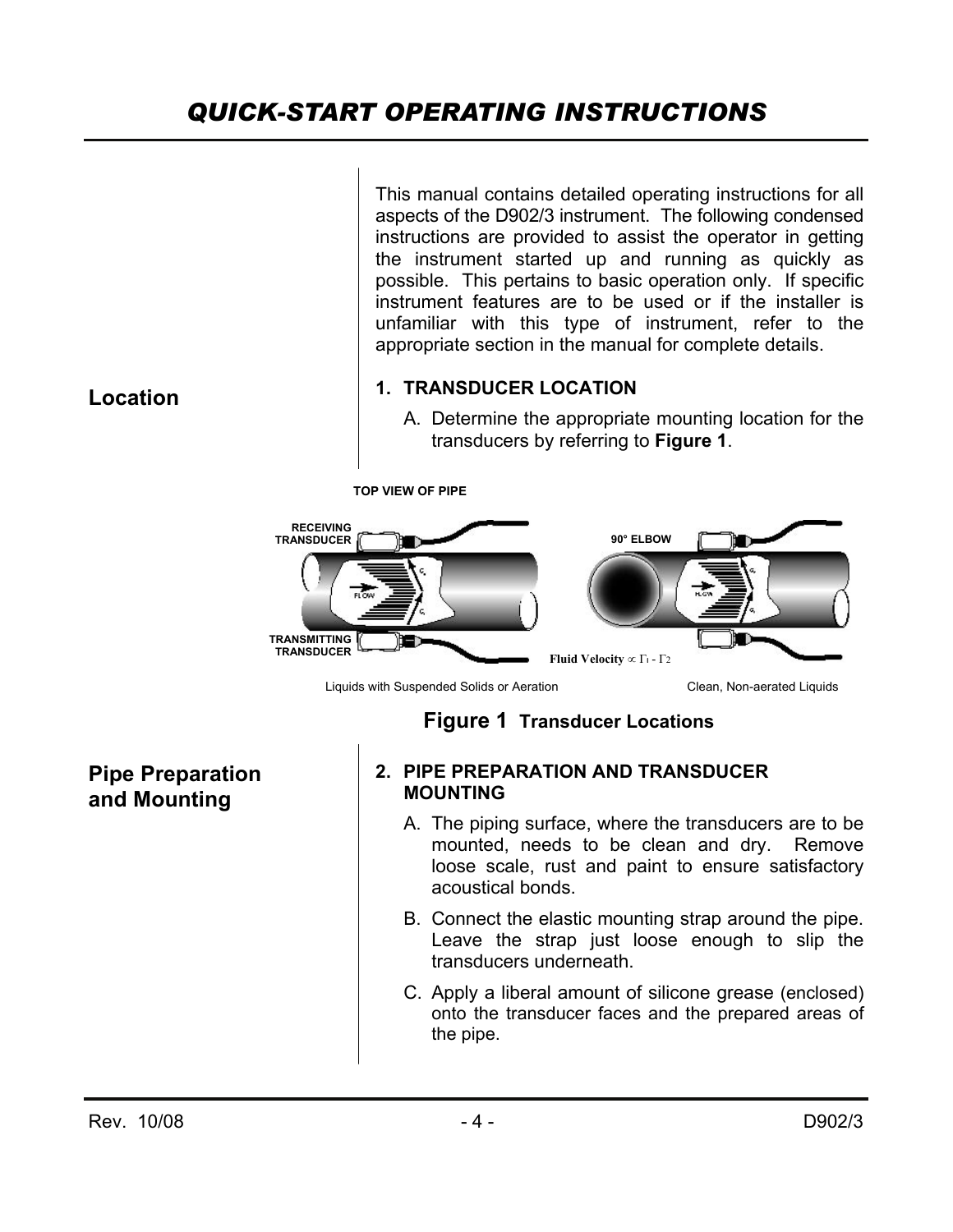### *QUICK-START OPERATING INSTRUCTIONS*

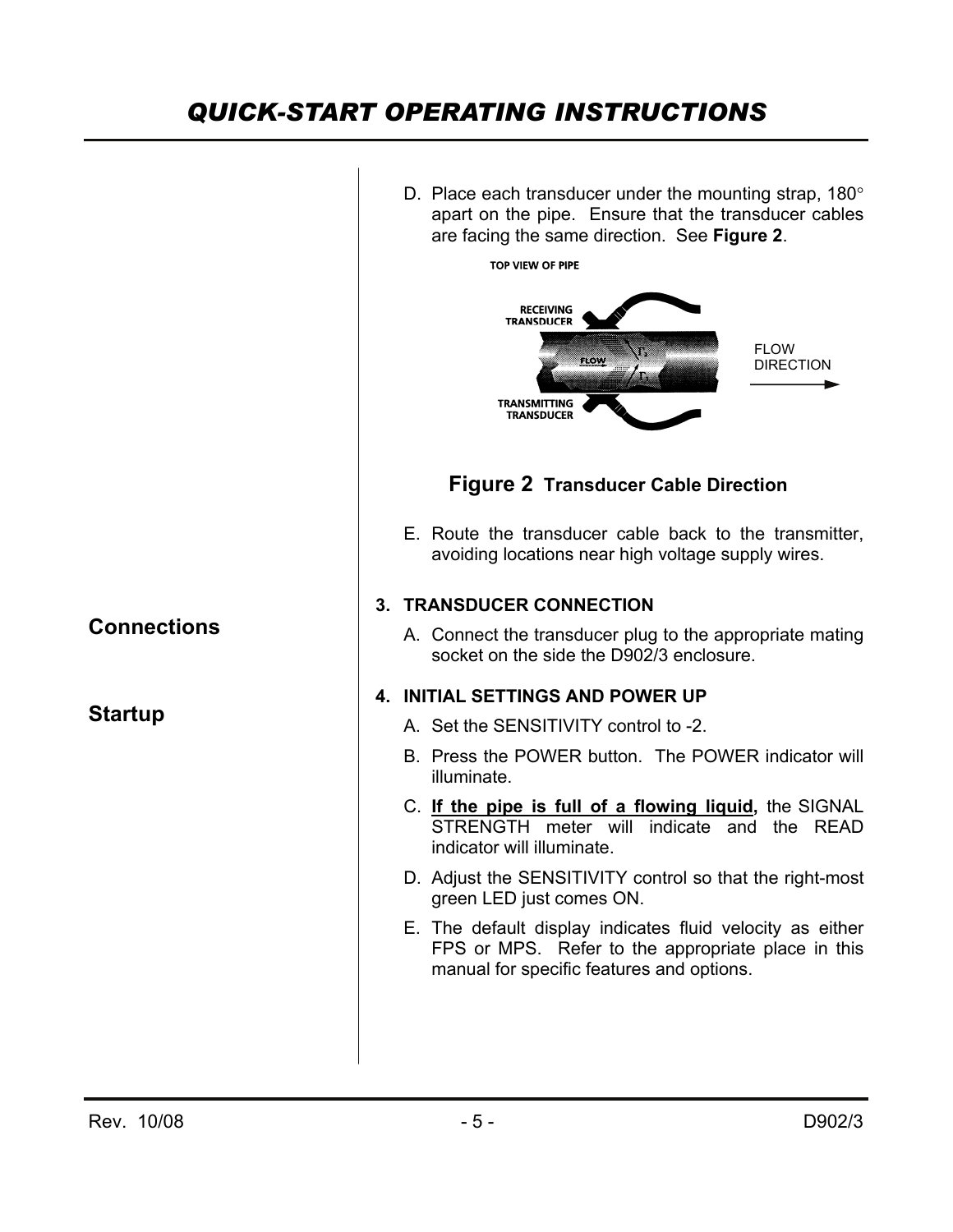| <b>General</b>                 | The D902/3 ultrasonic flow meter is designed to measure<br>the fluid velocity of liquid within closed conduit.<br>The<br>transducers are a non-contacting, clamp-on type, which<br>will provide benefits of non-fouling operation and ease of<br>installation.                                                                                                                                                                                                                                                                                                                                                                                                                                                                                                                                                                 |  |
|--------------------------------|--------------------------------------------------------------------------------------------------------------------------------------------------------------------------------------------------------------------------------------------------------------------------------------------------------------------------------------------------------------------------------------------------------------------------------------------------------------------------------------------------------------------------------------------------------------------------------------------------------------------------------------------------------------------------------------------------------------------------------------------------------------------------------------------------------------------------------|--|
|                                | The flow meter operates by transmitting an ultrasonic<br>sound from its transmitting transducer through the pipe<br>wall into the flowing liquid. The sound will be reflected by<br>suspended particles or bubbles within the liquid and<br>recorded by the receiving transducer. A frequency shift<br>(Doppler effect) will occur that is directly related to the<br>speed of the moving particle or bubble. This shift in<br>frequency is interpreted by the instrument and converted to<br>various user defined measuring units.                                                                                                                                                                                                                                                                                            |  |
|                                | A unique feature of this product is that it employs a<br>proprietary digital filtering system and recognition circuit.<br>This feature allows the instrument to measure fluid<br>velocities of clean liquids if the transducers are mounted<br>downstream from a $90^\circ$ elbow. The non-symmetrical<br>hydraulic turbulence which occurs downstream of an elbow<br>is captured, linearized and can be displayed as liquid<br>velocity and volume. This capability is not available in<br>conventional Doppler technology.                                                                                                                                                                                                                                                                                                   |  |
| <b>Application Versatility</b> | The D902/3 flow meter can be successfully applied on a<br>wide range of metering applications. The simple to program<br>transmitter allows the standard product to be used on pipe<br>sizes ranging from $1 - 120$ inch (25 - 3048 mm) pipe I.D.<br>With the small pipe transducer option, the pipe size range<br>is 0.25 - 1 inch (6 - 25 mm). A variety of liquid applications<br>can be accommodated: raw sewage, reclaimed water,<br>cooling water, river water, plant effluent, mining slurries,<br>sludge, etc. Because the transducers are non-contacting<br>and have no moving parts, the flow meter is not affected<br>by system pressure, fouling or wear. Standard transducers<br>are rated to 250 °F (121 °C). Optional high temperature<br>transducers are rated to operate to 400 $\degree$ F (204 $\degree$ C). |  |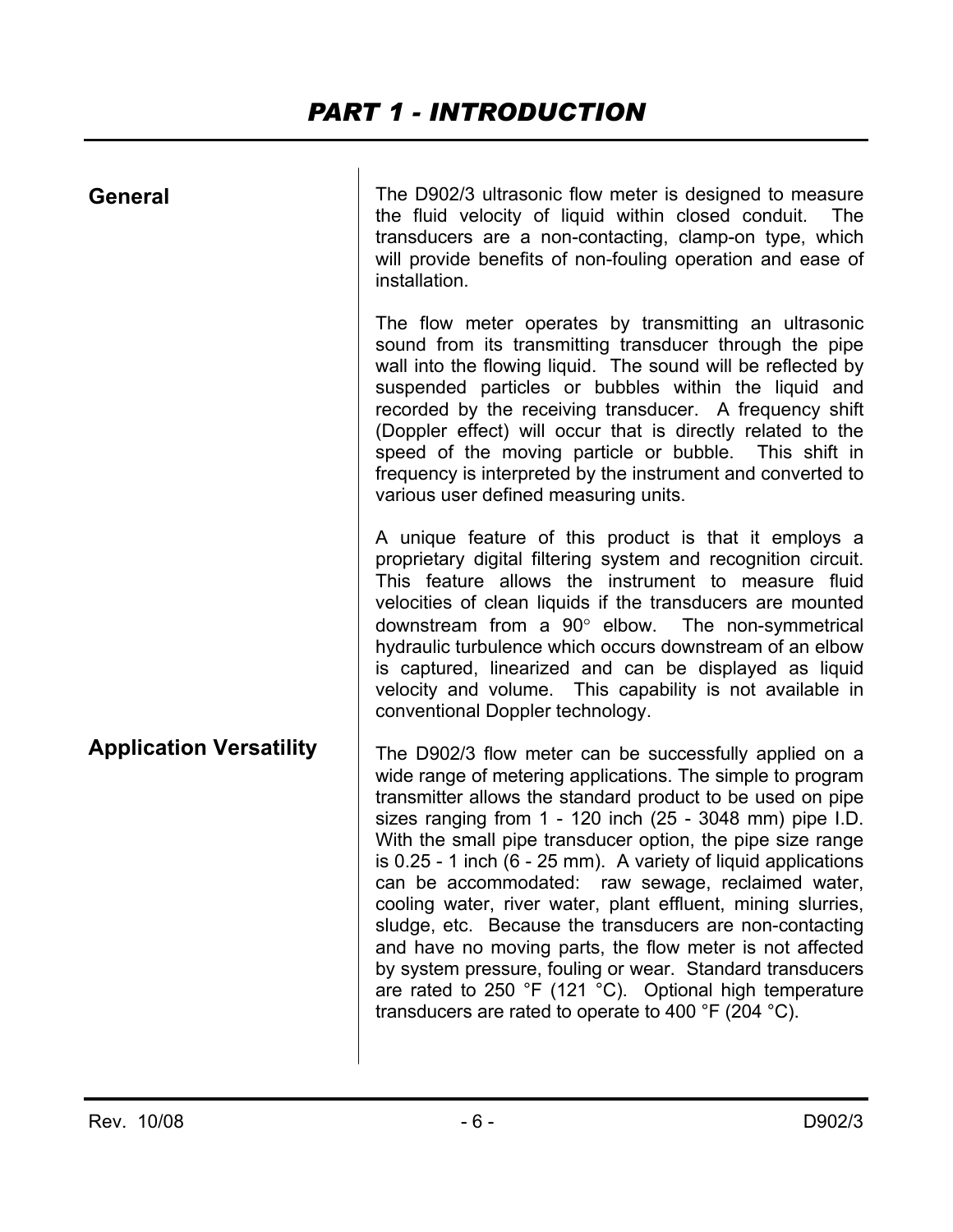### *PART 1 - INTRODUCTION*

| <b>User Safety</b>            | The D902/3 employs modular construction and provides<br>electrical safety for the operator. The display face contains<br>voltages no greater than 9 Vdc and the metal work is<br>electrically connected to earth ground. All user connections<br>are made through sealed, bulk-head plugs located on the<br>side of the D902/3 enclosure.                                                                 |
|-------------------------------|-----------------------------------------------------------------------------------------------------------------------------------------------------------------------------------------------------------------------------------------------------------------------------------------------------------------------------------------------------------------------------------------------------------|
| <b>Battery Backup</b>         | A rechargeable nickel-cadmium battery on the back of the<br>display board retains all user-entered configuration values<br>in memory for several years (at $25 \degree C$ ), even if power is<br>lost or turned off. The ten year battery is continually trickle<br>charged whenever line power is applied. A completely<br>discharged battery recharges fully after 48 hours of<br>instrument operation. |
| <b>Product Identification</b> | The serial number and complete model number of the<br>D902/3 are located on the inside of the transmitter cover.<br>Should technical assistance be required, please provide<br>the Dynasonics Customer Service Department with this<br>information.                                                                                                                                                       |

#### **Product Matrix**



**NOTE:** The Series D902 is shipped with one set of standard transducers, acoustic couplant, two mounting straps, power cord and a 4-20 mA cable.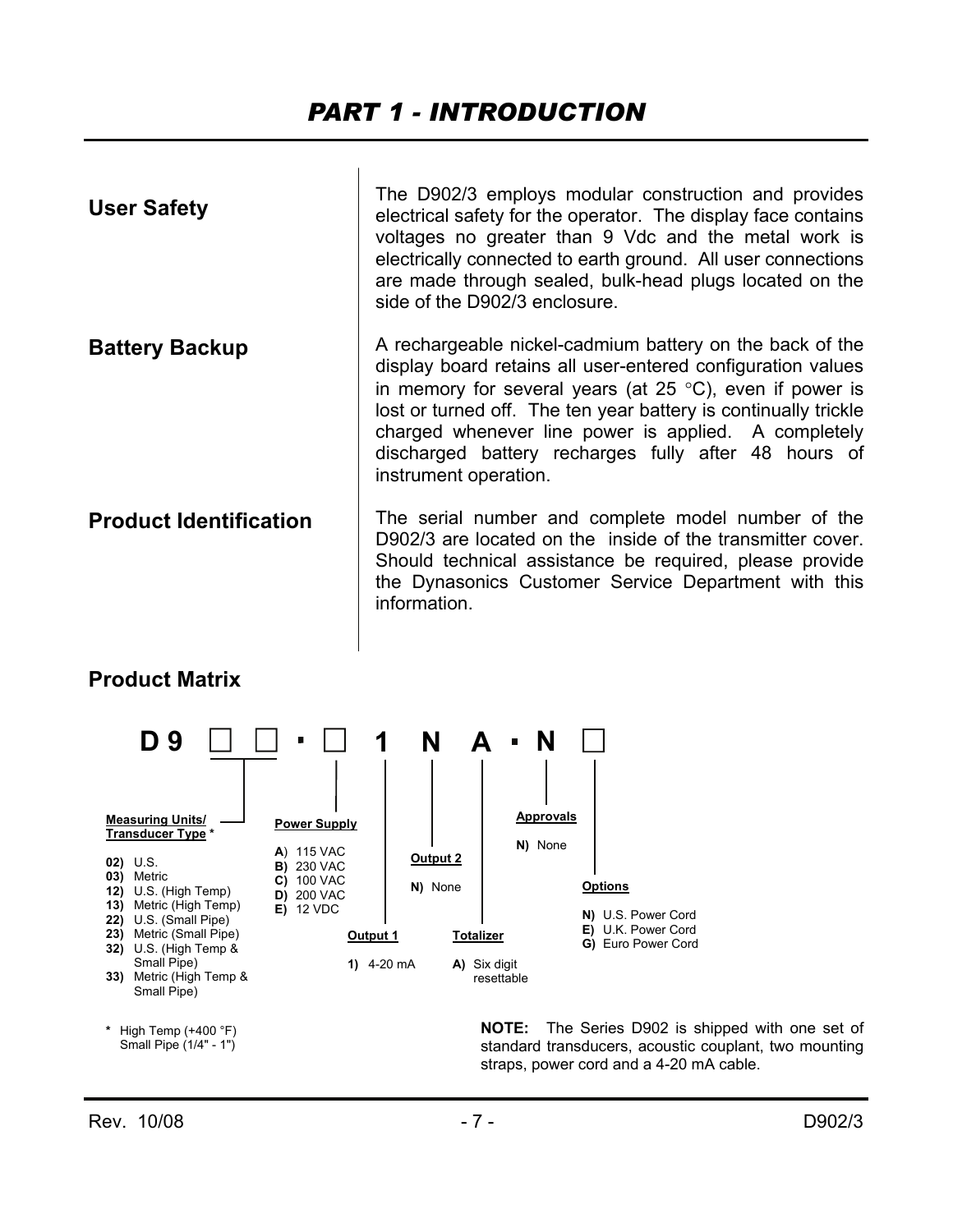### **TRANSMITTER**

| <b>DESCRIPTION</b>             | <b>SPECIFICATION</b>                                                                                                                                                          |
|--------------------------------|-------------------------------------------------------------------------------------------------------------------------------------------------------------------------------|
| <b>Power Requirements</b>      | Internal Lead Acid Gel Cell battery provides 8 hours of continuous operation. AC charging:<br>(Std) 115/230 VAC 50/60 Hz ±10%. (Opt) 100/200 VAC 50/60 Hz ±10%. (Opt) 12 VDC. |
| <b>Flow Range</b>              | 0.5 to 20 FPS (0.15 to 6 MPS)                                                                                                                                                 |
| <b>Outputs</b>                 | 4-20 mA, 600 Ohms max. isolated                                                                                                                                               |
| <b>Indicators</b>              | Power, Signal Strength, Flow Analyzer, Read Fault, Overrange, Charging and Low Battery                                                                                        |
| <b>Display</b>                 | 2 line × 20 character alphanumeric LCD (backlit).<br>Digit height 0.2 inches (5 mm), 6 digit rate, 6 digit totalizer (resettable)                                             |
| <b>Units</b>                   | User configured                                                                                                                                                               |
| Rate U.S. (Metric)             | FPS, GPM, MGD (MPS, LPM, M <sup>3</sup> /hr)                                                                                                                                  |
| <b>Totalizer U.S. (Metric)</b> | Gallons (liters, M <sup>3</sup> )                                                                                                                                             |
| <b>Ambient Conditions</b>      | -20 to +160 $\degree$ F (-30 to +70 $\degree$ C), 0-95% relative humidity, non-condensing                                                                                     |
| <b>Enclosure</b>               | NEMA 4, (IP-65) ABS with SS hardware. 11W × 17L × 8D inches (279W × 432L × 203D mm)                                                                                           |
| <b>Accuracy</b>                | ±2% Full Scale                                                                                                                                                                |
| <b>Sensitivity</b>             | 0.4% of Full Scale                                                                                                                                                            |
| <b>Repeatability</b>           | ±0.4% of Full Scale                                                                                                                                                           |
| <b>Response Time</b>           | 5-50 seconds, user configured, to 90% of value, step change in flow                                                                                                           |

#### **TRANSDUCERS**

| <b>DESCRIPTION</b>         | <b>SPECIFICATION</b>                                                                                                                                                                                                                 |
|----------------------------|--------------------------------------------------------------------------------------------------------------------------------------------------------------------------------------------------------------------------------------|
| <b>Liquid Requirements</b> | 25 ppm of 30 micron size suspended solids or entrained gases.                                                                                                                                                                        |
| <b>Transducer Cable</b>    | (Std) 20 feet (6 m), retractable cord.                                                                                                                                                                                               |
| <b>Pipe Sizes</b>          | (Std) 1 inch (25 mm) and above<br>(Small pipe) 1/4 to 1 inch (6 to 25 mm)                                                                                                                                                            |
| <b>Housing Material</b>    | Standard Clamp-On: NEMA 6P (IP-68) -40 °F to +210 °F (-40 °C to +100 °C)<br>CPVC, Ultem <sup>®</sup> , Nylon, PVC (Cable Jacket), Aluminum (small pipe)<br>High Temp Clamp-On: NEMA 4 (IP-65) - 40 °F to +400 °F (-40 °C to +200 °C) |
|                            | Vespel <sup>®</sup> , Anodized Aluminum, Nickel-plated brass, Teflon <sup>®</sup> (Cable Jacket)                                                                                                                                     |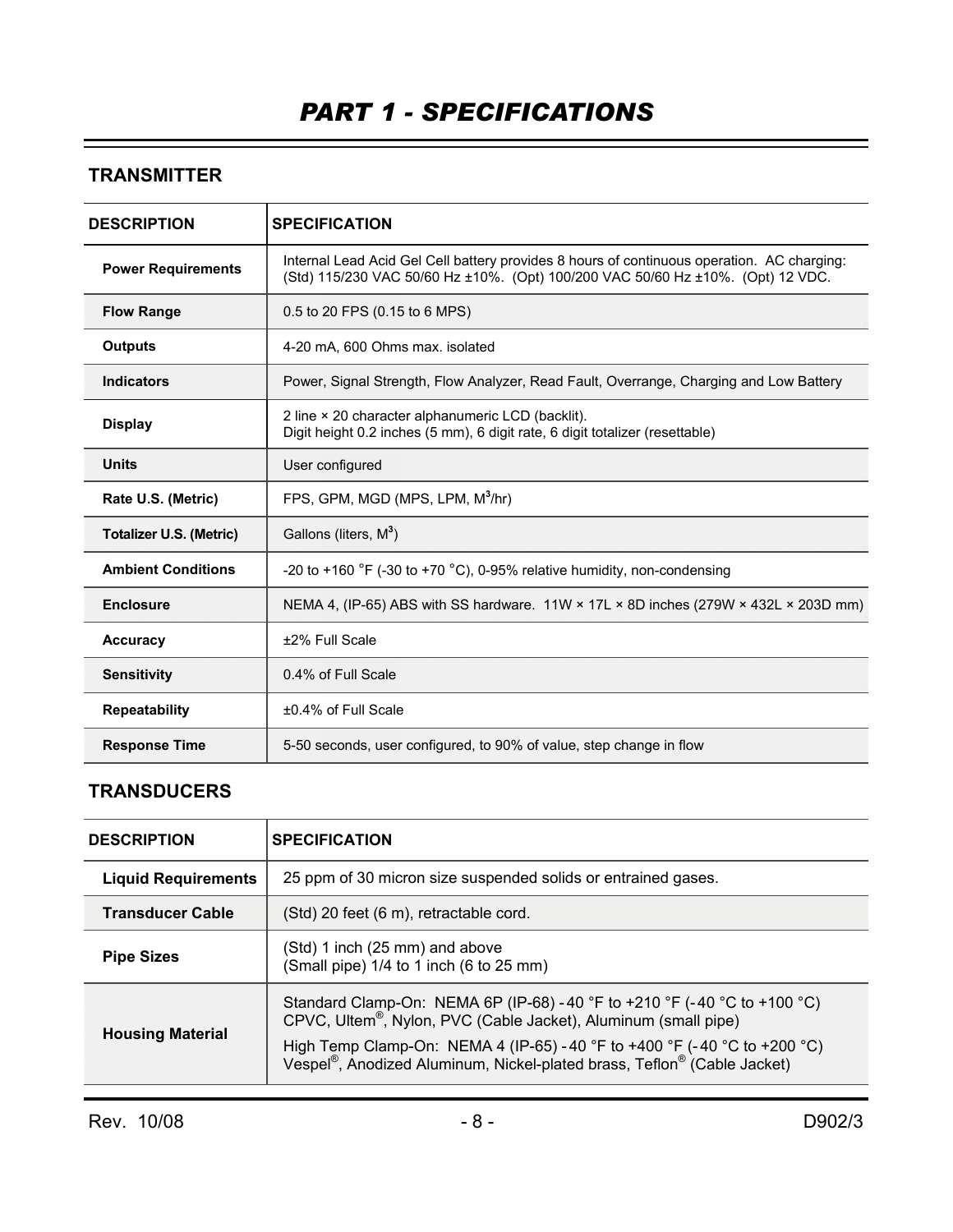### *PART 2 - PRE-INSTALLATION CHECKOUT*

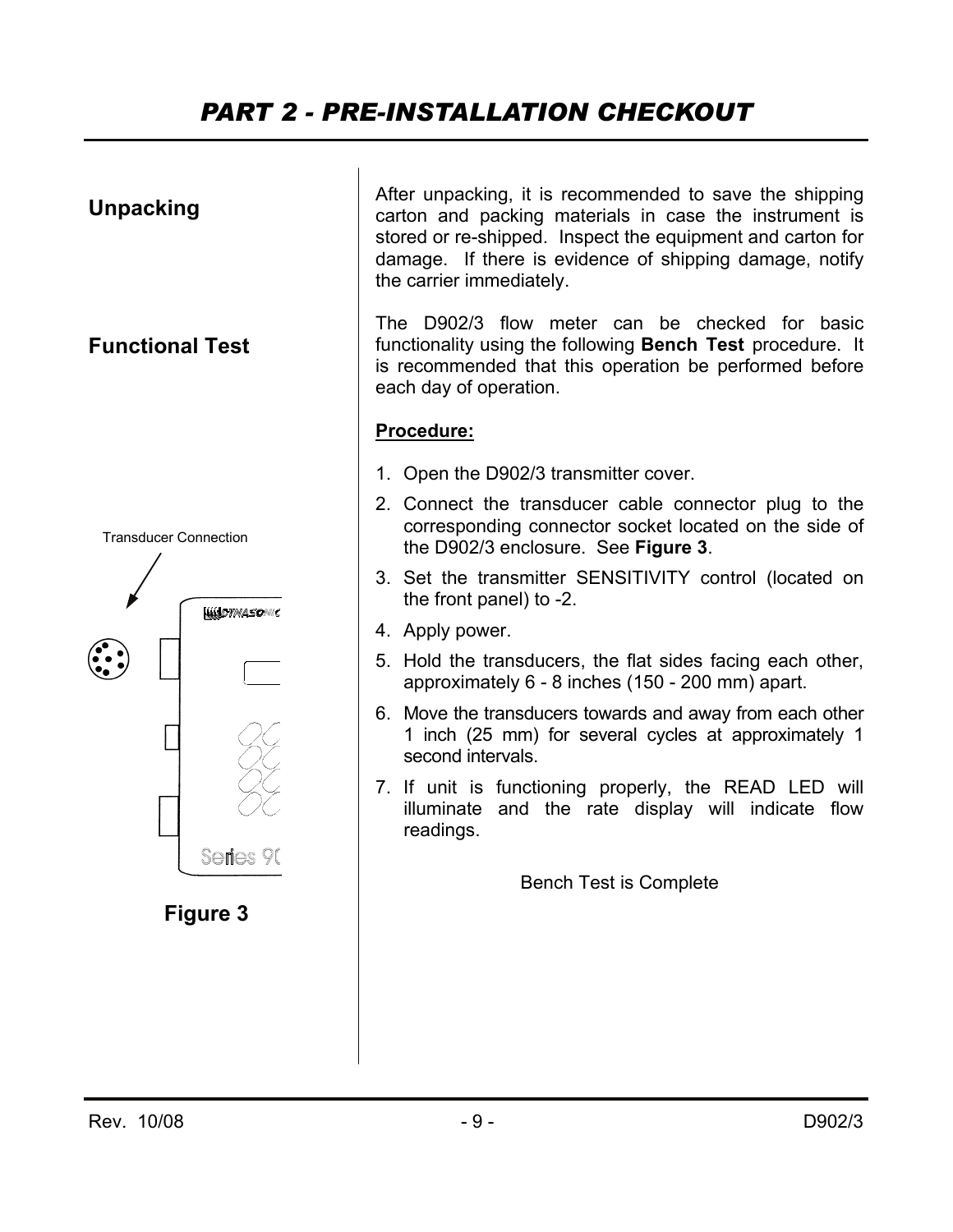### *PART 2 - TRANSDUCER INSTALLATION*

| <b>Transducer Mounting</b><br><b>Considerations</b>                                                  | The transducers that are utilized by the D902/3 contain<br>piezoelectric crystals for transmitting and receiving<br>ultrasonic sound energy through the pipe wall.                                                                                                               |  |  |
|------------------------------------------------------------------------------------------------------|----------------------------------------------------------------------------------------------------------------------------------------------------------------------------------------------------------------------------------------------------------------------------------|--|--|
|                                                                                                      | The transducers can be mounted in three different<br>configurations. The selection of the proper configuration is<br>dependent on the characteristics of the liquid to be<br>measured.                                                                                           |  |  |
|                                                                                                      | The three liquid characteristics, which will affect mounting<br>location and orientation, are as follows:                                                                                                                                                                        |  |  |
| Step A -<br><b>Mounting</b>                                                                          | <b>CASE 1:</b> Liquid that contains 25 to 10,000 PPM $(1\%)$ of<br>30 micron or larger suspended solids or aeration.                                                                                                                                                             |  |  |
| <b>Locations</b>                                                                                     | <b>CASE 2:</b> Liquid that contains greater than 10,000 PPM<br>(1%) of 30 micron or larger suspended solids or aeration.                                                                                                                                                         |  |  |
|                                                                                                      | <b>CASE 3:</b> Liquid that contains fewer than 25 PPM of 30<br>micron or larger suspended solids or aeration and<br>suspended solids and aeration content which is smaller<br>than 30 microns.                                                                                   |  |  |
| <b>CASE 1:</b>                                                                                       | Liquid that contains 25 to 10,000 PPM $(1%)$ of 30<br>micron or larger suspended solids or aeration.                                                                                                                                                                             |  |  |
| TOP VIEW OF PIPE<br><b>RECEIVING</b><br><b>TRANSDUCER</b>                                            | Select a transducer mounting location with adequate<br>straight runs of pipe, both upstream and downstream, to<br>achieve stable readings. Examples of minimum upstream<br>and downstream requirements are included in Table 1.                                                  |  |  |
| <b>PLOW</b><br>TRANSMITTING<br><b>TRANSDUCER</b><br><b>Liquids with Suspended Solids or Aeration</b> | Mount the transducers $180^\circ$ apart and facing each other on<br>the pipe. If the pipe is horizontal, the preferred mounting<br>orientation is 3 and 9 o'clock, with 12 o'clock being the top<br>of the pipe. Orientation on vertical pipes does not matter.<br>See Figure 4. |  |  |
| <b>Figure 4</b>                                                                                      |                                                                                                                                                                                                                                                                                  |  |  |
|                                                                                                      |                                                                                                                                                                                                                                                                                  |  |  |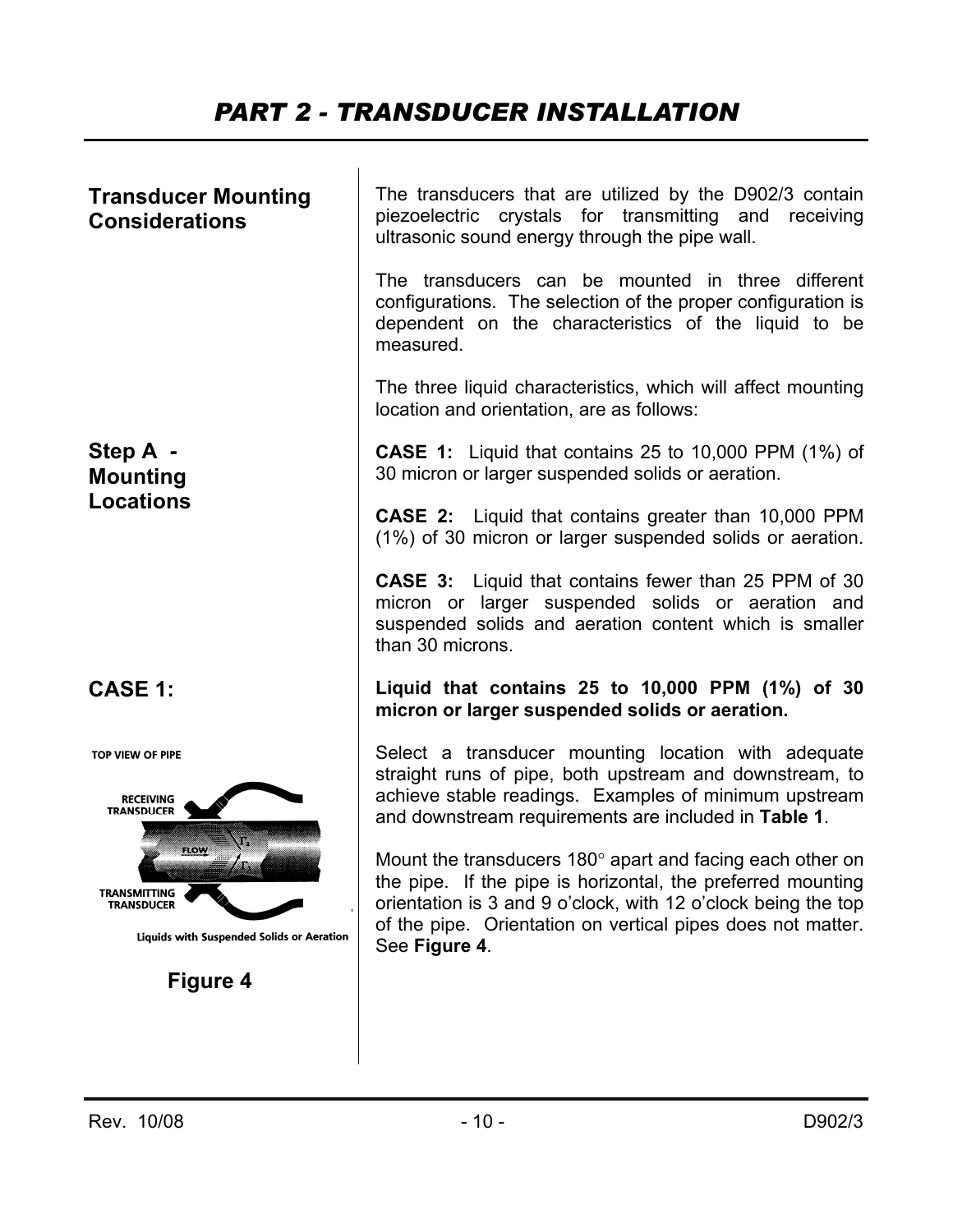### *PART 2 - TRANSDUCER INSTALLATION*

| Table |  |
|-------|--|
|       |  |

|                                                                  | Upstream<br>Dimension:          | Downstream<br>Dimension:        |  |
|------------------------------------------------------------------|---------------------------------|---------------------------------|--|
| <b>Piping Configuration</b><br>and Transducer                    | <b>Pipe</b><br><b>Diameters</b> | <b>Pipe</b><br><b>Diameters</b> |  |
| Position                                                         | $\star$                         | **                              |  |
| œ<br>**<br>$\star$                                               | 9                               | З                               |  |
| $\overline{\phantom{a}}$<br>$**$<br>$\star$                      | 14                              | З                               |  |
| - <b>a</b> b<br>$\overline{\bf x}$<br>$\star$                    | 24                              | 4                               |  |
| $\overline{\phantom{a}}$<br>$\overline{\star\star}$<br>$\star$   | 8                               | 3                               |  |
| ↗<br>$\bullet$ m $\bullet$<br>$\overline{\star\star}$<br>$\star$ | 8                               | 3                               |  |
| ПП<br>$\overline{**}$<br>$\star$                                 | 24                              | 4                               |  |

<sup>1</sup> The D902/3 system will provide repeatable measurements on piping systems that do not meet these requirements, but the **accuracy** of these readings may be influenced to various degrees.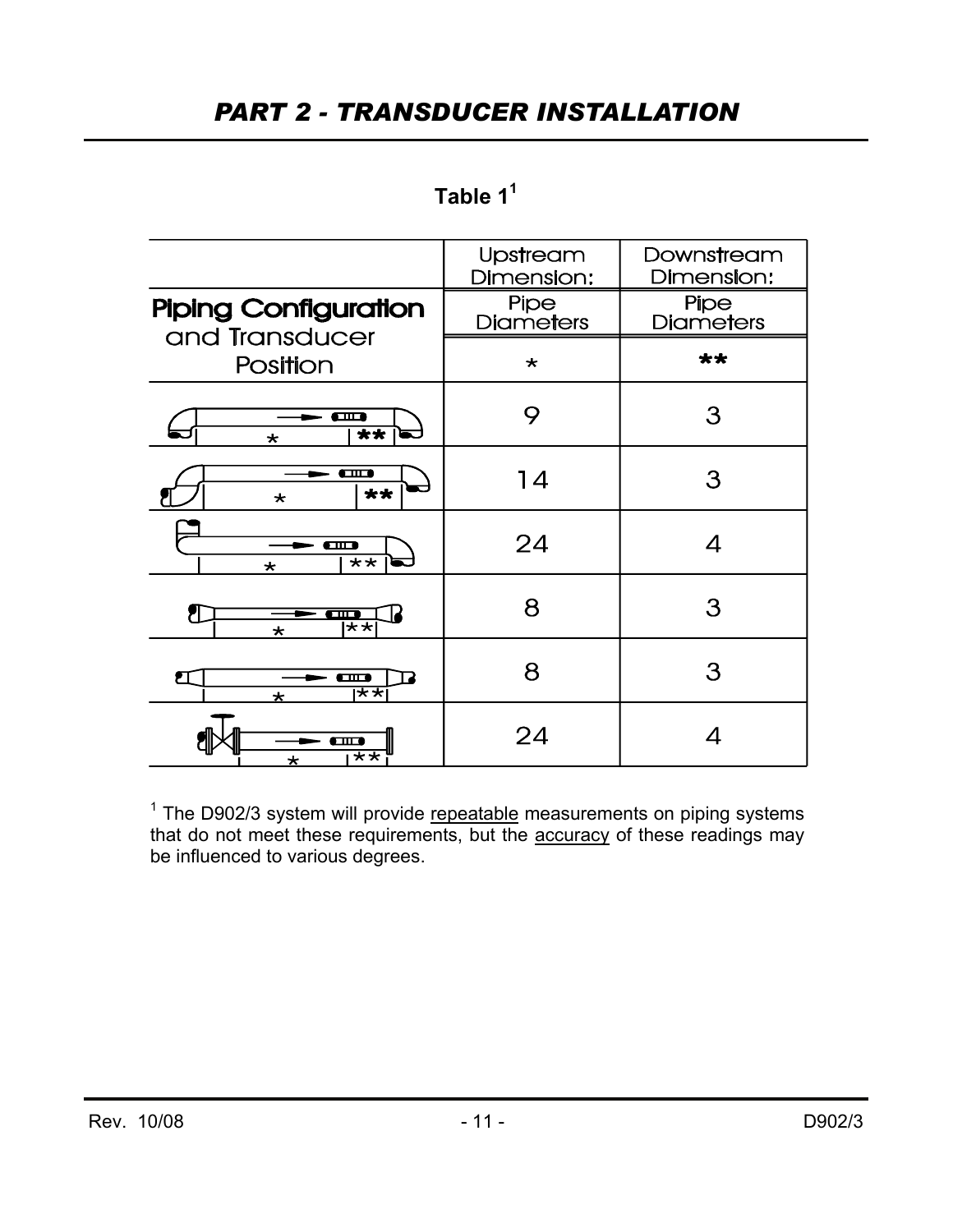**CASE 2:** 

**Liquid that contains greater than 10,000 PPM (1%) of 30 micron or greater suspended solids or aeration.**

The mounting location and straight pipe requirements for CASE 2 liquid characteristics are the same as those described in CASE 1. The difference will be in the location of the transducers on the pipe. As the discontinuities (suspended solids or aeration) reach a level of approximately 1% or 10,000 PPM, sound can no longer be reliably transmitted through the liquid as it has a tendency to scatter and absorb into the high concentration of discontinuity. To compensate for this, the D902/3 transducers can be located on the same region of the pipe. In a horizontal pipe, mount the transducers at 2 o'clock and 4 o'clock positions. (Assuming 12 o'clock as the top of the pipe.) See **Figure 5.**



**Figure 5** 

**Liquid that contains fewer than 25 PPM of 30 micron or larger suspended solids or aeration. Or, liquid that contains solids or aeration which is smaller than 30 microns.** 

The transducers will be mounted 1 to 3 pipe diameters downstream from a 90° elbow. The orientation of the transducers on the pipe will be 180° apart and facing each other and 90° out of the plane of the elbow. See **Figure 6**  on page 13.

**CASE 3:**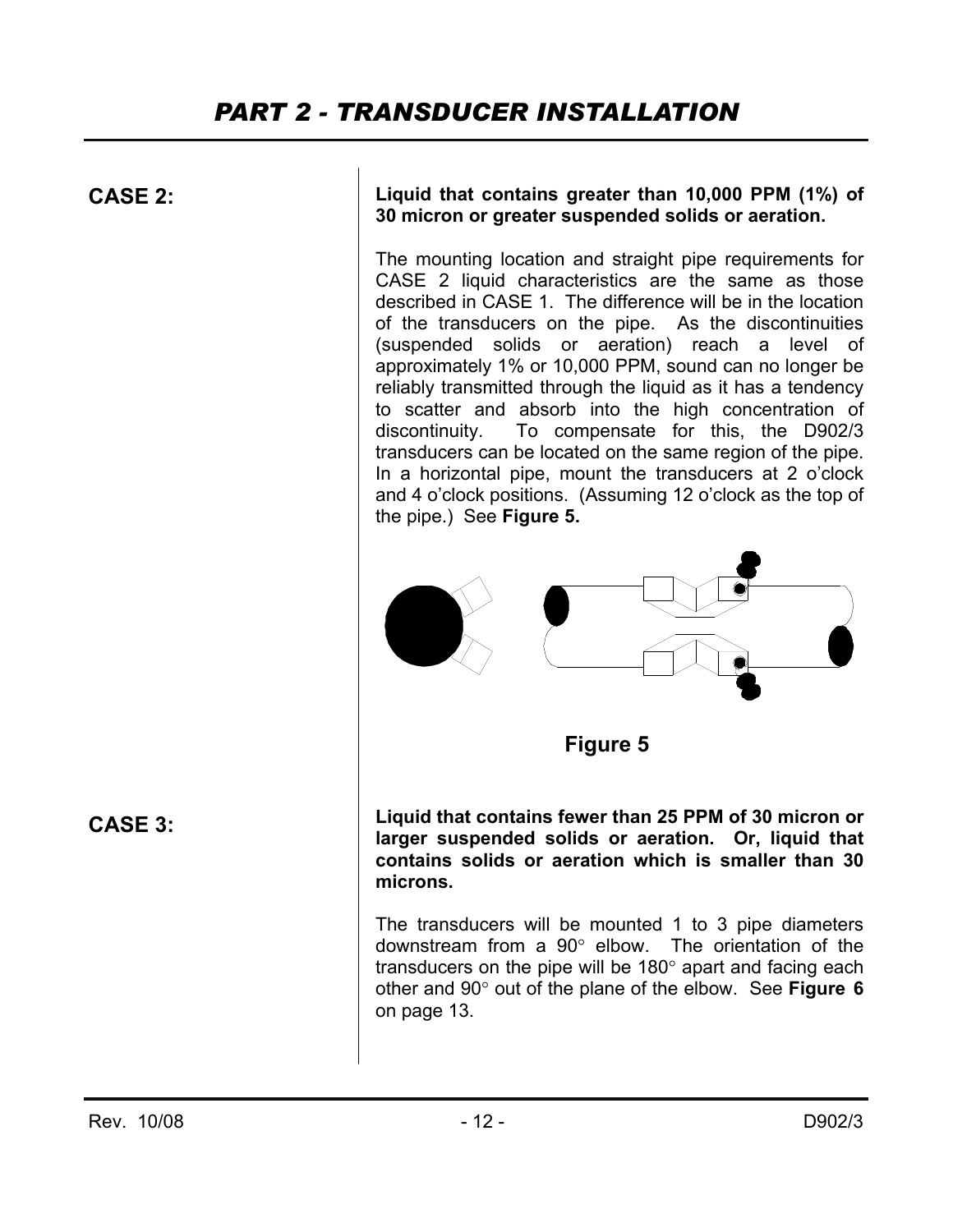### *PART 2 - TRANSDUCER INSTALLATION*

90° ELBOW **Clean, Non-aerated Liquids Figure 6Step B -**  Before the transducer heads are bonded to the pipe surface, an area slightly larger than the flat surface of the **Pipe Surface**  transducer must be cleaned to bare metal on the pipe. **Preparation** (Plastic pipes do not require preparation beyond removal of paint.) Remove all scale, rust and paint. Thoroughly dry and degrease the mounting surfaces. **NOTE:** Small pits in the piping surface typically do not significantly impact ultrasonic transmission or signal reception. After selecting the applicable mounting location and **Step C**  preparing the piping surface as detailed in Steps A and B, **Transducer**  the transducer can be mounted to the pipe. **Mounting NOTE: High Temperature transducer installations require specialized mounting hardware and instructions. For drawings detailing installation of this option, contact the factory.**  Steps A and B, Mounting Locations and Pipe Preparation sections of this manual apply to the High Temperature option. Reference these sections as required.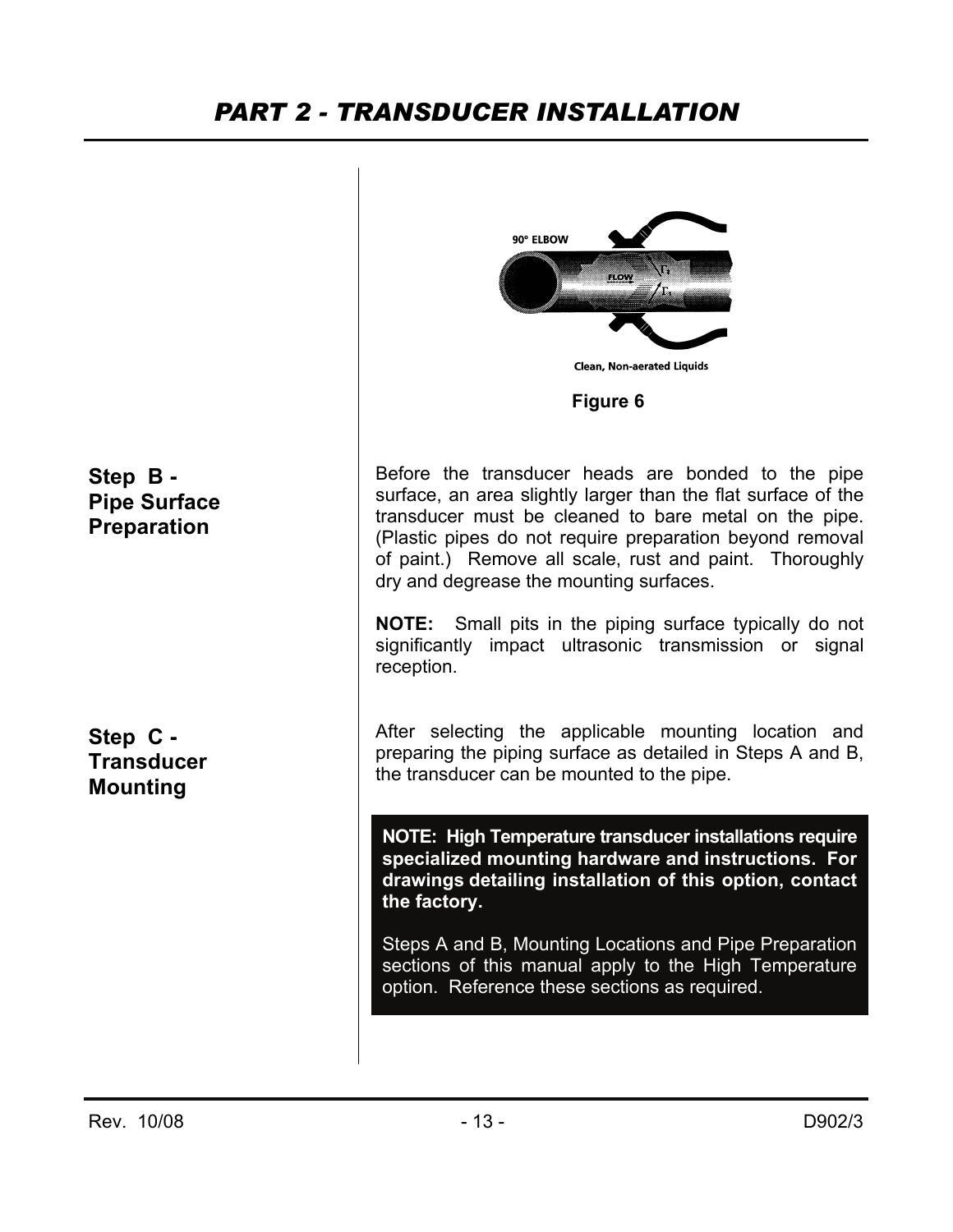To assure an acoustically conductive path between the transducer face and the prepared piping surface, a coupling compound is employed. Enclosed with the D902/3 system is a tube of Dow Corning 111, silicone grease. This couplant is satisfactory for temporarily mounting the transducers to the pipe. If the installation is long-term (more than a few days), Dynasonics recommends utilizing a silicone-based RTV such as Dow Corning RTV-732. If alternate couplants are utilized, the grease chosen must be rated to not flow at the temperature of the pipe. 1. Wrap the elastic strap (enclosed) around the pipe in the area where the transducers are to be mounted. Mount the strap snuggly, but leave the strap just loose enough to allow the transducers to be placed underneath. 2. Spread an even layer of coupling compound, approximately 1/8 inch (3 mm) thick, to the prepared transducer mounting areas of the pipe. Utilize Dow 111 for temporary mounting or Dow 732 for permanent mounting. 3. Spread an even layer of the coupling compound, approximately 1/8 inch (3 mm) thick, to the flat face of the two transducers. **FLOW** 4. Place each transducer under the strap with the flat face DIRECTION **TOP VIEW OF PIPE** positioned towards the pipe. The notch on the back of the transducer will provide a mounting surface for the **RECEIVING** strap. The transducer cables must be facing in the **TRANSDUCER** same direction for proper operation. See **Figure 7**. **NOTE**: Large pipes may require two people for this nov procedure. **TRANSMITTING** 5. Tighten the strap tight enough to hold the transducers **TRANSDUCER** in place, but not so tight that all of the couplant squeezes out of the gap between the transducer face and pipe. Ensure that the transducers are squarely **Figure 7**  aligned on the pipe.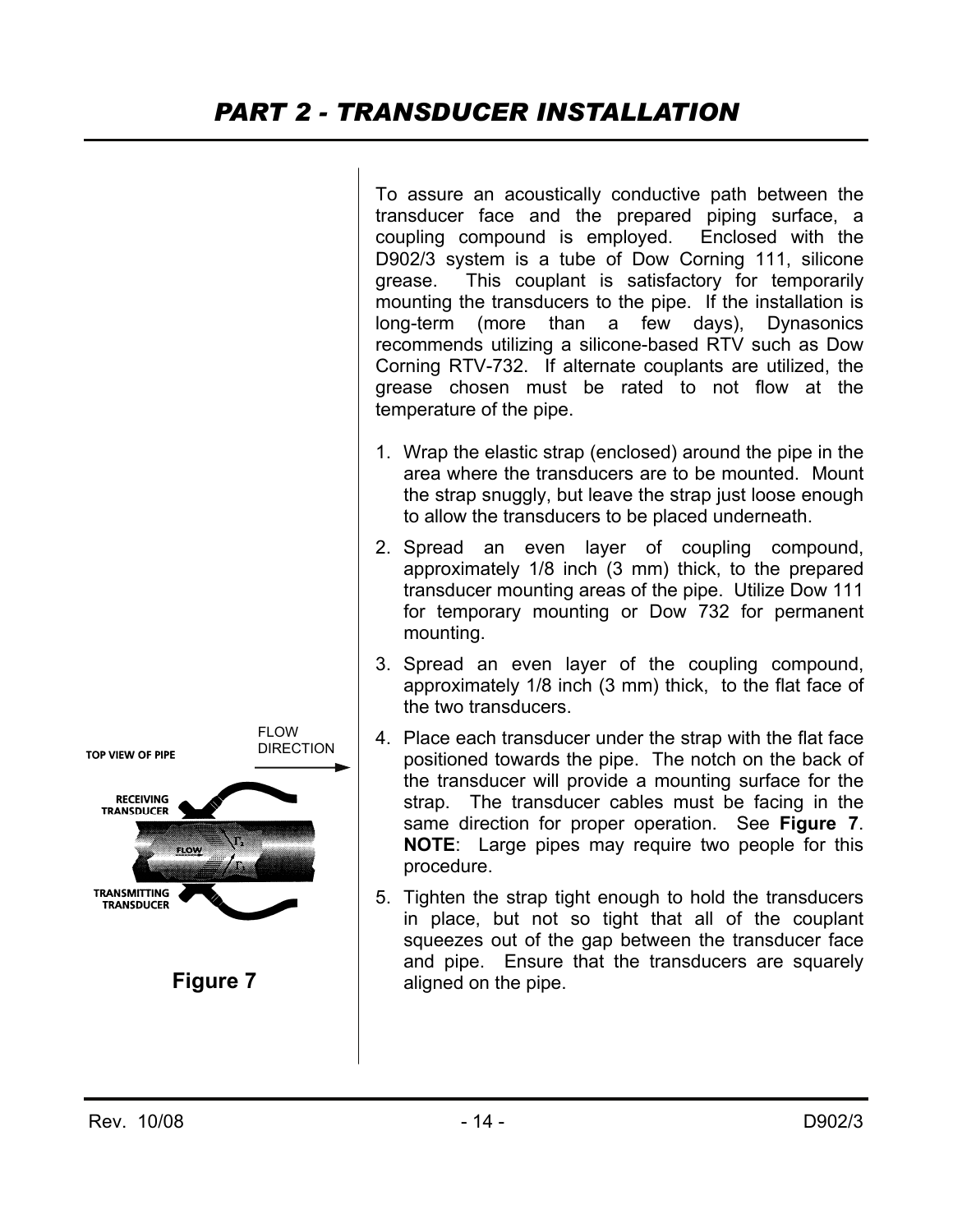- 6. Route the transducer cable back to the transmitter mounting area avoiding high voltage cable trays and conduits. Do not attempt to add additional cable to the factory supplied transducer cable. The D902/3 processes very small signals, so the cable shield must be continuous.
- 7. If the transducers are to be permanently mounted using Dow 732, the RTV must be completely cured before proceeding to Instrument Startup. Ensure that no relative motion between the transducer and pipe occurs during the 24 hour curing process. If Dow 111 grease was used for temporary operation of the D902/3 system, proceed with the Instrument Startup procedures.

Transducer Installation is complete.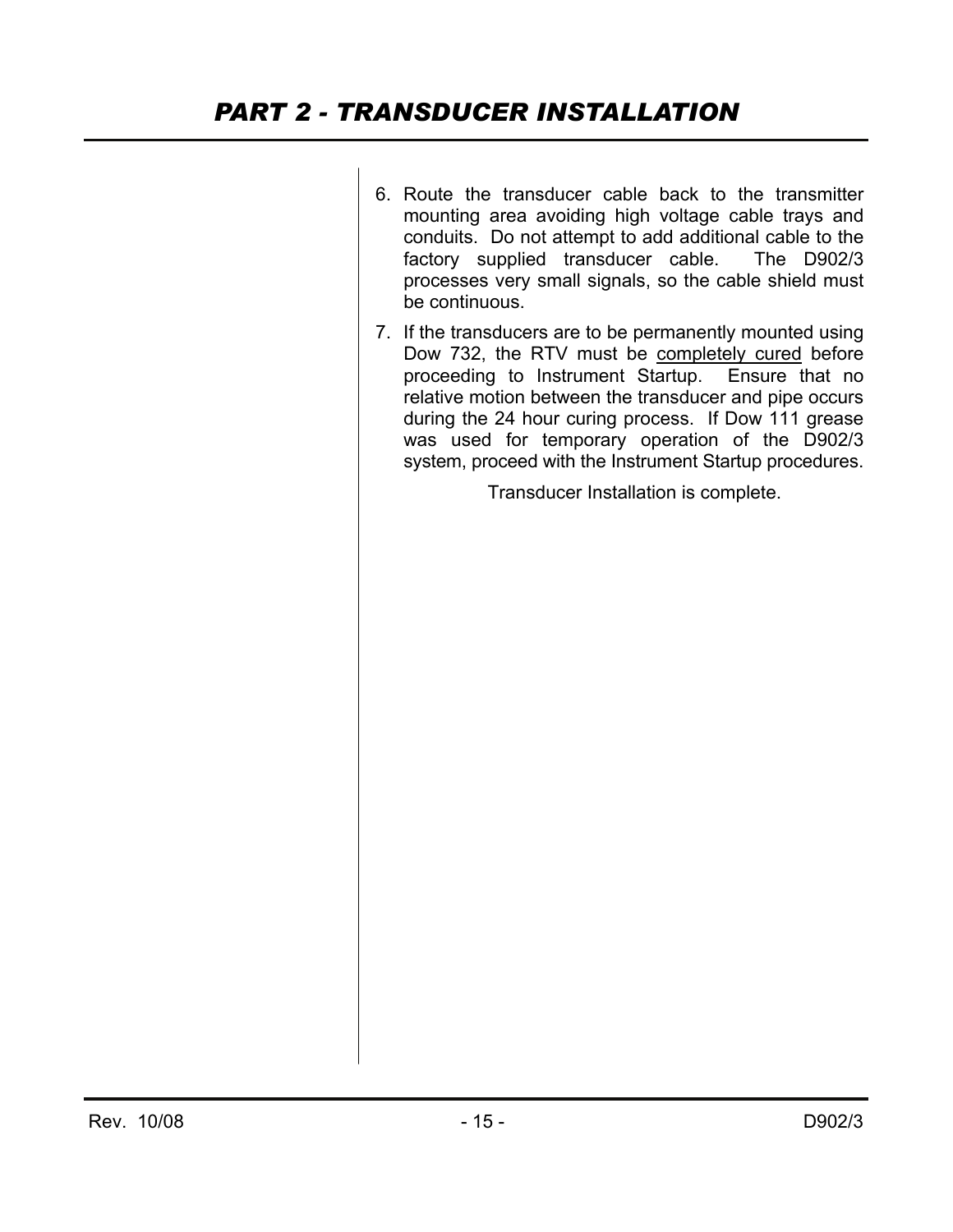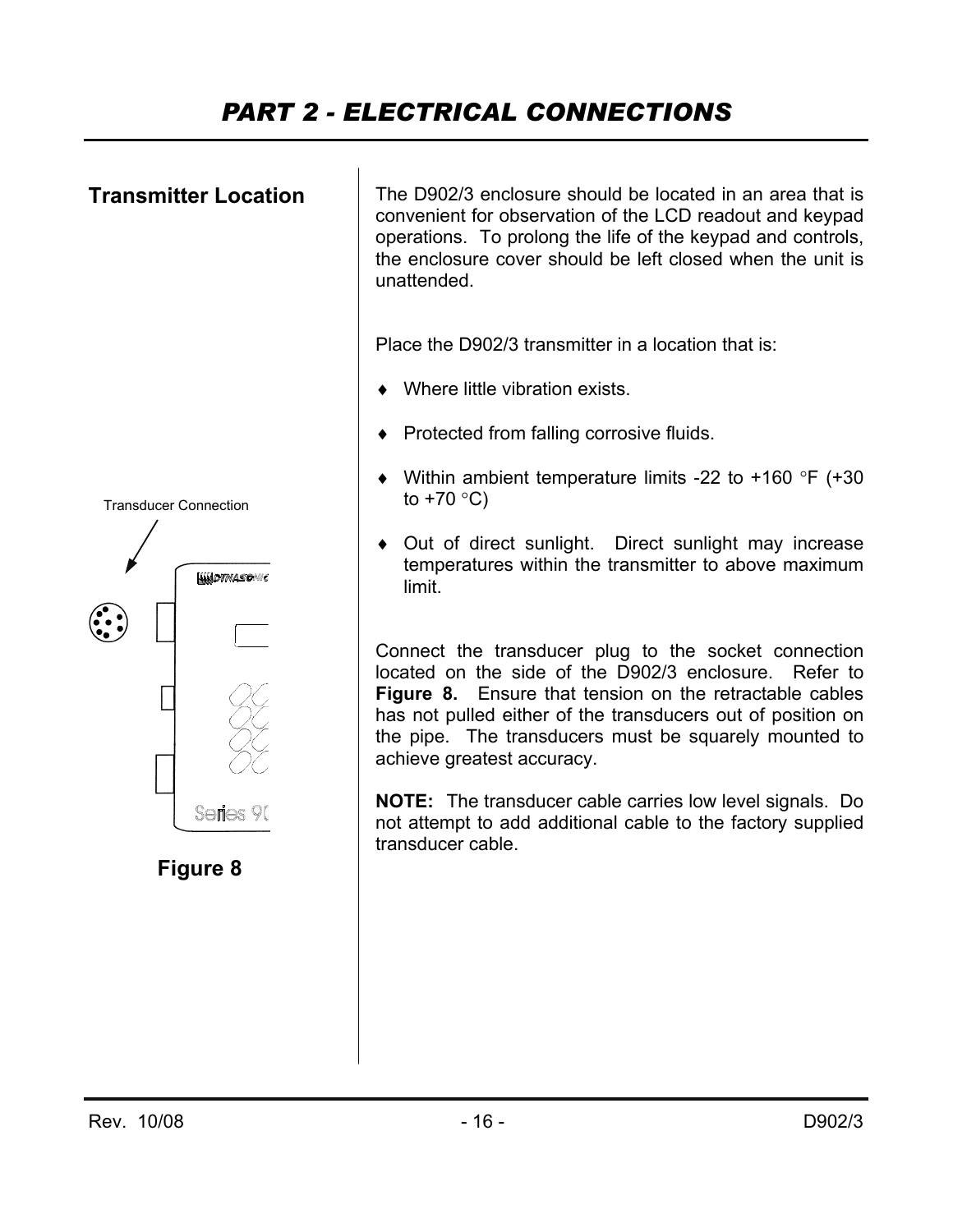

#### **Battery Charging and AC Power Operation**





The 4-20 mA output is proportional to the flow rate measuring scale and can drive a load of up to 600 Ohms. The output is isolated from earth ground and circuit low. Connect the load to the **4-20 mA** connection socket located on the side of the D902/3 enclosure, matching polarity as indicated. **See Figure 9.** A mating plug for the connection socket has been included.

To recharge the internal battery of the D902/3 or to operate the meter for periods of time greater than 8 hours, connect the meter to AC line power. Line power is connected by plugging the enclosed line cord into the appropriate connector socket located on the side of the D902/3 enclosure. See **Figure 10**. Use wiring practices that conform to local codes (National Electric Code® Handbook in the USA). Use only the standard three wire connection. The ground terminal grounds the instrument, which is mandatory for safe operation.

**CAUTION:** Any other wiring method may be unsafe or cause improper operation of the instrument.

It is recommended not to run line power with other signal wires within the same wiring tray or conduit.

**NOTE**: This instrument requires clean electrical line power. Do not operate this unit on circuits with noisy components (i.e. Fluorescent lights, relays, compressors, variable frequency drives, etc.).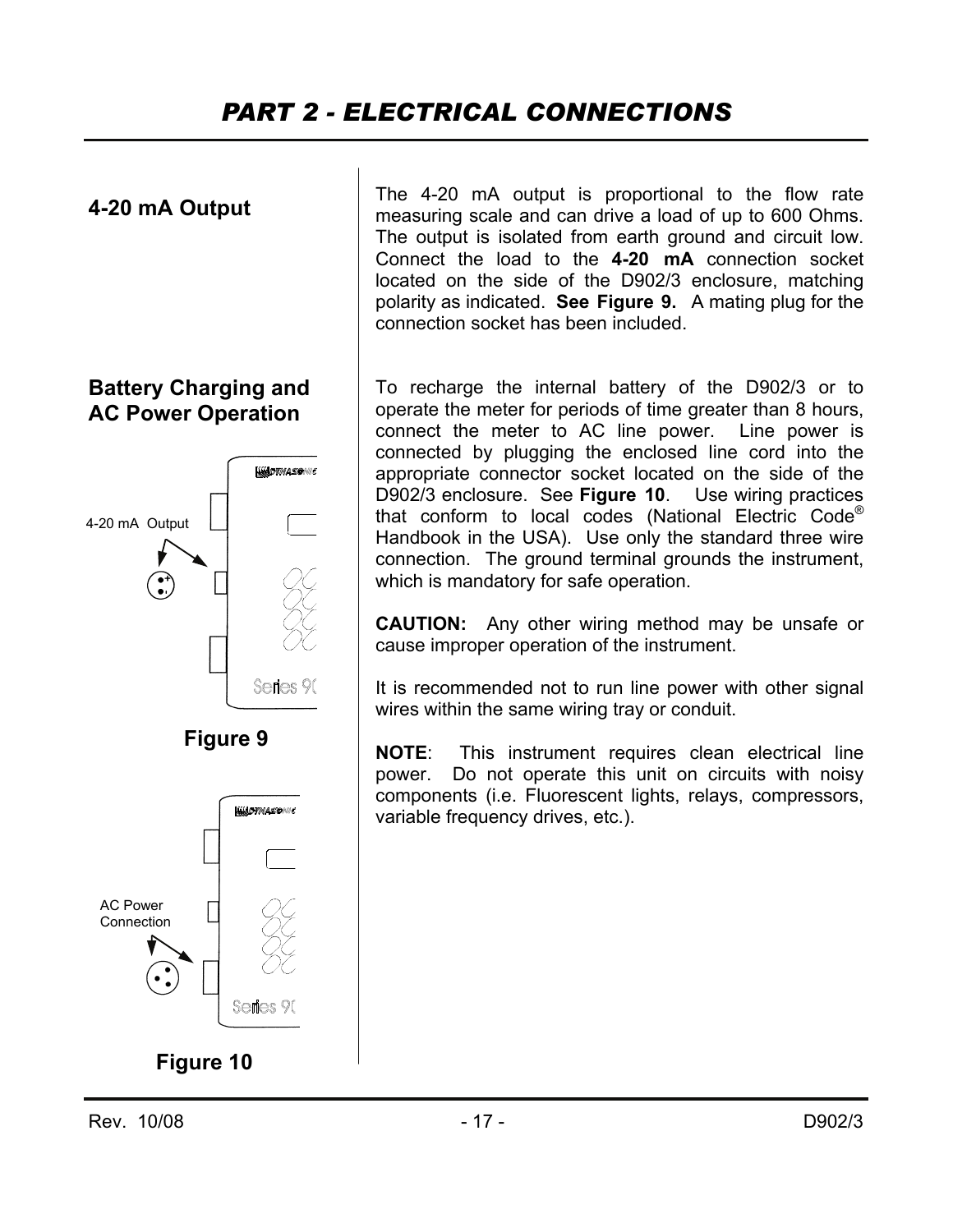#### **Battery Care and Maintenance**

The D902/3 flow meter is equipped with a Lead Acid Gel Cell battery. This battery will require charging before initial operation. Apply AC power, utilizing the enclosed line power cord, to the D902/3 for a period of 16-24 hours prior to using the product for the first time. The line cord connects to the socket connection located on the side of the enclosure.

The D902/3's integral battery provides continuous operation for up to 8 hours on a full-charge. The battery is "maintenance free", but it still requires a certain amount of attention to prolong its useful life. To obtain the greatest capacity and longevity from the battery, the following practices are recommended:

• Do not allow the battery to completely discharge. (Discharging the battery to the point where the LOW BATTERY indicator illuminates will not damage the battery. Allowing the battery to stay discharged for long periods of time can degrade the storage capacity of the battery.) When not in use, continually charge the battery by keeping it plugged into line power. The D902/3 battery management circuitry will not allow the battery to become "over-charged".

**NOTE**: The D902/3 will automatically enter a low power consumption mode approximately 1-1/2 minutes after the LOW BATTERY indicator illuminates. This circuit prevents excessive discharge of the internal battery.

- If the D902/3 is stored for prolonged periods of time, monthly charging is recommended.
- If the D902/3 is stored for prolonged periods of time, store at a temperature below 70 °F (21 °C).

The CHARGING indicator will always be illuminated when the D902/3 is connected to line power and the flow meter is turned ON. If the D902/3 is turned OFF and line power is connected, the CHARGING indicator will illuminate only when the internal circuit is charging the battery. During storage, the CHARGING indicator will cycle as necessary.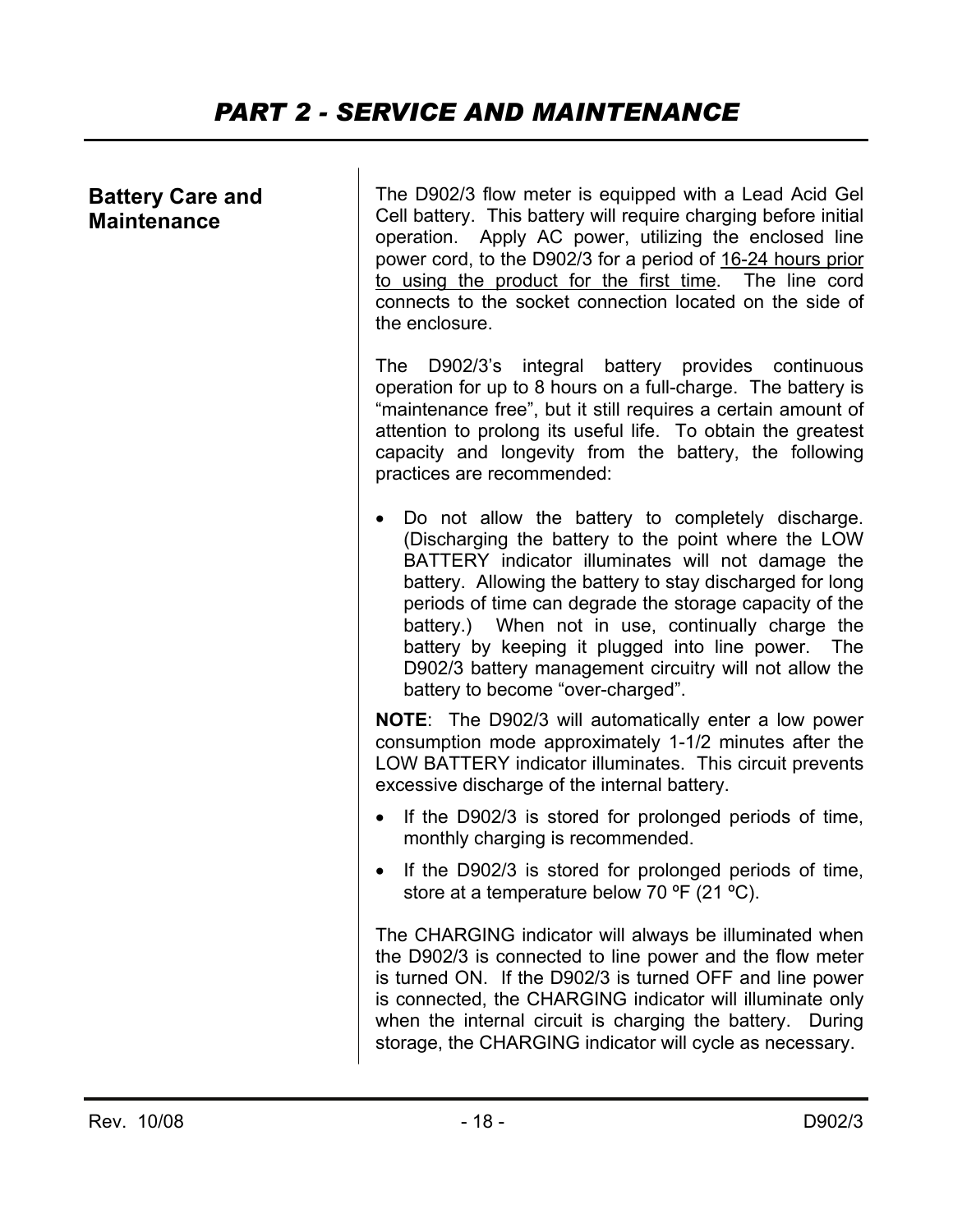### **Desiccant Cartridge**

The D902/3 is equipped with a DESICCANT CARTRIDGE, which is located in the face plate of the meter. The purpose of the cartridge is to absorb the humidity that was present inside of the enclosure when the product was manufactured and to absorb moisture that may seep into the enclosure during field operation. Observing the color indicator of the DESICCANT CARTRIDGE and replacing it when it turns PINK will decrease the chance of corrosion and resulting failure of the internal components of the D902/3.

#### **Procedure:**

- 1. Obtain a new DESICCANT CARTRIDGE from Dynasonics (Dynasonics P.N. D005-9909-001).
- 2. Replace the cartridge in a temperature and humidity controlled environment. Allow the meter to reach the same ambient temperature as the area in which the cartridge will be replaced. (Do not attempt to change the cartridge if the meter is below the Dew Point Temperature.)
- 3. Remove the old cartridge with a 1-3/8" open-end wrench or appropriate adjustable wrench.
- 4. Insert the new cartridge and tighten with the wrench.
- 5. Discard the used cartridge.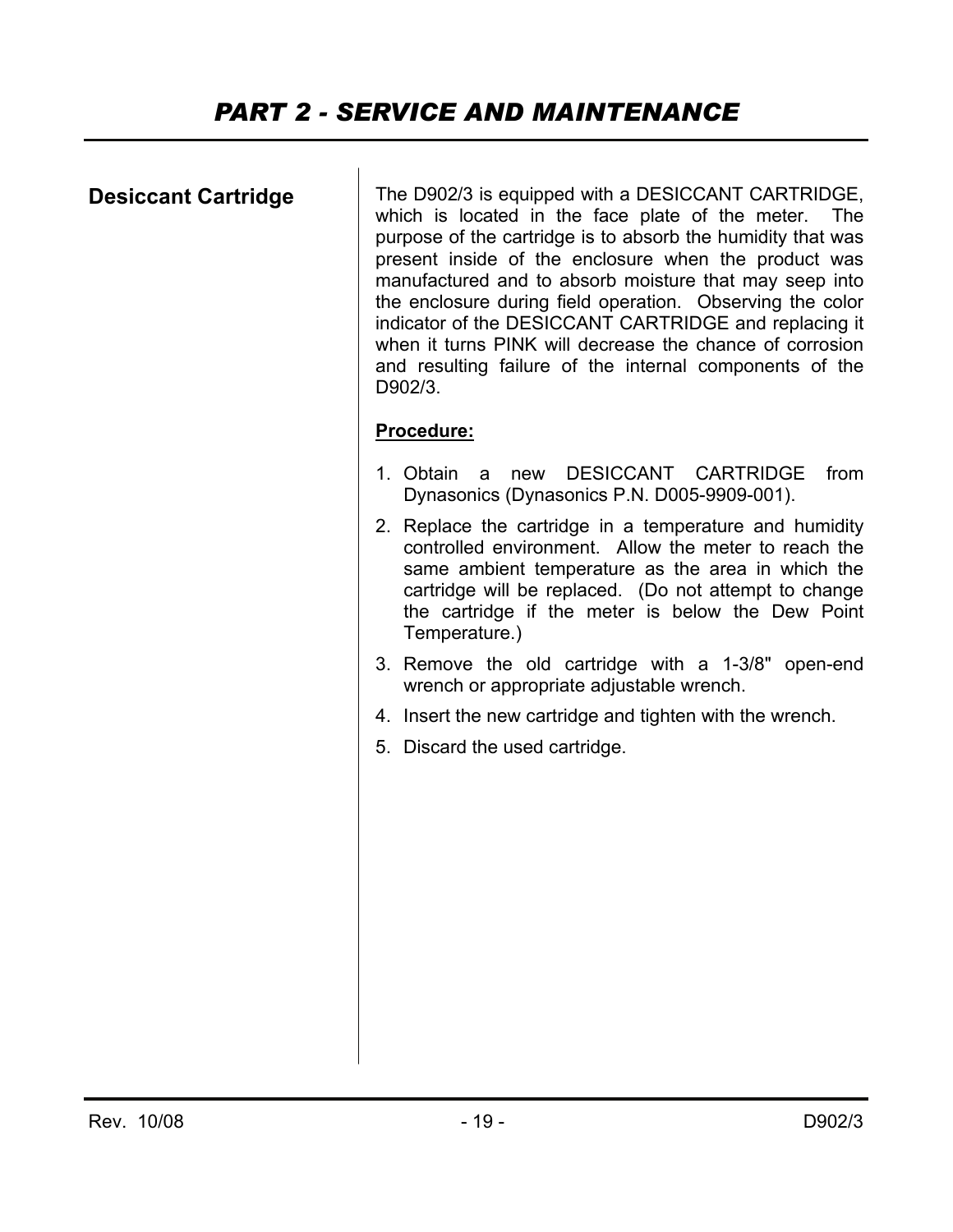### *PART 3 - STARTUP AND CONFIGURATION*

| <b>Before Starting the</b><br><b>Instrument</b> | NOTE: The D902/3 flow meter system requires a full<br>pipe of flowing liquid before a successful startup can be<br>Do not attempt to make adjustments or<br>completed.<br>change configurations until both a full pipe and liquid flow<br>are verified.                                                             |  |  |
|-------------------------------------------------|---------------------------------------------------------------------------------------------------------------------------------------------------------------------------------------------------------------------------------------------------------------------------------------------------------------------|--|--|
|                                                 | <b>NOTE:</b> If Dow 732 RTV was utilized to couple the<br>transducers to the pipe, the adhesive must fully cure<br>before power is applied to the instrument.<br>Dow 732<br>requires 24 hours to cure satisfactorily. If Dow 111 silicone<br>grease was utilized as a couplant, the curing time is not<br>required. |  |  |
| <b>Instrument Startup</b>                       | Procedure:                                                                                                                                                                                                                                                                                                          |  |  |
|                                                 | 1. Verify that all wiring is properly connected and routed.                                                                                                                                                                                                                                                         |  |  |
|                                                 | 2. Set the SENSITIVITY Control to -2. This control is<br>located on the D902/3 front panel.                                                                                                                                                                                                                         |  |  |
|                                                 | 3. Apply power. The POWER indicator will illuminate.                                                                                                                                                                                                                                                                |  |  |
|                                                 | 4. Adjust the SENSITIVITY control so that the right-most<br>LED on the SIGNAL STRENGTH bar meter just<br>illuminates or SIGNAL STRENGTH is at least in the<br>yellow/green region.                                                                                                                                  |  |  |
| Important!                                      | <b>NOTE:</b> It is undesirable to adjust the SENSITIVITY control<br>to a position higher than necessary, as ambient noise can<br>also be amplified. This noise can cause false readings to<br>occur.                                                                                                                |  |  |
|                                                 | 5. If the pipe is full of a flowing liquid, the READ indicator<br>will illuminate and the display will begin reading fluid<br>velocity as FPS (Feet per Second) or MPS (Meters per<br>Second). It is normal to have low SIGNAL STRENGTH<br>and FAULT indication at ZERO flow.                                       |  |  |
|                                                 | 6. If a SIGNAL STRENGTH reading in the green portion<br>of the bar meter or a FLOW ANALYZER indication<br>could not be obtained, refer to the troubleshooting<br>section of this manual.                                                                                                                            |  |  |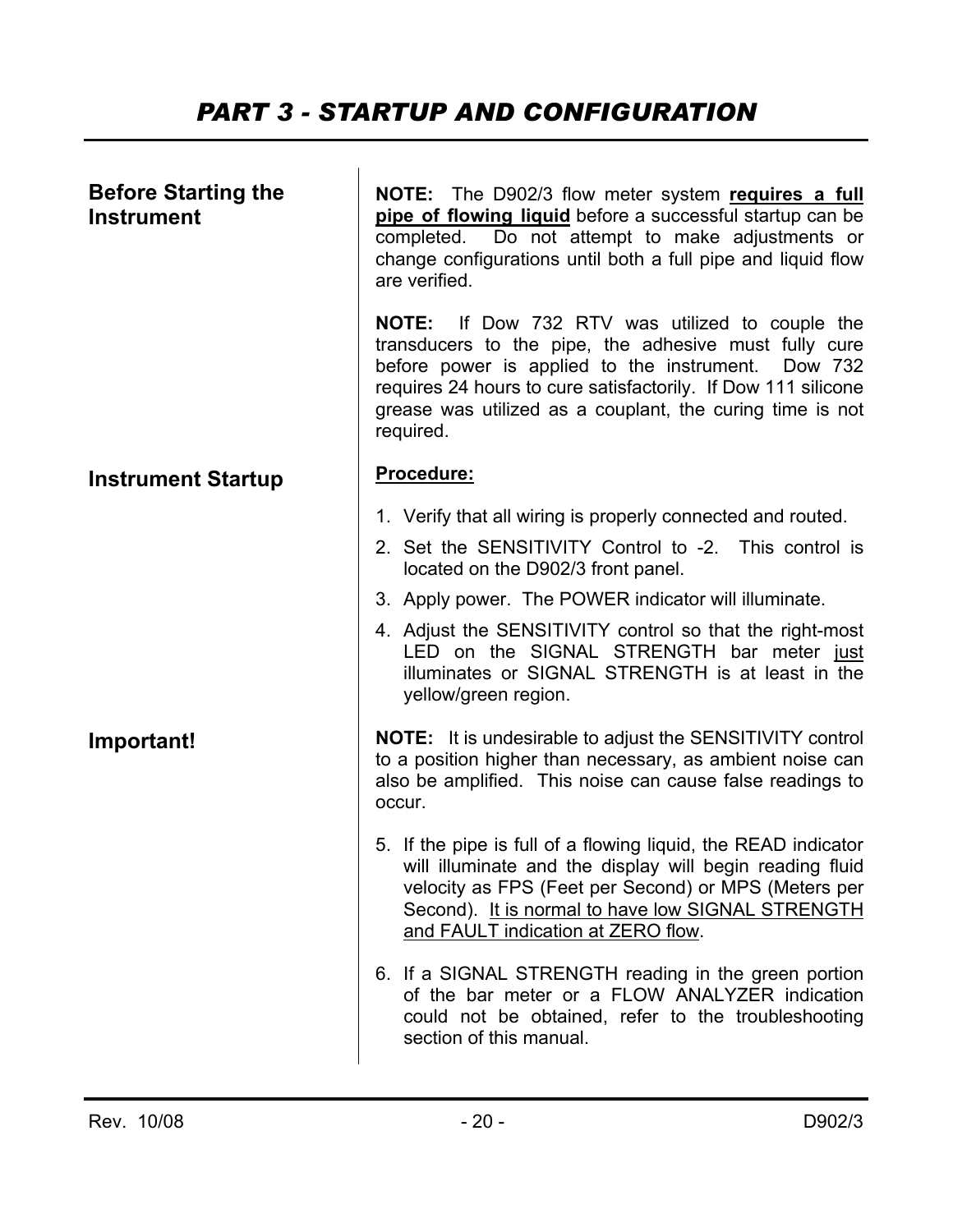### *PART 3 - STARTUP AND CONFIGURATION*

| Keypad<br><b>Configurations</b> | After a successful flow meter installation and startup<br>(covered in the previous sections of this manual) the<br>D902/3 can be keypad configured to provide select<br>engineering unit readings of flow and a scaled 4-20 mA<br>output. Configuration inputs are made via the keypad and<br>are stored by the microprocessor. The entries are retained<br>by the flow meter's backup battery in the event of power<br>failure. If fluid velocity readings in FPS or MPS are the<br>only required measurement, keypad configuration is not<br>required. |               |                   |
|---------------------------------|----------------------------------------------------------------------------------------------------------------------------------------------------------------------------------------------------------------------------------------------------------------------------------------------------------------------------------------------------------------------------------------------------------------------------------------------------------------------------------------------------------------------------------------------------------|---------------|-------------------|
| <b>Modes of Operation</b>       | The RUN/ENT key toggles the flow meter between the two<br>modes of operation.                                                                                                                                                                                                                                                                                                                                                                                                                                                                            |               |                   |
|                                 | <b>RUN Mode:</b> This is the primary operating mode of the<br>flow meter. The meter is in RUN mode when the readout<br>is displaying flow as velocity (FPS, MPS) or volume (GPM,<br>LPM, LPS). In RUN mode the outputs are active and<br>transmitting signals proportional to flow rate.<br><b>ENTRY Mode:</b> This mode is used to view or change the<br>configuration of the flow meter. When the D902/3 ships<br>from the Dynasonics factory, it contains the following<br>Default configuration:                                                     |               |                   |
| <b>Default Configuration</b>    | <b>PARAMETER</b>                                                                                                                                                                                                                                                                                                                                                                                                                                                                                                                                         | <b>U.S.</b>   | <b>METRIC</b>     |
|                                 | ID                                                                                                                                                                                                                                                                                                                                                                                                                                                                                                                                                       | 1 Inch        | $25 \, \text{mm}$ |
|                                 | <b>UNITS</b>                                                                                                                                                                                                                                                                                                                                                                                                                                                                                                                                             | 1 (FPS)       | $1$ (MPS)         |
|                                 | <b>DAMP</b>                                                                                                                                                                                                                                                                                                                                                                                                                                                                                                                                              | 1 Sec         | 1 Sec             |
|                                 | <b>Volume/PLS</b>                                                                                                                                                                                                                                                                                                                                                                                                                                                                                                                                        | $\phi$        | $\phi$            |
|                                 | <b>FULL SCALE</b>                                                                                                                                                                                                                                                                                                                                                                                                                                                                                                                                        | <b>20 FPS</b> | 6.08 MPS          |
|                                 | <b>CAL</b>                                                                                                                                                                                                                                                                                                                                                                                                                                                                                                                                               | 100%          | 100%              |
|                                 | Each of these parameters may be viewed and/or modified<br>in the ENTRY Mode. Changes are processed when the<br>RUN/ENT is pressed and the meter returns to RUN<br>MODE. In ENTRY Mode flow totalization is suspended                                                                                                                                                                                                                                                                                                                                     |               |                   |

and process outputs are frozen at the last value recorded.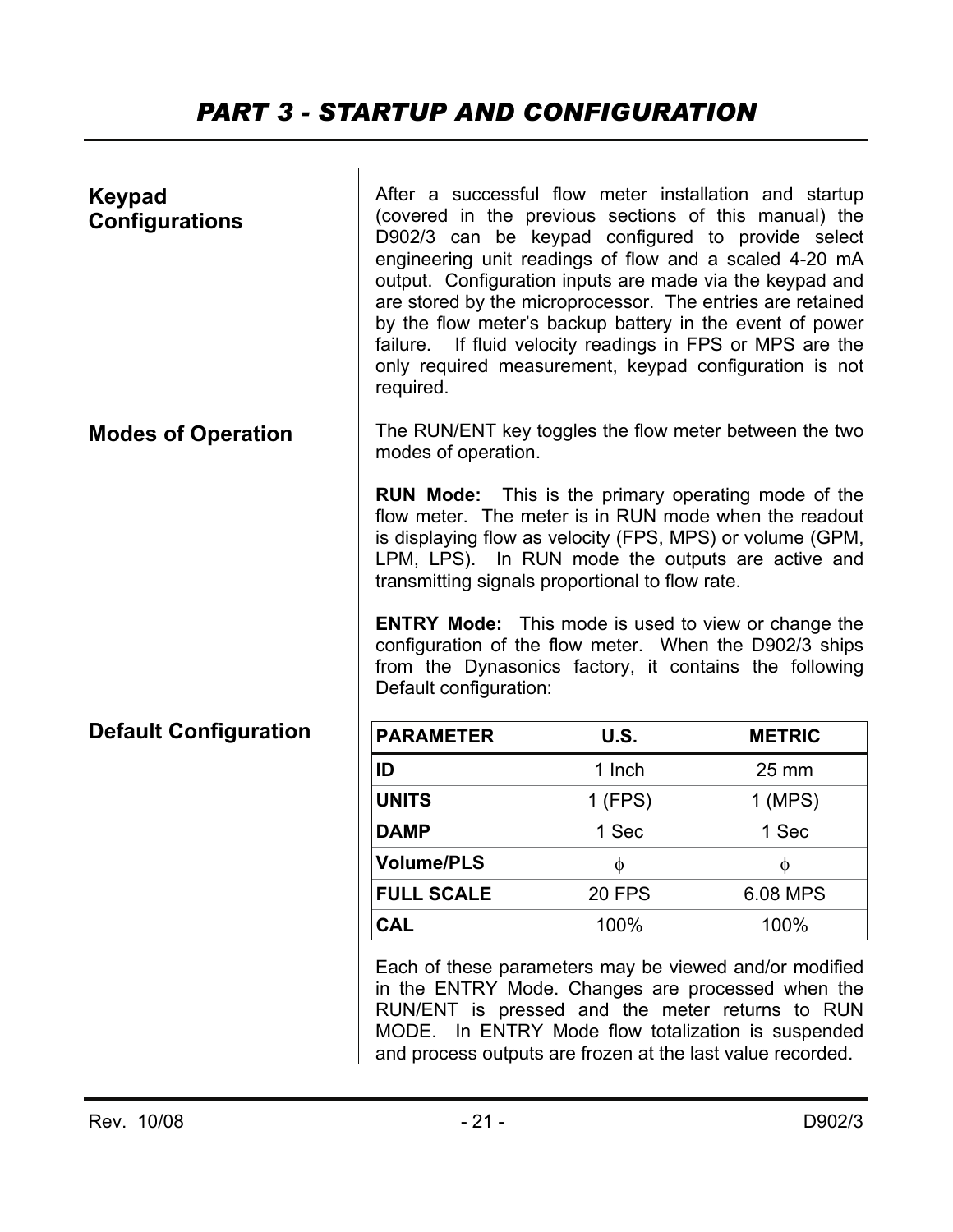### **Pipe I.D. Input**

The ID key allows the entry of a pipe's Internal Diameter. The D902/3 utilizes the I.D. constant to process volumetric flow rates such as GPM (Gallons per Minute) or LPM (Liters per Minute). The entry is made as either inches or mm, dependent on whether the unit is configured as U.S. units or Metric units.

Press the I.D. key from the ENTRY MODE. The display will show

**INSIDE DIAMETER** 

This is the present I.D. constant. Enter a new I.D. based on information obtained from the pipe manufacturer, a physical measurement or a pipe chart. Some common pipe sizes and dimensions are located on a series of charts located in the Appendix of this manual. The acceptable input range for the I.D. constant is shown in **Table 3**.

#### **Table 3**

| II.D. | U.S.        | <b>METRIC</b> |
|-------|-------------|---------------|
| l Max | 120 Inches  | 3050 mm       |
| Min * | 0.25 Inches | 6 mm          |

\* Pipe sizes less than 1 inch (25 mm) require a Small Pipe Transducer. Dynasonics P.N. D070-1004-003.

**NOTE:** If a decimal value of less than 1 is to be entered, enter  $0 \cdot X$  X. The zero must precede the decimal value.

**NOTE:** If an entered value is out of the acceptable range of the instrument, an UNDER! or OVER! indication will be displayed. The meter will not allow any other entries to be made until a legitimate value is entered.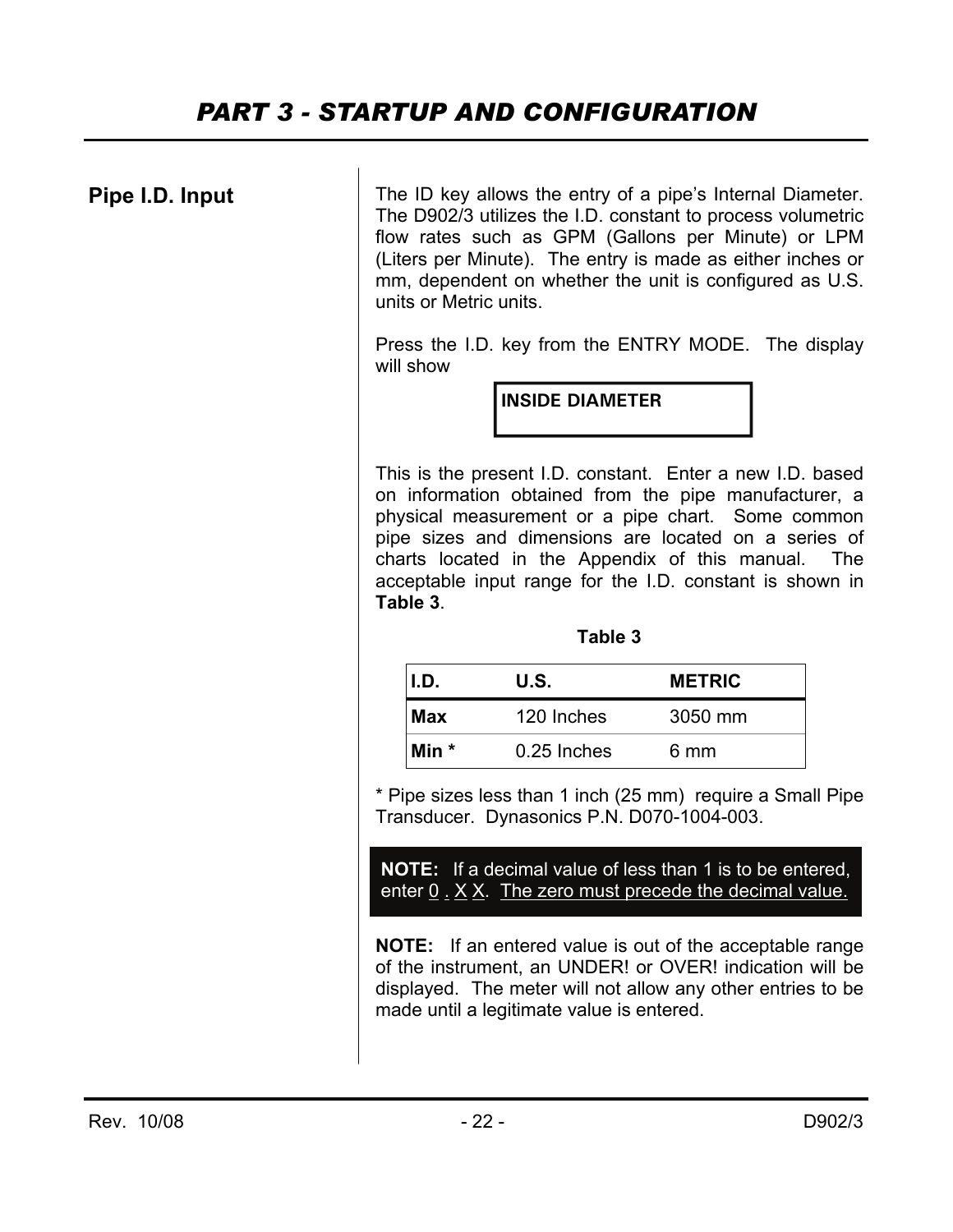| <b>Full Scale Input</b>                        | The FULL SCALE key allows the entry of the highest<br>anticipated fluid velocity. The entry is made as either FPS<br>(Feet per Second) or MPS (Meters per Second) dependent<br>on whether the unit is configured as U.S. units or Metric<br>The FULL SCALE input is used by the D902/3<br>units.<br>microprocessor to scale the 4-20 mA output and adjust the<br>resolution of the flow rate display.<br>Acceptable input range for the FULL SCALE constant is<br>shown in Table 4. |                                                                       |               |  |
|------------------------------------------------|-------------------------------------------------------------------------------------------------------------------------------------------------------------------------------------------------------------------------------------------------------------------------------------------------------------------------------------------------------------------------------------------------------------------------------------------------------------------------------------|-----------------------------------------------------------------------|---------------|--|
|                                                | I.D.                                                                                                                                                                                                                                                                                                                                                                                                                                                                                | Table 4<br>U.S.                                                       | <b>METRIC</b> |  |
|                                                | <b>Max</b>                                                                                                                                                                                                                                                                                                                                                                                                                                                                          | <b>20 FPS</b>                                                         | 8 MPS         |  |
|                                                | Min *                                                                                                                                                                                                                                                                                                                                                                                                                                                                               | n/a                                                                   | n/a           |  |
| Important!                                     | * <b>NOTE:</b> FULL SCALE values below 1.5 FPS (0.5 MPS)<br>are not recommended.<br><b>NOTE:</b> If an entered value is out of the acceptable range<br>of the instrument, a RANGE! indication will be displayed.<br>The meter will not allow any additional entries to be made<br>until a legitimate value is entered.                                                                                                                                                              |                                                                       |               |  |
|                                                | <b>NOTE:</b> If a decimal value is to be entered, enter $0 \cdot X X$ .<br>The zero must precede the decimal value (if less than 1)<br>and only two numbers should be entered after the<br>decimal value.                                                                                                                                                                                                                                                                           |                                                                       |               |  |
| <b>Volume to Velocity</b><br><b>Conversion</b> | Two useful equations which relate volumetric flow in round<br>pipes to flow velocity are as follows:                                                                                                                                                                                                                                                                                                                                                                                |                                                                       |               |  |
|                                                |                                                                                                                                                                                                                                                                                                                                                                                                                                                                                     | FPS = $\underline{U.S. GPM \times 0.409}$<br>ID <sup>2</sup> (inches) |               |  |
|                                                |                                                                                                                                                                                                                                                                                                                                                                                                                                                                                     | MPS = $LPM \times 21.23$<br>ID <sup>2</sup> (mm)                      |               |  |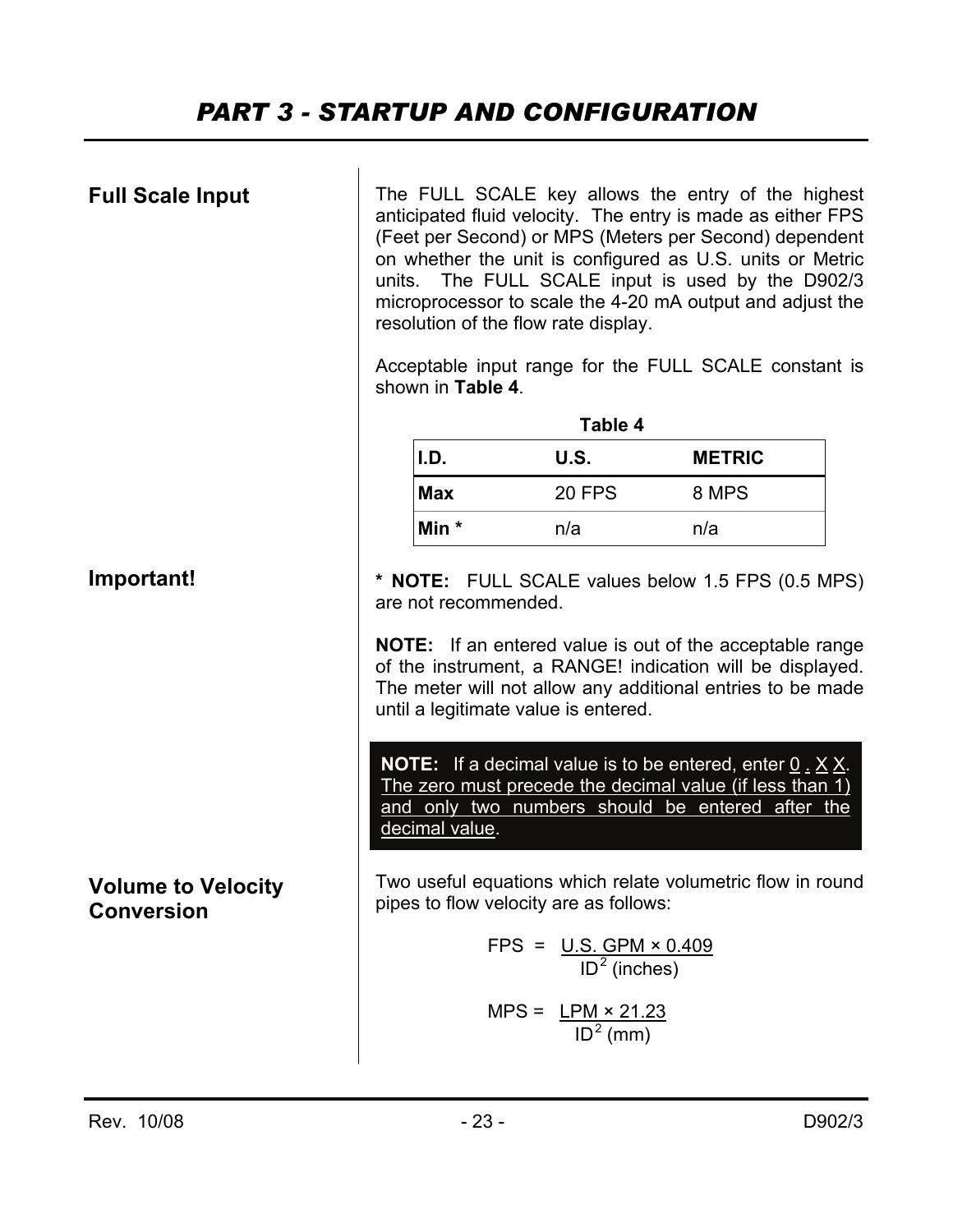#### **Totalizer Exponent Input**

The VOL. PULSE key allows the entry of a totalizer exponent. This feature is useful for accommodating a very large accumulated flow. The exponent is a "×10" multiplier, which can be from 0 (no multiplier) to 2 (×100). For example, to totalize in GAL × 100, a VOL. PULSE value of 2 would be used (10² or 100).

Acceptable input range for the VOL. PULSE constant is shown in **Table 5**.

| Table 5                       |  |   |  |  |  |
|-------------------------------|--|---|--|--|--|
| U.S.<br><b>METRIC</b><br>I.D. |  |   |  |  |  |
| <b>Max</b>                    |  | 2 |  |  |  |
| Min *                         |  |   |  |  |  |

\* **NOTE**: If an entry greater than 2 is attempted, the meter will display OVER!. If a non-whole number value is attempted, the meter will display RANGE!. A legitimate value will need to be entered.

After a VOL. PULSE value is entered, the display will reflect the unit as  $0=10^{\circ}$ =×1, 1=10<sup>1</sup>=×10 and 2=10<sup>2</sup>=×100.

**Table 6** illustrates various codes and their display results.

#### **Table 6**

| <b>VOL. PULSE</b><br><b>CODE</b> | <b>ENG. NOTATION</b> | <b>DISPLAY</b><br><b>MAXIMUM</b> |
|----------------------------------|----------------------|----------------------------------|
|                                  | 10E0                 | 999,999                          |
|                                  | 10E1                 | 999,999                          |
|                                  | 10E2                 | 999,999                          |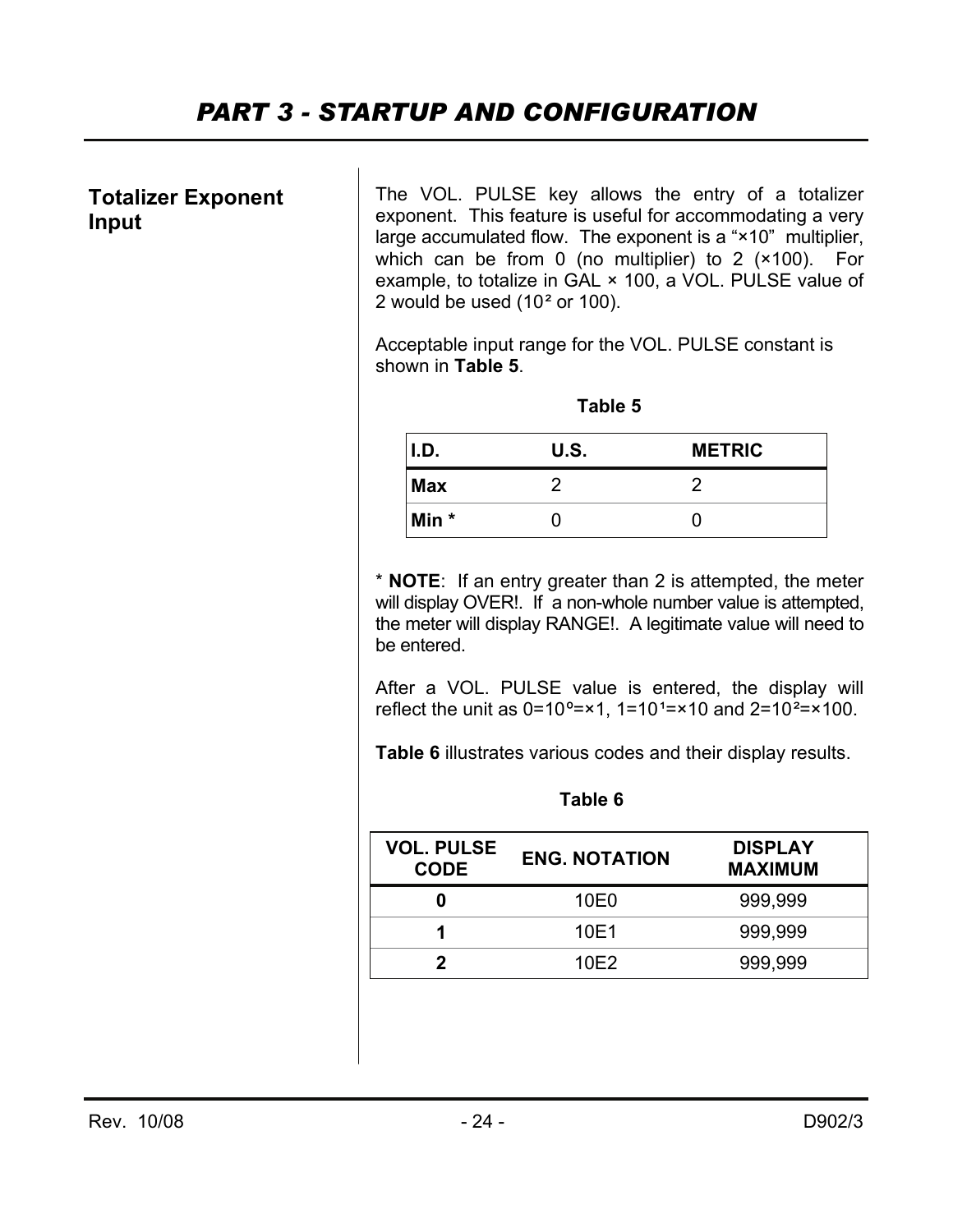#### **Engineering Units Input**

The UNITS key allows the selection of measuring units. **Table 7** shows applicable codes for the engineering units available.

**Table 7** 

| <b>UNITS CODE</b> | U.S.       | <b>METRIC</b> |
|-------------------|------------|---------------|
|                   | <b>FPS</b> | <b>MPS</b>    |
|                   | <b>GPM</b> | <b>LPM</b>    |
|                   | <b>MGD</b> | <b>LPS</b>    |

Attempting to enter values other than 1, 2 or 3 will result in an UNDER! or OVER! to be displayed. Non-whole number values will result in a RANGE! display. A legitimate value must be entered.

A few factors can influence the readings of the D902/3 flow meter. The CAL entry allows the user to compensate for flow discrepancies without affecting the factory calibration. Examples of situations that can cause reading discrepancies are:

- Operation on liquids with sonic velocity carrying properties that are different than water. Please refer to the Fluid Sound Speed correction chart located in the Appendix of this manual.
- Transducers mounted in non-recommended locations.
- Operation on fluids with a large amount of suspended solids.

By applying a CAL value other than 100%, the factory calibrated readings will be altered by the percentage entered. This CAL value will not be reflected in the 4-20 mA output.

For example, if a reading of 175 GPM is displayed and the known flow rate is 160 GPM, a CAL value of

$$
\frac{160 \text{ GPM}}{175 \text{ GPM}} \times 100 = 91.4\%
$$

### **Altering the CALibration of the D902/3**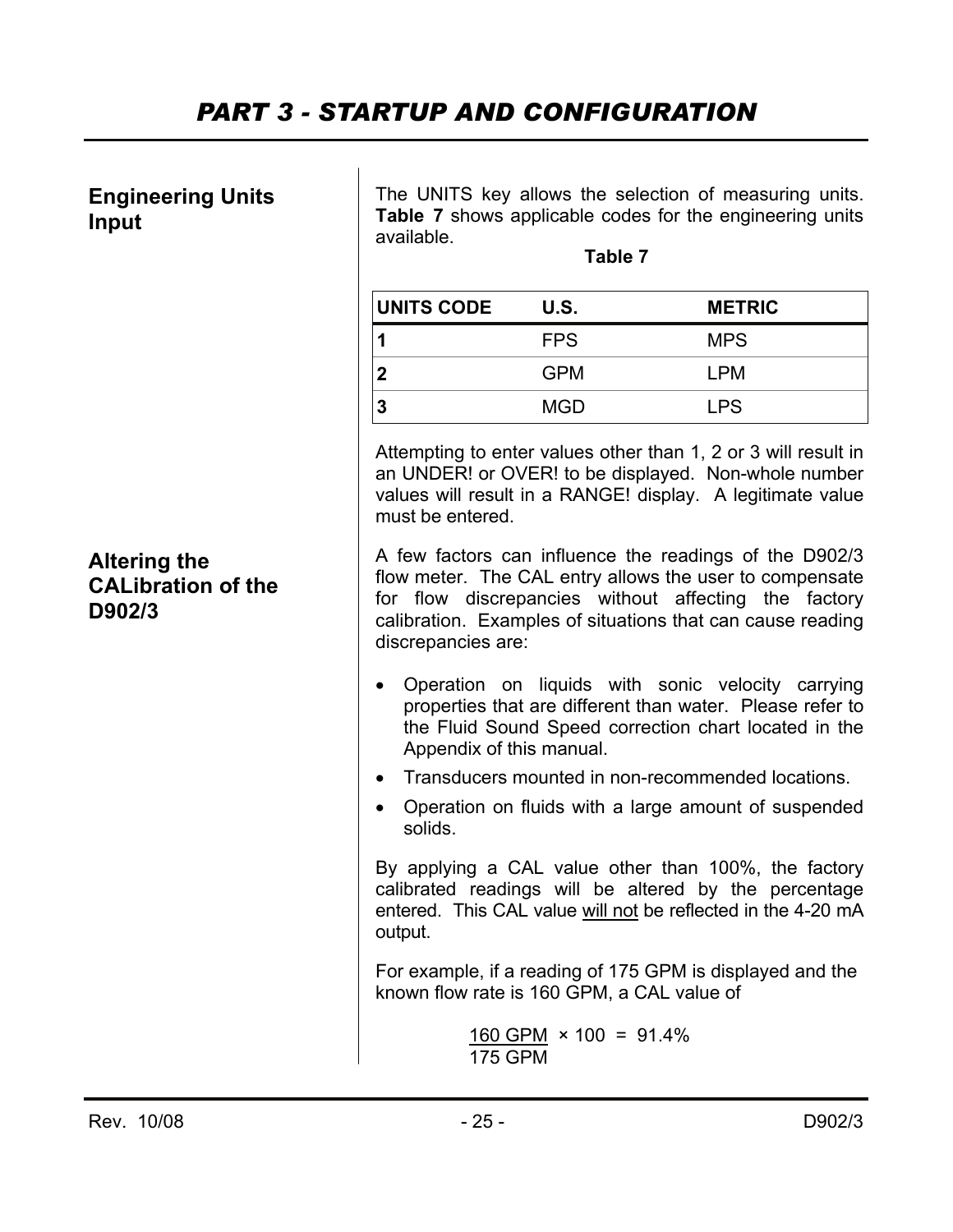The D902/3 will not allow decimal values to be entered as a CAL constant, so round to the nearest whole number. In this case 91%.

Acceptable input ranges for the CAL constant are shown in **Table 8**. Values outside of this range will result in an OVER! or UNDER! display. Non-whole number entries will result in a RANGE! display. Enter an appropriate value.

| <b>I.D.</b> | U.S. | <b>METRIC</b> |
|-------------|------|---------------|
| <b>Max</b>  | 200% | 200%          |
| Min         | 3%   | 3%            |

**Table 8** 

The DAMP key allows the selection of time duration between display updates. The value selected and entered will result in display updates of

 $n \times 2$  = seconds between updates

Acceptable input ranges for the DAMP constant are shown in **Table 9**. Values outside of this range will result in an OVER! or UNDER! display. Entry of an appropriate value is required.

| Table 9                       |     |     |  |  |
|-------------------------------|-----|-----|--|--|
| U.S.<br>I.D.<br><b>METRIC</b> |     |     |  |  |
| <b>Max</b>                    | 5   | 5   |  |  |
| Min                           | 0.5 | 0.5 |  |  |

The TEST key is used for diagnostic purposes. It displays the operand presently available at the analog to digital converter. This value will always be in the range of 0 to 255.

**Display Damping** 

**The TEST Diagnostic Key**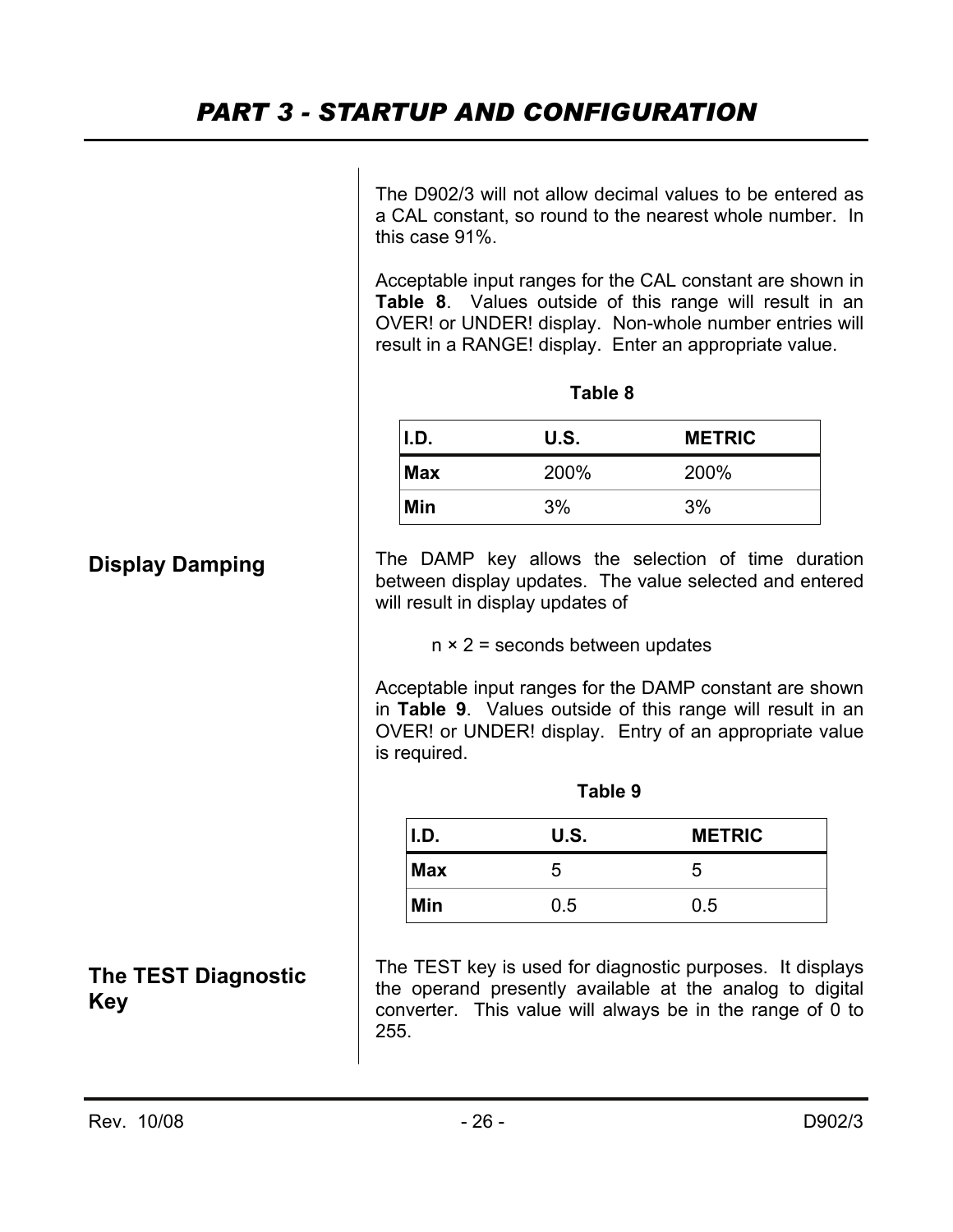### *PART 3 - STARTUP AND CONFIGURATION*

| <b>System and Totalizer</b><br><b>RESET</b> | The RESET key is used for generating a system reset or<br>to reset the accumulated flow. Press the RESET button<br>from the ENTER Mode. A choice is then made to:                                                                                                                                                                                                                                                                                                                                                                                                                                                                                                                                                                                                                                                                                                                  |                                                       |  |
|---------------------------------------------|------------------------------------------------------------------------------------------------------------------------------------------------------------------------------------------------------------------------------------------------------------------------------------------------------------------------------------------------------------------------------------------------------------------------------------------------------------------------------------------------------------------------------------------------------------------------------------------------------------------------------------------------------------------------------------------------------------------------------------------------------------------------------------------------------------------------------------------------------------------------------------|-------------------------------------------------------|--|
|                                             | <b>RESET</b>                                                                                                                                                                                                                                                                                                                                                                                                                                                                                                                                                                                                                                                                                                                                                                                                                                                                       | Reset the system                                      |  |
|                                             | <b>VOL. MULT</b>                                                                                                                                                                                                                                                                                                                                                                                                                                                                                                                                                                                                                                                                                                                                                                                                                                                                   | Press VOL. PULSE to<br>reset the totalizer to<br>zero |  |
|                                             | If the RESET key is pressed again, all configuration<br>constants will return to default values.                                                                                                                                                                                                                                                                                                                                                                                                                                                                                                                                                                                                                                                                                                                                                                                   |                                                       |  |
|                                             | If the VOL. PULSE key is pressed, the accumulated flow<br>will be erased and the display will return to zero.                                                                                                                                                                                                                                                                                                                                                                                                                                                                                                                                                                                                                                                                                                                                                                      |                                                       |  |
| <b>Reset the Flow</b><br><b>Totalizer</b>   | In RUN Mode, pressing the decimal point once will<br>suspend totalizer accumulation. Pressing the decimal<br>point again will clear the total. Pressing it a third time will<br>restart the accumulation from zero.<br>NOTE: In RUN mode, the key presses are processed<br>and displayed at the interval defined by the DAMP<br>constant setting. (i.e. If the DAMP constant is set to<br>10, the key presses will be acknowledged only every<br>20 seconds.)                                                                                                                                                                                                                                                                                                                                                                                                                      |                                                       |  |
|                                             |                                                                                                                                                                                                                                                                                                                                                                                                                                                                                                                                                                                                                                                                                                                                                                                                                                                                                    |                                                       |  |
| <b>FLOW ANALYZER</b>                        | The FLOW ANALYZER bar meter indicates the relative<br>condition of the Doppler signal that is being processed by<br>the D902/3. When the instrument is utilized on liquids with<br>suspended solids or aeration, the FLOW ANALYZER will<br>indicate within the two right segments - an ideal Doppler<br>condition. When the D902/3 is used to measure cleaner<br>liquids, the FLOW ANALYZER bar meter will search its<br>discrete filter banks and adjust to match the particular<br>liquid parameters that are present. The bar meter will<br>indicate these changes when they occur. If no segments<br>are illuminated on the FLOW ANALYZER, the level of<br>liquid discontinuity or hydraulic turbulence is inadequate<br>and the transducers will have to be relocated. Typically,<br>moving the transducers closer to a 90° elbow will provide<br>adequate liquid conditions. |                                                       |  |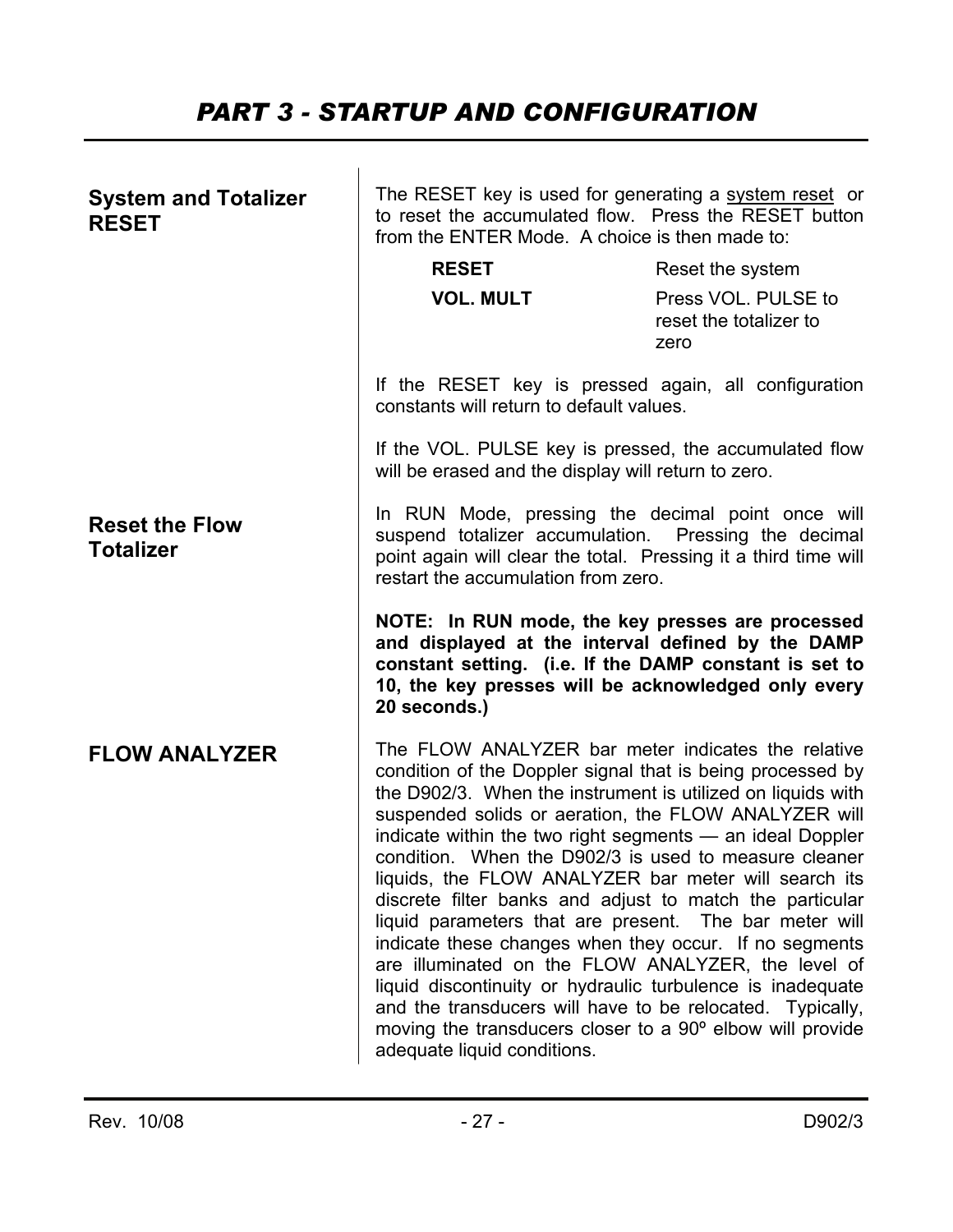### *PART 4 - TROUBLESHOOTING*

| <b>CONDITION</b>                                                                | <b>POSSIBLE CAUSE</b>                                                                                                                 |  |  |
|---------------------------------------------------------------------------------|---------------------------------------------------------------------------------------------------------------------------------------|--|--|
| Unit does not turn "ON" when power is                                           | Verify that the battery is charged.<br>Plug<br>$\bullet$<br>into an AC power source.                                                  |  |  |
| applied                                                                         | Test the fuse.                                                                                                                        |  |  |
| These procedures require the<br>face plate to be removed from<br>the enclosure. | Ensure the terminal block located in the<br>upper left corner of the main PCB is<br>secure.                                           |  |  |
|                                                                                 | Verify that ribbon cables between PCBs<br>are connected.                                                                              |  |  |
| <b>OVERRANGE light is ON</b>                                                    | Increase the value of the FULL SCALE<br>$\bullet$<br>constant.                                                                        |  |  |
|                                                                                 | Verify that fluid velocity is not greater than<br>$\bullet$<br>20 FPS (6.08 MPS).                                                     |  |  |
| <b>FAULT light is ON; low SIGNAL</b>                                            | Ensure that the transducers are properly<br>$\bullet$<br>mounted to the pipe.                                                         |  |  |
| <b>STRENGTH indication</b>                                                      | Verify that transducer connections are<br>$\bullet$<br>correct.                                                                       |  |  |
|                                                                                 | Ensure that the pipe is full of moving<br>$\bullet$<br>liquid.                                                                        |  |  |
|                                                                                 | Increase SENSITIVITY so that right-most<br>$\bullet$<br>SIGNAL STRENGTH light just comes ON.                                          |  |  |
|                                                                                 | On cleaner liquids, move the transducers<br>closer to a $90^\circ$ pipe elbow.                                                        |  |  |
|                                                                                 | On dirtier liquids, mount the transducers<br>as described in CASE 3 in Part 2 of this<br>manual.                                      |  |  |
|                                                                                 | If the pipe has a polyethylene liner, move<br>the transducers to another area. The liner<br>may contain an air void at this location. |  |  |
|                                                                                 | (continued)                                                                                                                           |  |  |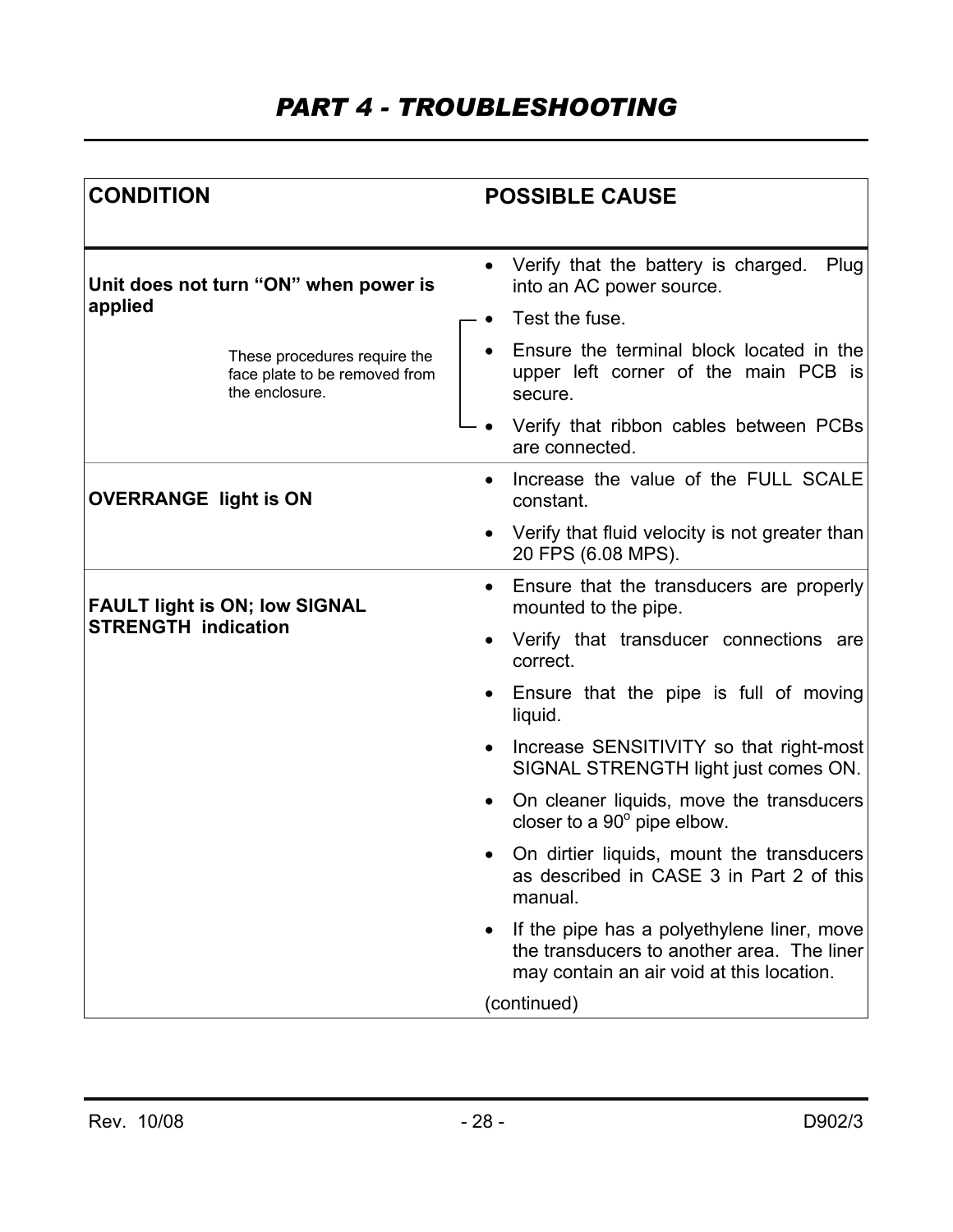### *PART 4 - TROUBLESHOOTING*

| <b>FAULT light is ON; low SIGNAL</b><br><b>STRENGTH</b> indication (continued) | If GND connection and pipe are at different<br>$\bullet$<br>potentials, ground D902/3 to pipe potential.<br>If Variable Frequency Drives are being<br>$\bullet$<br>utilized, verify that the D902/3 obtains a<br>READ light when the pump is turned OFF.<br>If possible, increase the carrier frequency<br>of the drive. |
|--------------------------------------------------------------------------------|--------------------------------------------------------------------------------------------------------------------------------------------------------------------------------------------------------------------------------------------------------------------------------------------------------------------------|
| <b>Stability of flow readings are</b>                                          | Increase the DAMP constant from keypad.<br>$\bullet$                                                                                                                                                                                                                                                                     |
| unsatisfactory<br>This procedure requires the                                  | Increase the system time constant by<br>turning R17 (DAMP) clockwise till readings<br>are satisfactory.                                                                                                                                                                                                                  |
| face plate to be removed<br>from the enclosure.                                | Move transducers to a location further from<br>piping tees, elbows, valves, filters, etc.                                                                                                                                                                                                                                |
|                                                                                | Transducers mounted incorrectly.<br>$\bullet$                                                                                                                                                                                                                                                                            |
| <b>Erroneous Reading</b>                                                       | Another local ultrasonic instrument<br><b>is</b><br>operating at about the same frequency<br>(consult the Dynasonics factory).                                                                                                                                                                                           |
|                                                                                | Presence of large amounts of suspended<br>solids or aeration. Use CAL constant to<br>compensate.                                                                                                                                                                                                                         |
|                                                                                | Sources of radiated<br>interference<br>are<br>present. Apply appropriate shielding.                                                                                                                                                                                                                                      |
|                                                                                | An electrically noisy power supply is<br>powering the D902/3. Power the meter<br>with a circuit that does not power motors,<br>ballasts or switching supplies.                                                                                                                                                           |
| The D902/3 display indicates flow, when                                        | Verify that residual leakage and flow are<br>not present (i.e. leaking check valves).                                                                                                                                                                                                                                    |
| true fluid velocity is zero                                                    | Verify that SENSITIVITY is not adjusted<br>$\bullet$<br>With nominal flow running<br>too high.<br>through the pipe, adjust SENSITIVITY<br>control till the right-most bar meter light just<br>comes ON.                                                                                                                  |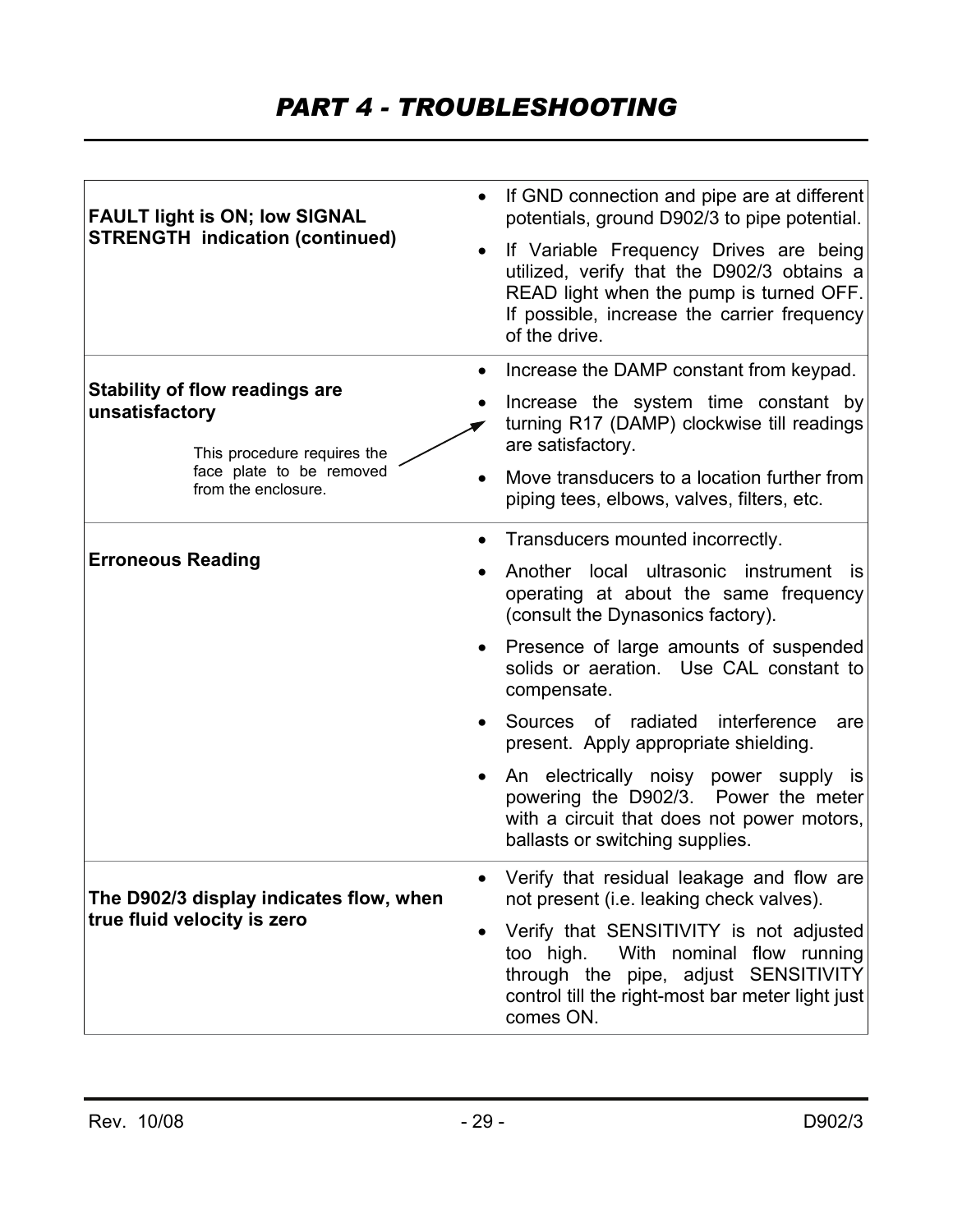### *NOTES*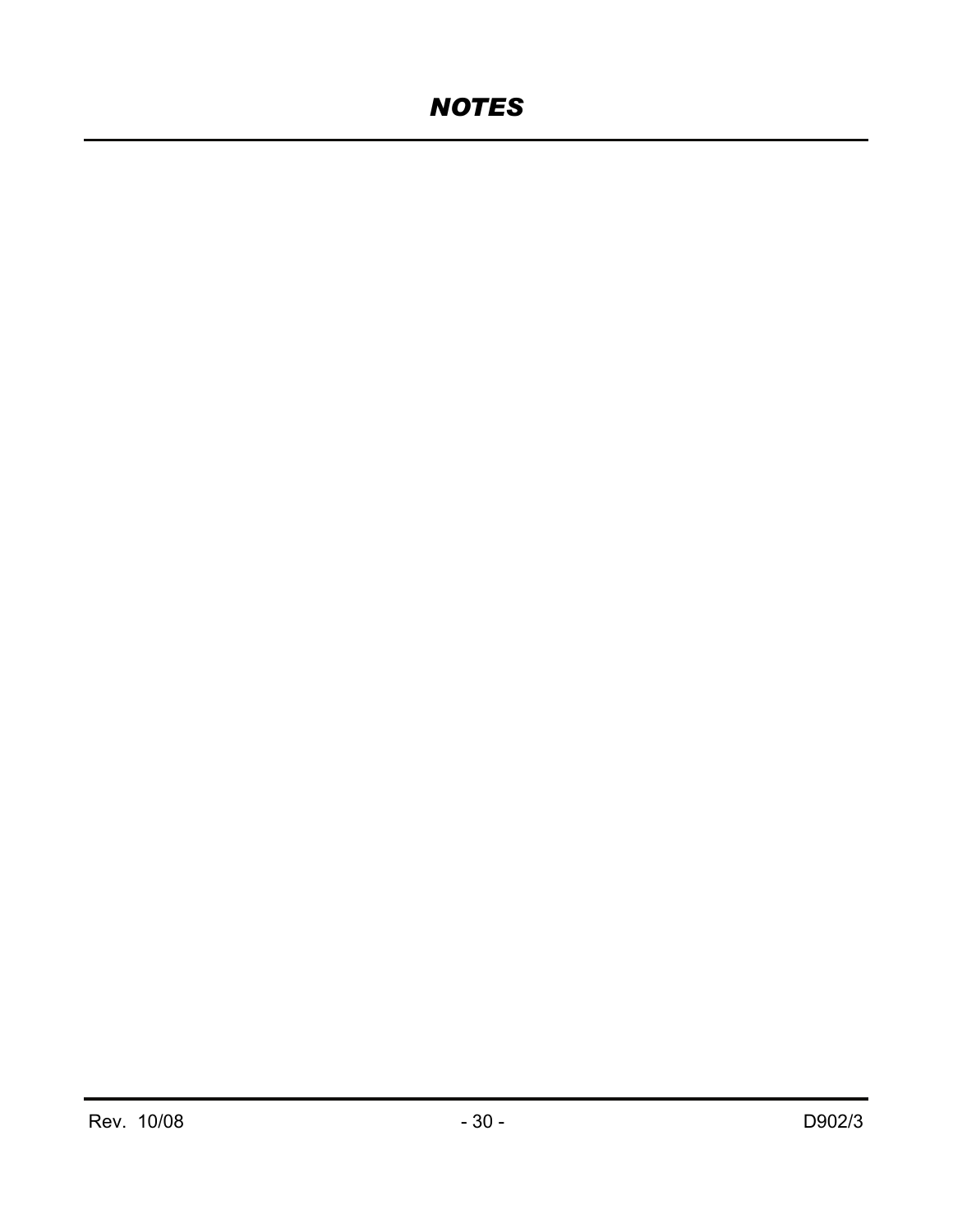### **Appendices**

 **Spare Parts List Mechanical Drawing Fluid Sound Speed Conversion Chart Clean Liquid Installation Guide Pipe Dimension Chart: Cast Iron Pipe Dimension Chart: Steel, SS, PVC Velocity to Volumetric Conversion Chart Statement of Warranty Customer Service**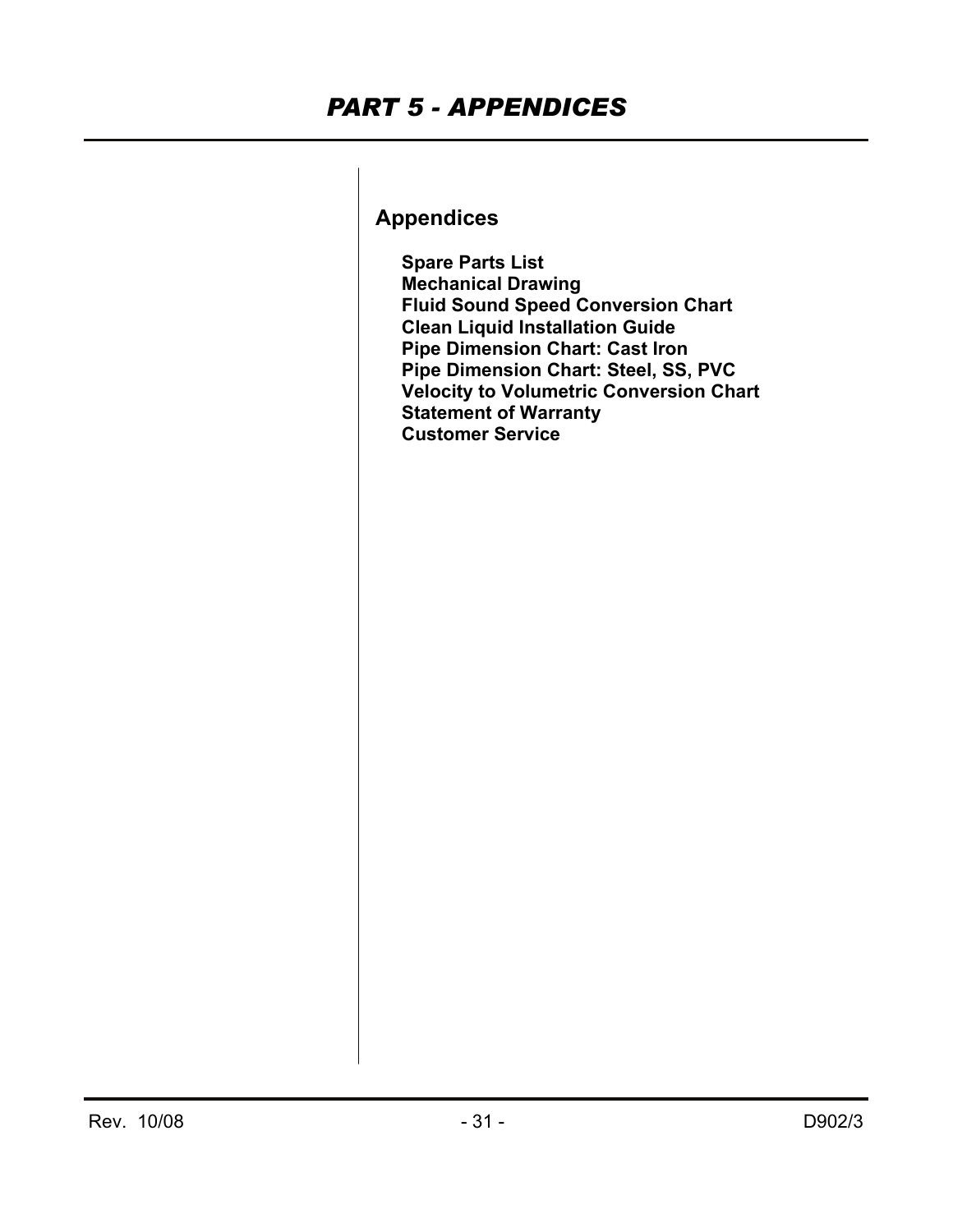### *SPARE PARTS - D902/3*

#### **PART NUMBER**

#### **DESCRIPTION**

| D070-1004-001 | Series D902 Std. Temp./Std. Pipe Transducer          |
|---------------|------------------------------------------------------|
| D040-0402-001 | Series D902 High Temp./Std. Pipe Transducer          |
| D070-1004-003 | Series D902 Std. Temp./Small Pipe Transducer         |
| D902 O&M      | Series D902 Installation and Operations Manual       |
| D005-1003-100 | Two conductor, 20 AWG, unshielded cable              |
| D003-0825-001 | Stainless Steel Identification Tag                   |
| D005-9909-001 | Series 902 Desiccant Cartridge                       |
| D005-1201-001 | Series 902 Gel Cell Battery                          |
| D002-2011-002 | Couplant, RTV (for permanent mounting)               |
| D002-2011-001 | Couplant, Silicone (for temporary mounting)          |
| D005-2109-002 | Series 902 U.S. Line Cord (Two spades and ground)    |
| D005-2109-011 | Series 902 U.K. Line Cord (Three rectangular spades) |
| D005-2109-021 | Series 902 German Line Cord (Two round spades)       |
| D010-0200-100 | Series 902 Transducer Extension Cable, 20 ft. (6 m)  |
| D005-1301-002 | Fuse, 0.125A Slow Blow, 250V                         |
| D005-1301-004 | Fuse, 0.75A Slow Blow, 250V                          |
| D002-2009-046 | Elastic Pipe Strap, 46" (1100 mm)                    |
| D002-2009-076 | Elastic Pipe Strap, 76" (2000 mm)                    |
| D005-0904-001 | 4-20 mA MIL Connector                                |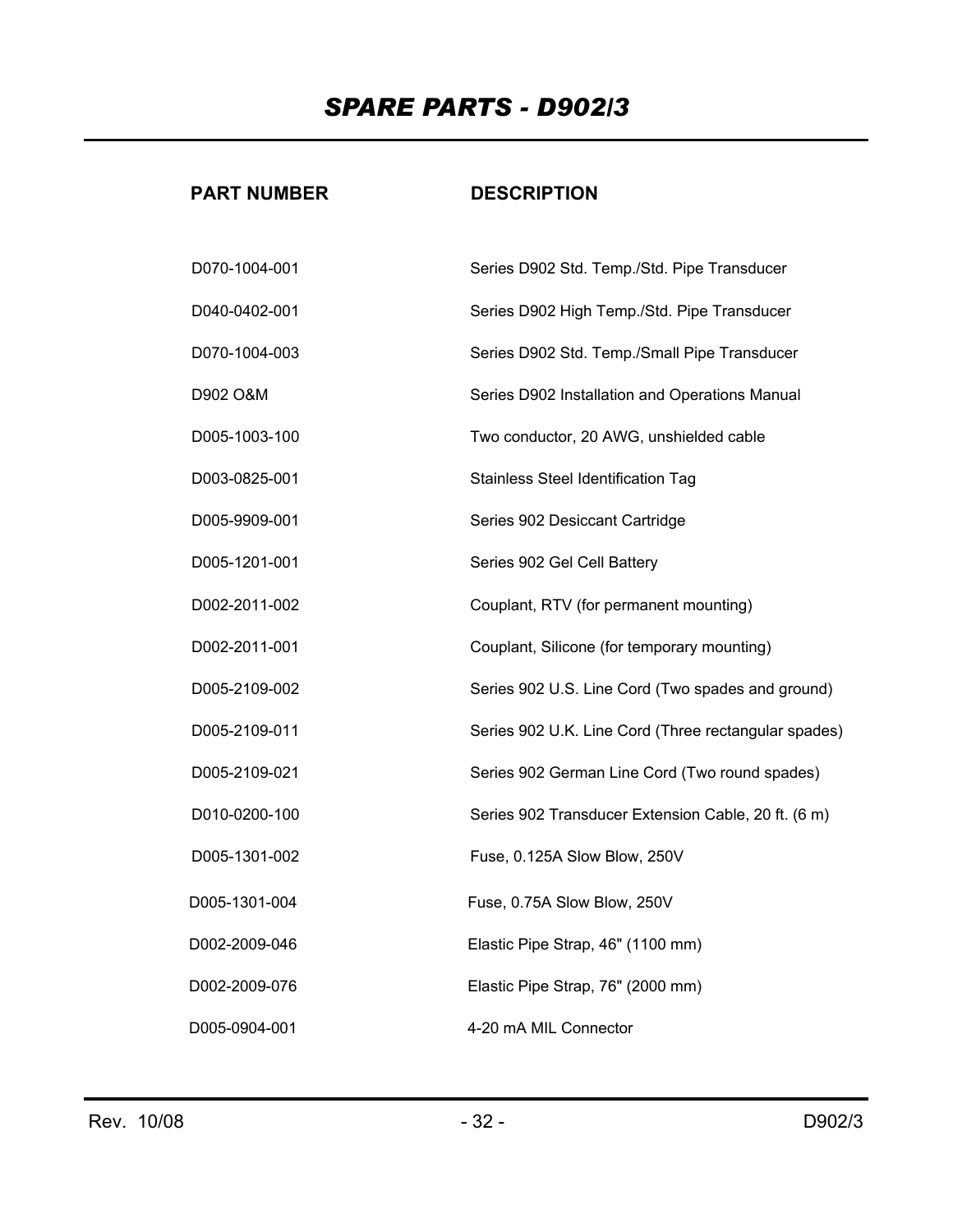

OPTIONAL SMALL PIPE TRANSDUCER AND CABLE ASSEMBLY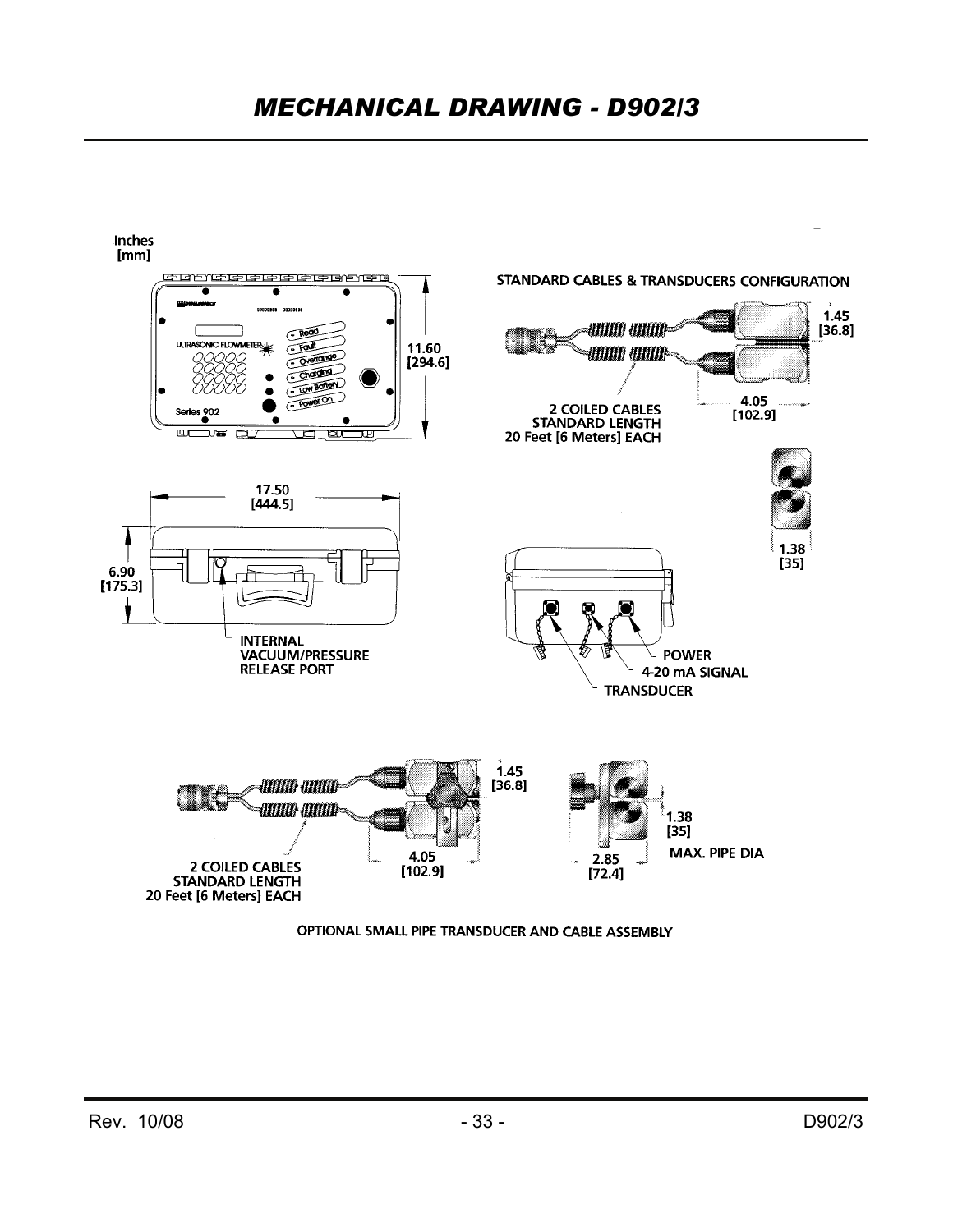#### Fluid Properties

Original Date: 7/30/1999 Revision: A Revision Date: 9/10/2003<br>File: 1:/dynasonics/dyna File: I:/dynasonics/dyna\_code/tables/fluid\_ss.xls

| Fluid                 | <b>Specific Gravity</b> |        | Sound Speed | delta-v/degree C | Kinematic Viscosity | Absolute Viscosity |
|-----------------------|-------------------------|--------|-------------|------------------|---------------------|--------------------|
|                       | 20 degrees C            | m/s    | ft/s        | m/s/degree C     | Centistokes         | Centipoise         |
|                       |                         |        |             |                  |                     |                    |
| Acetate, Butyl        |                         | 1270   | 4163.9      |                  |                     |                    |
| Acetate, Ethyl        | 0.901                   | 1085   | 3559.7      | 4.4              | 0.489               | 0.441              |
| Acetate, Methyl       | 0.934                   | 1211   | 3973.1      |                  | 0.407               | 0.380              |
| Acetate, Propyl       |                         | 1280   | 4196.7      |                  |                     |                    |
| Acetone               | 0.79                    | 1174   | 3851.7      | 4.5              | 0.399               | 0.316              |
| Alcohol               | 0.79                    | 1207   | 3960.0      | 4.0              | 1.396               | 1.101              |
| Alcohol, Butyl        | 0.83                    | 1270   | 4163.9      | 3.3              | 3.239               | 2.688              |
| Alcohol, Ethyl        | 0.83                    | 1180   | 3868.9      | $\overline{4}$   | 1.396               | 1.159              |
| Alcohol, Methyl       | 0.791                   | 1120   | 3672.1      | 2.92             | 0.695               | 0.550              |
| Alcohol, Propyl       |                         | 1170   | 3836.1      |                  |                     |                    |
| Alcohol, Propyl       | 0.78                    | 1222   | 4009.2      |                  | 2.549               | 1.988              |
| Ammonia               | 0.77                    | 1729   | 5672.6      | 6.7              | 0.292               | 0.225              |
| Anlline               | 1.02                    | 1639   | 5377.3      | 4.0              | 3.630               | 3.710              |
| <b>Benzene</b>        | 0.88                    | 1306   | 4284.8      | 4.7              | 0.711               | 0.625              |
| Benzol, Ethyl         | 0.867                   | 1338   | 4389.8      |                  | 0.797               | 0.691              |
| <b>Bromine</b>        | 2.93                    | 889    | 2916.7      | 3.0              | 0.323               | 0.946              |
| n-Butane              | 0.60                    | 1085   | 3559.7      | 5.8              |                     |                    |
| Butyrate, Ethyl       |                         | 1170   | 3836.1      |                  |                     |                    |
| Carbon dioxide        | 1.10                    | 839    | 2752.6      | 7.7              | 0.137               | 0.151              |
| Carbon tetrachloride  | 1.60                    | 926    | 3038.1      | 2.5              | 0.607               | 0.968              |
| Chloro-benezene       | 1.11                    | 1273   | 4176.5      | 3.6              | 0.722               | 0.799              |
| Chloroform            | 1.49                    | 979    | 3211.9      | 3.4              | 0.550               | 0.819              |
| Diethyl ether         | 0.71                    | 985    | 3231.6      | 4.9              | 0.311               | 0.222              |
| Diethyl Ketone        |                         | 1310   | 4295.1      |                  |                     |                    |
| Diethylene glycol     | 1.12                    | 1586   | 5203.4      | 2.4              |                     |                    |
| Ethanol               | 0.79                    | 1207   | 3960.0      | 4.0              | 1.390               | 1.097              |
| Ethyl alcohol         | 0.79                    | 1207   | 3960.0      | 4.0              | 1.396               | 1.101              |
| Ether                 | 0.71                    | 985    | 3231.6      | 4.9              | 0.311               | 0.222              |
| Ethyl ether           | 0.71                    | 985    | 3231.6      | 4.9              | 0.311               | 0.222              |
| Ethylene glycol       | 1.11                    | 1658   | 5439.6      | 2.1              | 17.208              | 19.153             |
| Freon R12             |                         | 774.2  | 2540        |                  |                     |                    |
| Gasoline              | 0.7                     | 1250   | 4098.4      |                  |                     |                    |
| Glycerin              | 1.26                    | 1904   | 6246.7      | 2.2              | 757.100             | 953.946            |
| Glycol                | 1.11                    | 1658   | 5439.6      | 2.1              |                     |                    |
| Isobutanol            | 0.81                    | 1212   | 3976.4      |                  |                     |                    |
| Iso-Butane            |                         | 1219.8 | 4002        |                  |                     |                    |
|                       | 0.62                    | 980    | 3215.2      | 4.8              | 0.340               | 0.211              |
| Isopentane            | 0.79                    | 1170   | 3838.6      |                  | 2.718               | 2.134              |
| Isopropanol           |                         |        |             |                  |                     |                    |
| Isopropyl alcohol     | 0.79                    | 1170   | 3838.6      |                  | 2.718               | 2.134              |
| Kerosene              | 0.81                    | 1324   | 4343.8      | 3.6              |                     |                    |
| Linalool              |                         | 1400   | 4590.2      |                  |                     |                    |
| Linseed Oil           | .925-.939               | 1770   | 5803.3      |                  |                     |                    |
| Methanol              | 0.79                    | 1076   | 3530.2      | 2.92             | 0.695               | 0.550              |
| Methyl alcohol        | 0.79                    | 1076   | 3530.2      | 2.92             | 0.695               | 0.550              |
| Methylene chloride    | 1.33                    | 1070   | 3510.5      | 3.94             | 0.310               | 0.411              |
| Methylethyl Ketone    |                         | 1210   | 3967.2      |                  |                     |                    |
| Motor Oil (SAE 20/30) | .88-.935                | 1487   | 4875.4      |                  |                     |                    |
| Octane                | 0.70                    | 1172   | 3845.1      | 4.14             | 0.730               | 0.513              |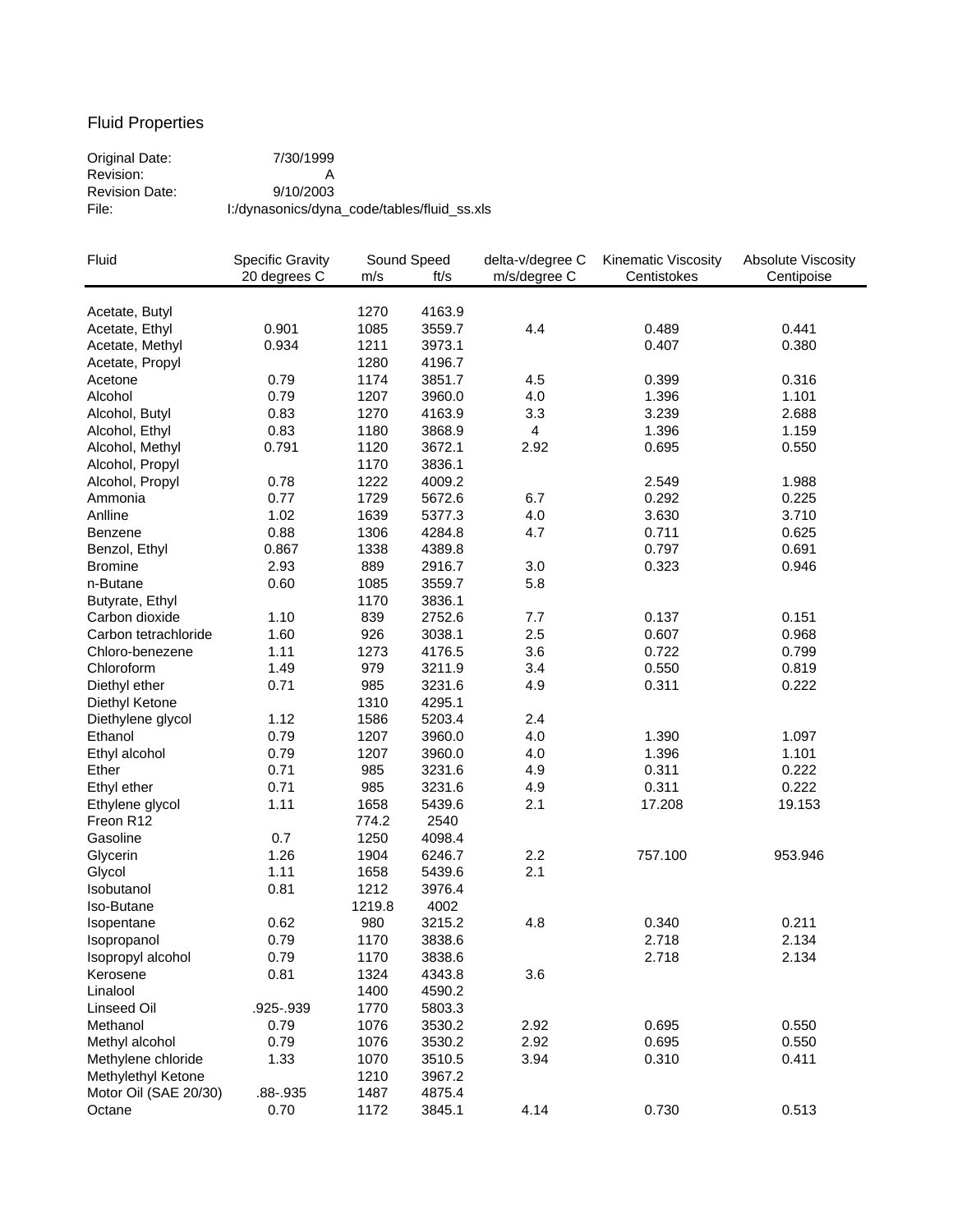| Oil, Castor            | 0.97  | 1477   | 4845.8 | 3.6    | 0.670   | 0.649  |
|------------------------|-------|--------|--------|--------|---------|--------|
| Oil, Diesel            | 0.80  | 1250   | 4101   |        |         |        |
| Oil (Lubricating X200) |       | 1530   | 5019.9 |        |         |        |
| Oil (Olive)            | 0.91  | 1431   | 4694.9 | 2.75   | 100.000 | 91.200 |
| Oil (Peanut)           | 0.94  | 1458   | 4783.5 |        |         |        |
| Paraffin Oil           |       | 1420   | 4655.7 |        |         |        |
| Pentane                | 0.626 | 1020   | 3346.5 |        | 0.363   | 0.227  |
| Petroleum              | 0.876 | 1290   | 4229.5 |        |         |        |
| 1-Propanol             | 0.78  | 1222   | 4009.2 |        |         |        |
| <b>Refrigerant 11</b>  | 1.49  | 828.3  | 2717.5 | 3.56   |         |        |
| Refrigerant 12         | 1.52  | 774.1  | 2539.7 | 4.24   |         |        |
| Refrigerant 14         | 1.75  | 875.24 | 2871.5 | 6.61   |         |        |
| Refrigerant 21         | 1.43  | 891    | 2923.2 | 3.97   |         |        |
| Refrigerant 22         | 1.49  | 893.9  | 2932.7 | 4.79   |         |        |
| Refrigerant 113        | 1.56  | 783.7  | 2571.2 | 3.44   |         |        |
| Refrigerant 114        | 1.46  | 665.3  | 2182.7 | 3.73   |         |        |
| Refrigerant 115        |       | 656.4  | 2153.5 | 4.42   |         |        |
| Refrigerant C318       | 1.62  | 574    | 1883.2 | 3.88   |         |        |
| Silicone (30 cp)       | 0.99  | 990    | 3248   |        | 30.000  | 29.790 |
| Toluene                | 0.87  | 1328   | 4357   | 4.27   | 0.644   | 0.558  |
| <b>Transformer Oil</b> |       | 1390   | 4557.4 |        |         |        |
| Trichlorethylene       |       | 1050   | 3442.6 |        |         |        |
| 1,1,1-Trichloro-ethane | 1.33  | 985    | 3231.6 |        | 0.902   | 1.200  |
| Turpentine             | 0.88  | 1255   | 4117.5 |        | 1.400   | 1.232  |
| Water, distilled       | 0.996 | 1498   | 4914.7 | $-2.4$ | 1.000   | 0.996  |
| Water, heavy           | 1     | 1400   | 4593   |        |         |        |
| Water, sea             | 1.025 | 1531   | 5023   | $-2.4$ | 1.000   | 1.025  |
| Wood Alcohol           | 0.791 | 1076   | 3530.2 | 2.92   | 0.695   | 0.550  |
| m-Xylene               | 0.868 | 1343   | 4406.2 |        | 0.749   | 0.650  |
| o-Xylene               | 0.897 | 1331.5 | 4368.4 | 4.1    | 0.903   | 0.810  |
| p-Xylene               |       | 1334   | 4376.8 |        | 0.662   |        |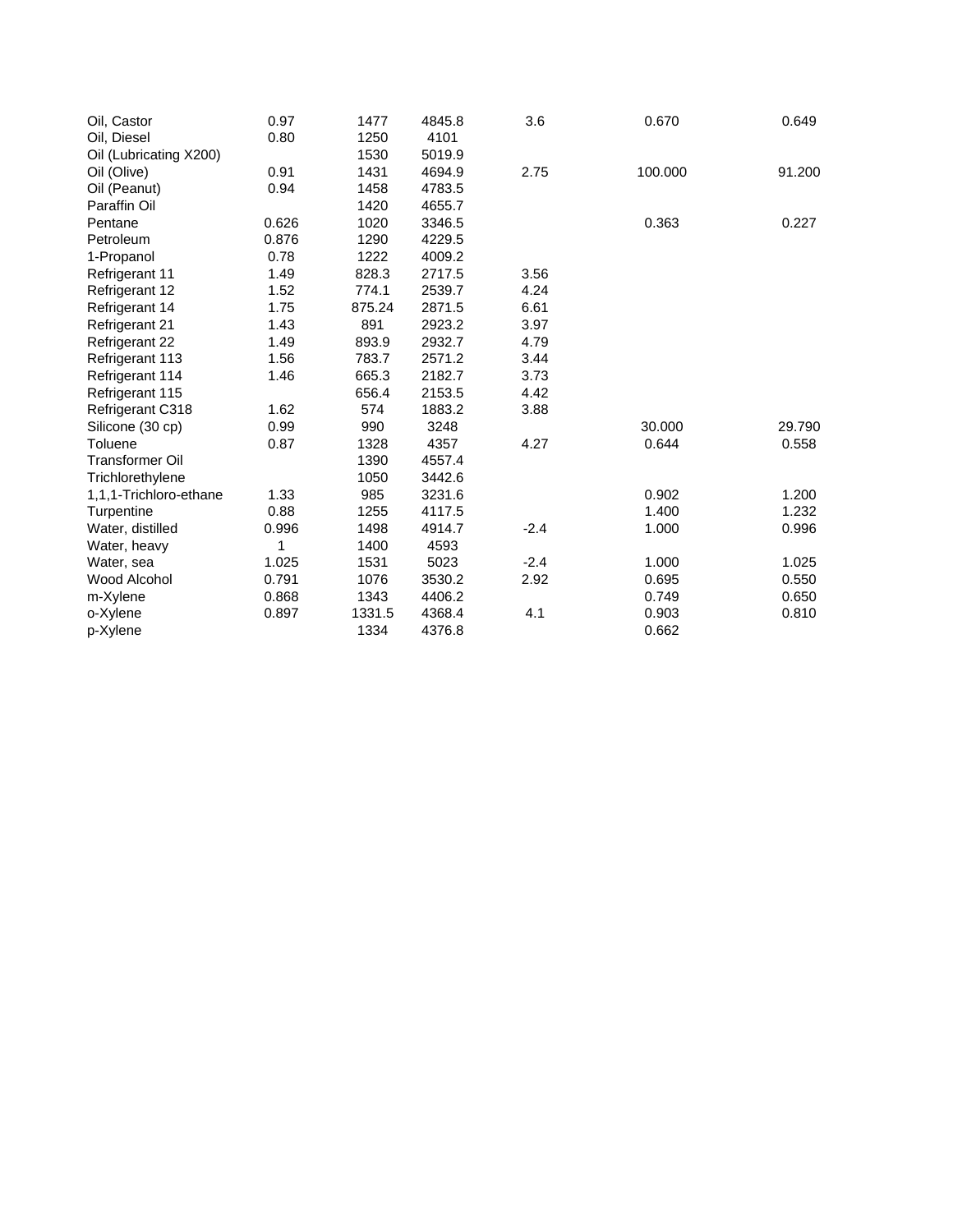**DYNASONICS™** REVISED 6/21/88 DATE 2/97

## **APPLICATION NOTE**

#### **SERIES 900** ULTRASONIC FLOWMETER

MOUNTING LOCATIONS FOR CLEAN LIQUID APPLICATIONS (Mount 1 to 3 Pipe Diameters Downstream from a 90° Elbow)



#### INFLUENCES THAT CAN CAUSE READING INSTABILITY

- Flow Rates less than 0.5 fps (0.15 MPS)
- Improper Piping Configurations will result in incorrect readings
- **Extreme Pipe Vibration**
- Extreme EMI, RFI, VFD
- **Electrical Potential between Earth and Pipe**
- Pipe Temperature exceeds Ratings (Std. 180° F  $(82^{\circ}F)$  Otp. 400°F (240°C)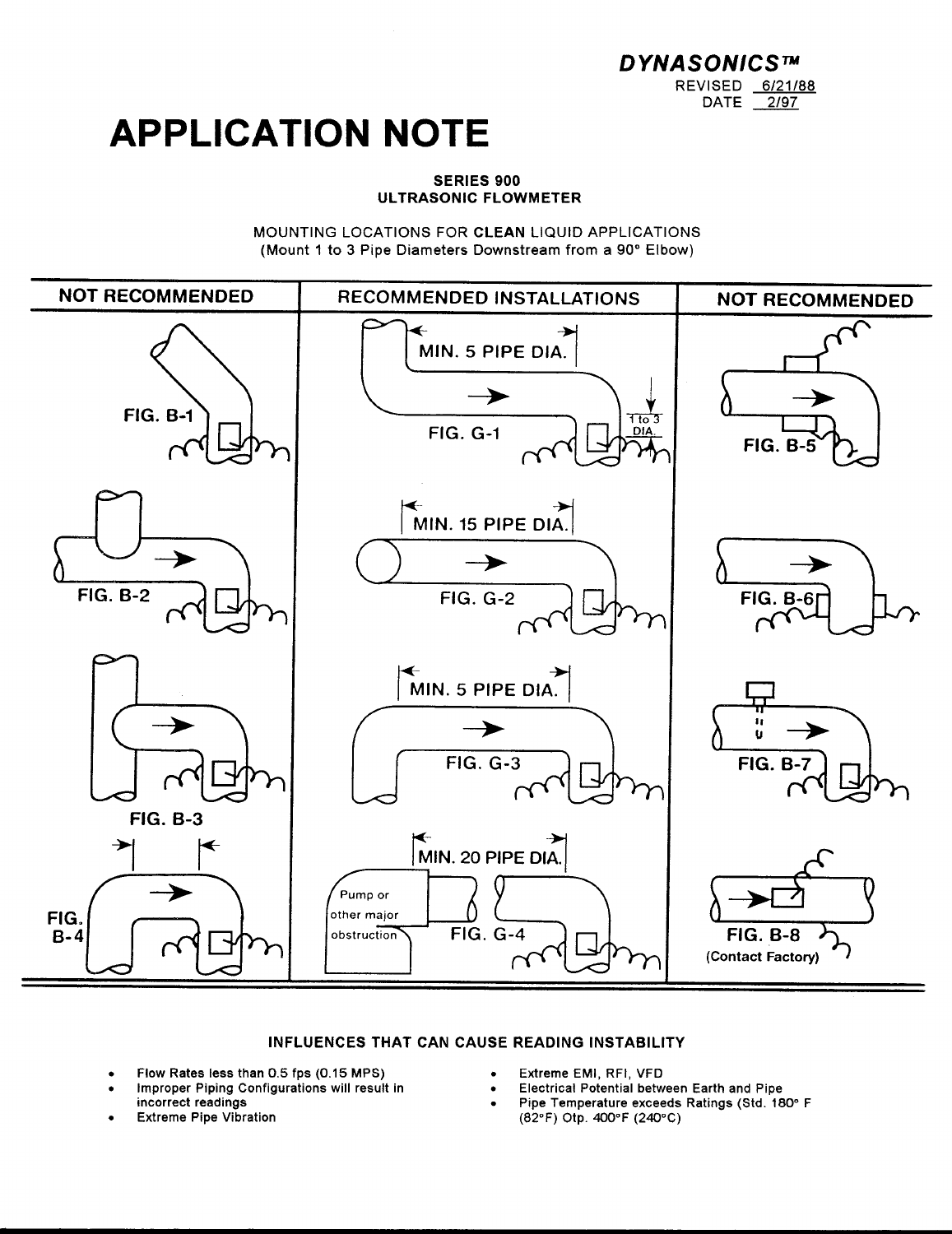## **WOYNASONICS**

### **Cast Iron Pipe**

Standard Classes

|                  | <b>CLASS A</b><br><b>CLASS B</b> |                   |      |                                                                                                            | <b>CLASS C</b>                      |                                     | <b>CLASS D</b> |                                           | <b>CLASS E</b> |                                                                                                          | <b>CLASS F</b>    |      |      | <b>CLASS G</b>    |      |      | <b>CLASS H</b>    |      |                   |                                                                                                                                                |      |
|------------------|----------------------------------|-------------------|------|------------------------------------------------------------------------------------------------------------|-------------------------------------|-------------------------------------|----------------|-------------------------------------------|----------------|----------------------------------------------------------------------------------------------------------|-------------------|------|------|-------------------|------|------|-------------------|------|-------------------|------------------------------------------------------------------------------------------------------------------------------------------------|------|
| Size<br>(Inches) | Inch                             | O.D. I.D.<br>Inch | Wall | Inch                                                                                                       | $\overline{O.D.}$ I.D. Wall<br>Inch | $\overline{O.D.}$ I.D. Wall<br>Inch | Inch           | O.D. I.D. $Wall$<br>Inch                  | Inch           | Inch                                                                                                     | O.D. I.D.<br>Inch | Wall | Inch | O.D. I.D.<br>Inch | Wall | Inch | O.D. I.D.<br>Inch | Wall | O.D. I.D.<br>Inch | -Inch                                                                                                                                          | Wall |
| 3 <sup>1</sup>   | 3.80                             |                   |      | $3.02 \quad 0.39$ 3.96                                                                                     |                                     |                                     |                | 3.12 $0.42$ 3.96 3.06 0.45 3.96 3.00 0.48 |                |                                                                                                          |                   |      |      |                   |      |      |                   |      |                   |                                                                                                                                                |      |
| 4                | 4.80                             |                   |      | $3.96$ 0.42 $5.00$                                                                                         |                                     |                                     |                | 4.10 $0.45$ 5.00 4.04 0.48 5.00           | $3.96$ 0.52    |                                                                                                          |                   |      |      |                   |      |      |                   |      |                   |                                                                                                                                                |      |
| 6                |                                  |                   |      | 6.90 6.02 0.44 7.10                                                                                        |                                     |                                     |                |                                           |                | 6.14 0.48 7.10 6.08 0.51 7.10 6.00 0.55 7.22 6.06 0.58 7.22 6.00 0.61 7.38 6.08 0.65 7.38 6.00           |                   |      |      |                   |      |      |                   |      |                   |                                                                                                                                                | 0.69 |
| 8                |                                  |                   |      | $9.05$ $8.13$ $0.46$ $\parallel$ $9.05$                                                                    |                                     |                                     |                |                                           |                | 8.03 0.51 9.30 8.18 0.56 9.30 8.10 0.60 9.42 8.10 0.66 9.42 8.10 0.66 9.40 0.75 9.60 8.10 0.75 9.60 8.00 |                   |      |      |                   |      |      |                   |      |                   |                                                                                                                                                | 0.8  |
| 10               |                                  |                   |      |                                                                                                            |                                     |                                     |                |                                           |                |                                                                                                          |                   |      |      |                   |      |      |                   |      |                   | 11.10 10.10 0.50  11.10 9.96 0.57  11.40 10.16 0.62  11.40 10.04 0.68  11.60 10.12 0.74  11.60 10.00 0.80  11.84 10.12 0.86  11.84 10.00 0.92  |      |
|                  |                                  |                   |      |                                                                                                            |                                     |                                     |                |                                           |                |                                                                                                          |                   |      |      |                   |      |      |                   |      |                   |                                                                                                                                                |      |
| 12 <sup>2</sup>  |                                  |                   |      |                                                                                                            |                                     |                                     |                |                                           |                |                                                                                                          |                   |      |      |                   |      |      |                   |      |                   | 13.20 12.12 0.54 13.20 11.96 0.62 13.50 12.14 0.68 13.50 12.00 0.75 13.78 12.14 0.82 13.78 12.00 0.89 14.08 12.14 0.97 14.08 12.00 1.04        |      |
| 14               |                                  |                   |      |                                                                                                            |                                     |                                     |                |                                           |                |                                                                                                          |                   |      |      |                   |      |      |                   |      |                   | 15.30 14.16 0.57  15.30 13.98 0.66  15.65 14.17 0.74  15.65 14.01 0.82  15.98 14.18 0.90  15.98 14.00 0.99  16.32 14.18 1.07  16.32 14.00 1.16 |      |
| 16               |                                  |                   |      |                                                                                                            |                                     |                                     |                |                                           |                |                                                                                                          |                   |      |      |                   |      |      |                   |      |                   | 17.40 16.20 0.60∥17.40 16.00 0.70∥17.80 16.20 0.80∥17.80 16.02 0.89∥18.16 16.20 0.98∥18.16 16.00 1.08∥18.54 16.18 1.18∥18.54 16.00 1.27        |      |
| 18               |                                  |                   |      |                                                                                                            |                                     |                                     |                |                                           |                |                                                                                                          |                   |      |      |                   |      |      |                   |      |                   | 19.50 18.22 0.64  19.50 18.00 0.75  19.92 18.18 0.87  19.92 18.00 0.96  20.34 18.20 1.07  20.34 18.00 1.17  20.78 18.22 1.28  20.78 18.00 1.39 |      |
| 20               |                                  |                   |      |                                                                                                            |                                     |                                     |                |                                           |                |                                                                                                          |                   |      |      |                   |      |      |                   |      |                   | 21.60 20.26 0.67  21.60 20.00 0.80  22.06 20.22 0.92  22.06 20.00 1.03  22.54 20.24 1.15  22.54 20.00 1.27  23.02 20.24 1.39  23.02 20.00 1.51 |      |
|                  |                                  |                   |      |                                                                                                            |                                     |                                     |                |                                           |                |                                                                                                          |                   |      |      |                   |      |      |                   |      |                   |                                                                                                                                                |      |
| 24               |                                  |                   |      |                                                                                                            |                                     |                                     |                |                                           |                |                                                                                                          |                   |      |      |                   |      |      |                   |      |                   | 25.80 24.28 0.76 25.80 24.02 0.89 26.32 24.22 1.05 26.32 24.00 1.16 26.90 24.28 1.31 26.90 24.00 1.45 27.76 24.26 1.75 27.76 24.00 1.88        |      |
| 30               |                                  |                   |      | 31.74 29.98 0.88  32.00 29.94 1.03  32.40 30.00 1.20  32.74 30.00 1.37  33.10 30.00 1.55  33.46 30.00 1.73 |                                     |                                     |                |                                           |                |                                                                                                          |                   |      |      |                   |      |      |                   |      |                   |                                                                                                                                                |      |
| 36               |                                  |                   |      | 37.96 35.98 0.99 38.30 36.00 1.15 38.70 35.98 1.36 39.16 36.00 1.58 39.60 36.00 1.80 40.04 36.00 2.02      |                                     |                                     |                |                                           |                |                                                                                                          |                   |      |      |                   |      |      |                   |      |                   |                                                                                                                                                |      |
| 42               |                                  |                   |      | 44.20 42.00 1.10  44.50 41.94 1.28  45.10 42.02 1.54  45.58 42.02 1.78                                     |                                     |                                     |                |                                           |                |                                                                                                          |                   |      |      |                   |      |      |                   |      |                   |                                                                                                                                                |      |
| 48               |                                  |                   |      | 50.50 47.98 1.26 50.80 47.96 1.42 51.40 47.98 1.71 51.98 48.00 1.99                                        |                                     |                                     |                |                                           |                |                                                                                                          |                   |      |      |                   |      |      |                   |      |                   |                                                                                                                                                |      |
|                  |                                  |                   |      |                                                                                                            |                                     |                                     |                |                                           |                |                                                                                                          |                   |      |      |                   |      |      |                   |      |                   |                                                                                                                                                |      |
| 54               |                                  |                   |      | 56.66 53.96 1.35 57.10 54.00 1.55 57.80 54.00 1.90 58.40 53.94 2.23                                        |                                     |                                     |                |                                           |                |                                                                                                          |                   |      |      |                   |      |      |                   |      |                   |                                                                                                                                                |      |
| 60               |                                  |                   |      | $62.80$ 60.02 1.39 63.40 60.06 1.67 64.20 60.20 2.00 64.82 60.06 2.38                                      |                                     |                                     |                |                                           |                |                                                                                                          |                   |      |      |                   |      |      |                   |      |                   |                                                                                                                                                |      |
| 72               |                                  |                   |      | 75.34 72.10 1.62 76.00 72.10 1.95 76.88 72.10 2.39                                                         |                                     |                                     |                |                                           |                |                                                                                                          |                   |      |      |                   |      |      |                   |      |                   |                                                                                                                                                |      |
| 84               |                                  |                   |      | 87.54 84.10 1.72 88.54 84.10 2.22                                                                          |                                     |                                     |                |                                           |                |                                                                                                          |                   |      |      |                   |      |      |                   |      |                   |                                                                                                                                                |      |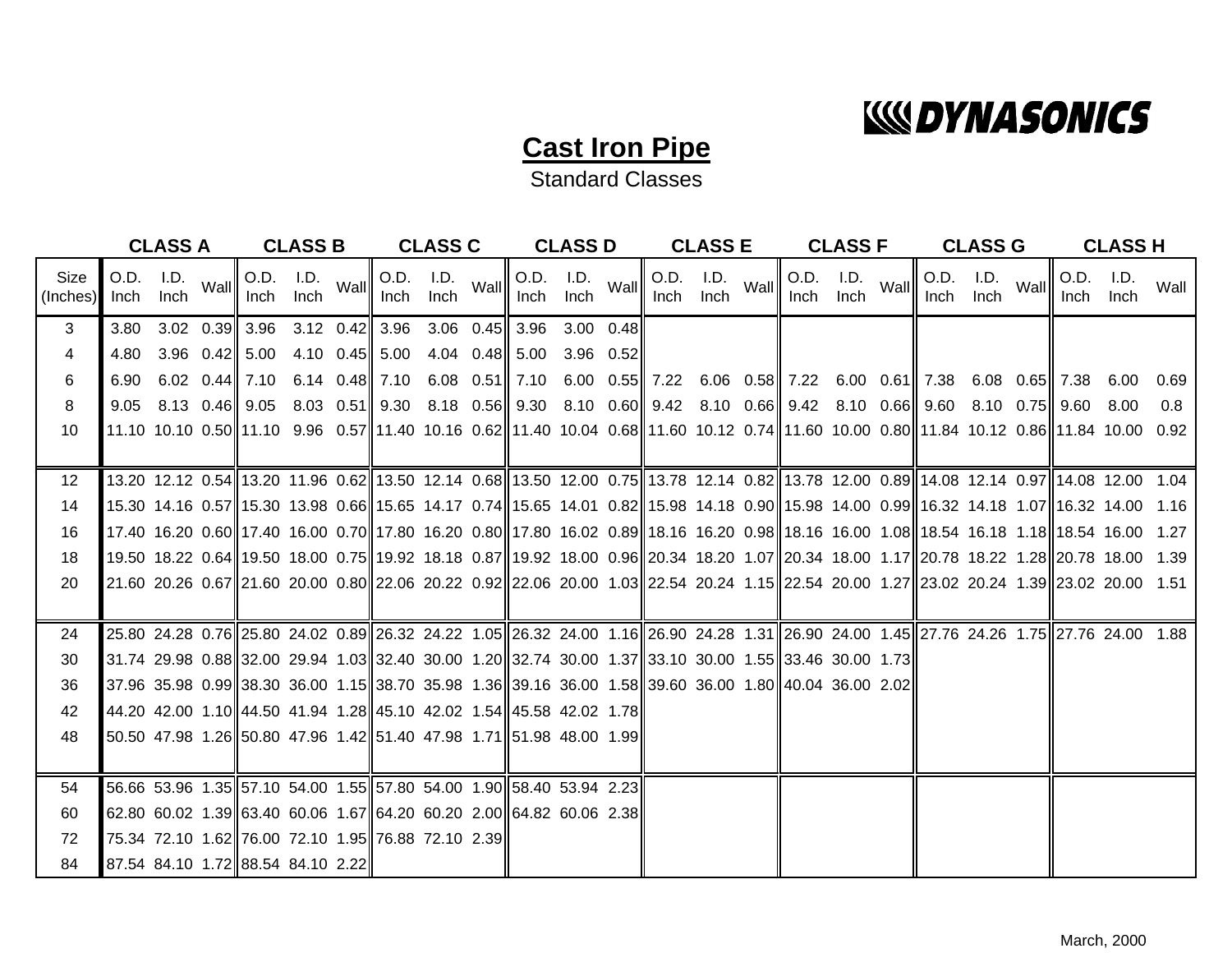## **WOYNASONICS**

### **Steel, Stainless Steel, P.V.C.**

Standard Schedules

| <b>Nominal</b>             | <b>OUTSIDE</b>  | SCH.<br><b>SCH. 10</b><br><b>SCH. 20</b><br>(LTWALL)<br>5. |                            |                     | <b>SCH.30</b><br>STD. |    |      | <b>SCH. 40</b> |      | <b>SCH. 60</b> |             | X STG.                                                       |       | <b>SCH. 80</b>                                                                                                |      | <b>SCH. 100</b> |       | <b>SCH. 120</b>         |       | <b>SCH. 140</b> |       | <b>SCH. 180</b> |       |               |      |                                                                                                                                                                                   |       |
|----------------------------|-----------------|------------------------------------------------------------|----------------------------|---------------------|-----------------------|----|------|----------------|------|----------------|-------------|--------------------------------------------------------------|-------|---------------------------------------------------------------------------------------------------------------|------|-----------------|-------|-------------------------|-------|-----------------|-------|-----------------|-------|---------------|------|-----------------------------------------------------------------------------------------------------------------------------------------------------------------------------------|-------|
| <b>Pipe Size</b><br>Inches | <b>DIAMETER</b> | ID                                                         | Wall                       | ID                  | Wall                  | ID | Wall | ID             | Wall | ID             | Wall        | ID                                                           | Wall  | ID                                                                                                            | Wall | ID              | Wall  | ID                      | Wall  | ID              | Wall  | ID              | Wall  | ID            | Wall | ID                                                                                                                                                                                | Wall  |
| $\mathbf{1}$               | 1.315           |                                                            | 1.185 0.065 1.097 0.109    |                     |                       |    |      |                |      | 1.049          |             | 1.049                                                        | 0.133 |                                                                                                               |      | 0.957           | 0.179 | 0.957                   | 0.179 |                 |       |                 |       |               |      | 0.815                                                                                                                                                                             | 0.250 |
| 1.25                       | 1.660           |                                                            | 1.530  0.065  1.442  0.109 |                     |                       |    |      |                |      | 1.380          |             | 1.380 0.140                                                  |       |                                                                                                               |      | 1.278           |       | 0.191 1.278 0.191       |       |                 |       |                 |       |               |      | 1.160                                                                                                                                                                             | 0.250 |
| 1.5                        | 1.900           |                                                            | 1.770 0.065 1.682 0.109    |                     |                       |    |      |                |      | 1.610          |             | 1.610 0.145                                                  |       |                                                                                                               |      | 1.500           |       | 0.200 1.500 0.200       |       |                 |       |                 |       |               |      | 1.338                                                                                                                                                                             | 0.281 |
| 2                          | 2.375           |                                                            | 2.245 0.065 2.157 0.109    |                     |                       |    |      |                |      | 2.067          |             | 2.067 0.154                                                  |       |                                                                                                               |      | 1.939           |       | $0.218$ 1.939 0.218     |       |                 |       |                 |       |               |      | 1.687                                                                                                                                                                             | 0.344 |
| 2.5                        | 2.875           | 2.709                                                      |                            | $0.083$ 2.635 0.120 |                       |    |      |                |      | 2.469          |             | 2.469                                                        | 0.203 |                                                                                                               |      | 2.323           |       | $0.276$ 2.323 0.276     |       |                 |       |                 |       |               |      | 2.125                                                                                                                                                                             | 0.375 |
| 3                          | 3.500           |                                                            | 3.334 0.083 3.260 0.120    |                     |                       |    |      |                |      | 3.068          |             | 3.068 0.216                                                  |       |                                                                                                               |      | 2.900           |       | 0.300 2.900 0.300       |       |                 |       |                 |       |               |      | 2.624 0.438                                                                                                                                                                       |       |
| 3.5                        | 4.000           |                                                            | 3.834 0.083 3.760 0.120    |                     |                       |    |      |                |      | 3.548          |             | 3.548 0.226                                                  |       |                                                                                                               |      |                 |       | 3.364 0.318 3.364 0.318 |       |                 |       |                 |       |               |      |                                                                                                                                                                                   |       |
| 4                          | 4.500           | 4.334                                                      | 0.083 4.260 0.120          |                     |                       |    |      |                |      |                | 4.026 0.237 | 4.026                                                        | 0.237 |                                                                                                               |      | 3.826           | 0.337 | 3.826                   | 0.337 |                 |       | 3.624           |       |               |      | $0.438$ 3.624 0.438 3.438 0.531                                                                                                                                                   |       |
| 5                          | 5.563           |                                                            | 5.345 0.109 5.295 0.134    |                     |                       |    |      |                |      |                | 5.047 0.258 | 5.047                                                        | 0.258 |                                                                                                               |      |                 |       | 4.813 0.375 4.813 0.375 |       |                 |       | 4.563           | 0.500 |               |      | 4.563  0.500  4.313  0.625                                                                                                                                                        |       |
| 6                          | 6.625           |                                                            | 6.407 0.109 6.357 0.134    |                     |                       |    |      |                |      |                |             | 6.065 0.280 6.065                                            | 0.280 |                                                                                                               |      | 5.761           | 0.432 | 5.761                   | 0.432 |                 |       | 5.501           |       | 0.562 5.501   |      | $0.562$ 5.187                                                                                                                                                                     | 0.719 |
| 8                          | 8.625           | 8.407                                                      |                            |                     |                       |    |      |                |      |                |             |                                                              |       | $0.109$ 8.329 0.148 8.125 0.250 8.071 0.277 7.981 0.322 7.981 0.322 7.813 0.406 7.625 0.500 7.625 0.500 7.437 |      |                 |       |                         |       |                 | 0.594 | 7.187           |       | $0.719$ 7.187 |      | $0.719$ 6.183 1.221                                                                                                                                                               |       |
| 10                         | 10.750          |                                                            |                            |                     |                       |    |      |                |      |                |             |                                                              |       |                                                                                                               |      |                 |       |                         |       |                 |       |                 |       |               |      | 10.482 0.134 10.42 0.165 10.25 0.250 10.13 0.310 10.02 0.365 10.020 0.365 9.750 0.500 9.750 0.500 9.562 0.594 9.312 0.719 9.062 0.844 9.062 0.844 8.500 1.125                     |       |
| 12                         | 12.750          |                                                            |                            |                     |                       |    |      |                |      |                |             |                                                              |       |                                                                                                               |      |                 |       |                         |       |                 |       |                 |       |               |      | 12.420 0.165 12.39 0.180 12.25 0.250 12.09 0.330 12.00 0.375 11.938 0.406 11.626 0.562 11.750 0.500 11.370 0.690 11.060 0.845 10.750 1.000 10.750 1.000 10.750 1.000 10.120 1.315 |       |
| 14                         | 14.000          |                                                            |                            |                     |                       |    |      |                |      |                |             |                                                              |       |                                                                                                               |      |                 |       |                         |       |                 |       |                 |       |               |      | 13.50 0.250 13.37 0.315 13.25 0.375 13.25 0.375 13.124 0.438 12.814 0.593 13.000 0.500 12.500 0.750 12.310 0.845 11.810 1.095 11.810 1.095 11.180 1.410                           |       |
| 16                         | 16.000          |                                                            |                            |                     |                       |    |      |                |      |                |             |                                                              |       |                                                                                                               |      |                 |       |                         |       |                 |       |                 |       |               |      | 15.50 0.250∥15.37 0.315∥15.25 0.375∥15.25 0.375∥15.000 0.500∥14.688 0.656∥15.000 0.500∥14.310 0.845∥13.930 1.035∥13.560 1.220∥13.560 1.220∥12.810 1.595                           |       |
| 18                         | 18.000          |                                                            |                            |                     |                       |    |      |                |      |                |             |                                                              |       |                                                                                                               |      |                 |       |                         |       |                 |       |                 |       |               |      | 17.50 0.250 17.37 0.315 17.12 0.440 17.25 0.375 16.876 0.562 16.564 0.718 17.000 0.500 16.120 0.940 15.680 1.160 15.250 1.375 15.250 1.375 14.430 1.785                           |       |
| 20                         | 20.000          |                                                            |                            |                     |                       |    |      |                |      |                |             |                                                              |       |                                                                                                               |      |                 |       |                         |       |                 |       |                 |       |               |      | 19.25 0.375 19.25 0.375 19.25 0.375 19.25 0.375 18.814 0.593 18.376 0.812 19.000 0.500 17.930 1.035 17.430 1.285 17.000 1.500 17.000 1.500 16.060 1.970                           |       |
| 24                         | 24.000          |                                                            |                            |                     |                       |    |      |                |      |                |             |                                                              |       |                                                                                                               |      |                 |       |                         |       |                 |       |                 |       |               |      | 23.50 0.250 23.25 0.375 23.25 0.375 23.25 0.375 22.626 0.687 22.126 0.937 23.000 0.500 21.560 1.220 20.930 1.535 20.930 1.535 20.930 1.535 19.310 2.345                           |       |
|                            |                 |                                                            |                            |                     |                       |    |      |                |      |                |             |                                                              |       |                                                                                                               |      |                 |       |                         |       |                 |       |                 |       |               |      |                                                                                                                                                                                   |       |
| 30                         | 30.000          |                                                            |                            |                     |                       |    |      |                |      |                |             | 29.37 0.315 29.00 0.500 29.00 0.500 29.25 0.375 29.250 0.375 |       |                                                                                                               |      | 29.000 0.500    |       |                         |       |                 |       |                 |       |               |      |                                                                                                                                                                                   |       |
| 36                         | 36.000          |                                                            |                            |                     |                       |    |      |                |      |                |             | 35.37 0.315 35.00 0.500 35.00 0.500 35.25 0.375 35.250 0.375 |       |                                                                                                               |      | 35.000 0.500    |       |                         |       |                 |       |                 |       |               |      |                                                                                                                                                                                   |       |
| 42                         | 42.000          |                                                            |                            |                     |                       |    |      |                |      |                |             | 41.25 0.375 41.250 0.375                                     |       |                                                                                                               |      | 41.000 0.500    |       |                         |       |                 |       |                 |       |               |      |                                                                                                                                                                                   |       |
| 48                         | 48.000          |                                                            |                            |                     |                       |    |      |                |      |                |             | 47.25 0.375 47.250 0.375                                     |       |                                                                                                               |      | 47.000 0.500    |       |                         |       |                 |       |                 |       |               |      |                                                                                                                                                                                   |       |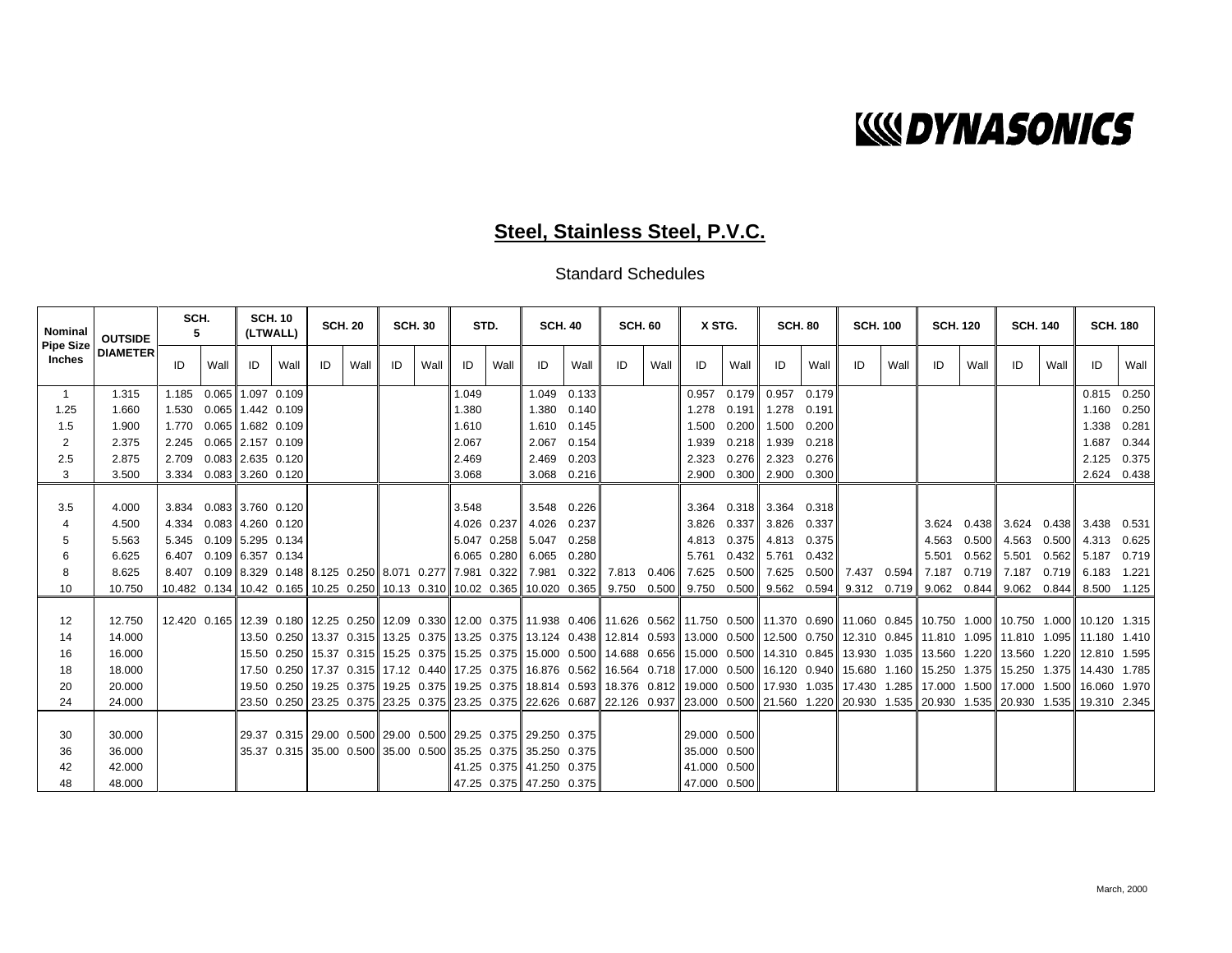

### **Ductile Iron Pipe**

Standard Classes

| <b>Pipe</b><br><b>Size</b> | <b>Outside</b><br><b>Diameter</b> | Class 50 |      | Class 51          |      | Class 52 |      | Class 53                                                                     |      | Class 54 |      | Class 55 |      | Class 56              |      | <b>Cement Lining</b><br><b>Std./Double</b><br><b>Thickness</b> |
|----------------------------|-----------------------------------|----------|------|-------------------|------|----------|------|------------------------------------------------------------------------------|------|----------|------|----------|------|-----------------------|------|----------------------------------------------------------------|
| (inches)                   | (inches)                          | ID       | Wall | ID                | Wall | ID       | Wall | ID                                                                           | Wall | ID       | Wall | ID       | Wall | ID                    | Wall |                                                                |
| 3                          | 3.96                              |          |      | 3.46              | 0.25 | 3.40     | 0.28 | 3.34 0.31                                                                    |      | 3.28     | 0.34 | 3.22     | 0.37 | 3.14                  | 0.41 |                                                                |
| 4                          | 4.80                              |          |      | 4.28              | 0.26 | 4.22     | 0.29 | 4.16                                                                         | 0.32 | 4.10     | 0.35 | 4.04     | 0.38 | 3.93                  | 0.44 |                                                                |
| 6                          | 6.90                              | 6.40     | 0.25 | 6.34              | 0.28 | 6.28     | 0.31 | 6.22                                                                         | 0.34 | 6.16     | 0.37 | 6.10     | 0.40 | 6.04                  | 0.43 | .123/.250                                                      |
| 8                          | 9.05                              | 8.51     | 0.27 | 8.45              | 0.30 | 8.39     | 0.33 | 8.33                                                                         | 0.36 | 8.27     | 0.39 | 8.21     | 0.42 | 8.15                  | 0.45 |                                                                |
| 10 <sup>°</sup>            | 11.10                             | 10.32    |      | $0.39$ 10.46 0.32 |      |          |      | 10.40 0.35 10.34 0.38 10.28 0.41                                             |      |          |      | 10.22    | 0.44 | 10.16 0.47            |      |                                                                |
| 12 <sup>2</sup>            | 13.20                             | 12.58    |      |                   |      |          |      | 0.31 12.52 0.34 12.46 0.37 12.40 0.40 12.34 0.43 12.28 0.46 12.22 0.49       |      |          |      |          |      |                       |      |                                                                |
|                            |                                   |          |      |                   |      |          |      |                                                                              |      |          |      |          |      |                       |      |                                                                |
| 14                         | 15.30                             |          |      |                   |      |          |      | 14.64 0.33 14.58 0.36 14.52 0.39 14.46 0.42 14.40 0.45 14.34 0.48 14.28 0.51 |      |          |      |          |      |                       |      |                                                                |
| 16                         | 17.40                             | 16.72    |      |                   |      |          |      | 0.34 16.66 0.37 16.60 0.40 16.54 0.43 16.48 0.46 16.42 0.49 16.36 0.52       |      |          |      |          |      |                       |      |                                                                |
| 18                         | 19.50                             |          |      |                   |      |          |      | 18.80 0.35 18.74 0.38 18.68 0.41 18.62 0.44 18.56 0.47 18.50 0.50 18.44 0.53 |      |          |      |          |      |                       |      | .1875/.375                                                     |
| 20                         | 21.60                             | 20.88    |      |                   |      |          |      | $0.36$ 20.82 0.39 20.76 0.42 20.70 0.45 20.64 0.48 20.58 0.51                |      |          |      |          |      | 20.52 0.54            |      |                                                                |
| 24                         | 25.80                             |          |      |                   |      |          |      | 25.04 0.38 24.98 0.41 24.92 0.44 24.86 0.47 24.80 0.50 24.74 0.53 24.68 0.56 |      |          |      |          |      |                       |      |                                                                |
|                            |                                   |          |      |                   |      |          |      |                                                                              |      |          |      |          |      |                       |      |                                                                |
| 30                         | 32.00                             |          |      |                   |      |          |      | 31.22 0.39 31.14 0.43 31.06 0.47 30.98 0.51 30.90 0.55 30.82 0.59 30.74 0.63 |      |          |      |          |      |                       |      |                                                                |
| 36                         | 38.30                             | 37.44    |      |                   |      |          |      | $0.43$ 37.34 $0.48$ 37.06 $0.62$ 37.14 $0.58$ 37.40 $0.45$ 36.94 $0.68$      |      |          |      |          |      | 36.84 0.73            |      |                                                                |
| 42                         | 44.50                             |          |      |                   |      |          |      | 43.56 0.47 43.44 0.53 43.32 0.59 43.20 0.65 43.08 0.71 42.96                 |      |          |      |          | 0.77 | 42.84 0.83            |      | .250/.500                                                      |
| 48                         | 50.80                             |          |      |                   |      |          |      | 49.78 0.51 49.64 0.58 49.50 0.65 49.36 0.72 49.22 0.79 49.08                 |      |          |      |          |      | $0.86$   48.94 $0.93$ |      |                                                                |
| 54                         | 57.10                             | 55.96    |      |                   |      |          |      | 0.57 55.80 0.65 55.64 0.73 55.48 0.81 55.32 0.89 55.16 0.97                  |      |          |      |          |      | 55.00 1.05            |      |                                                                |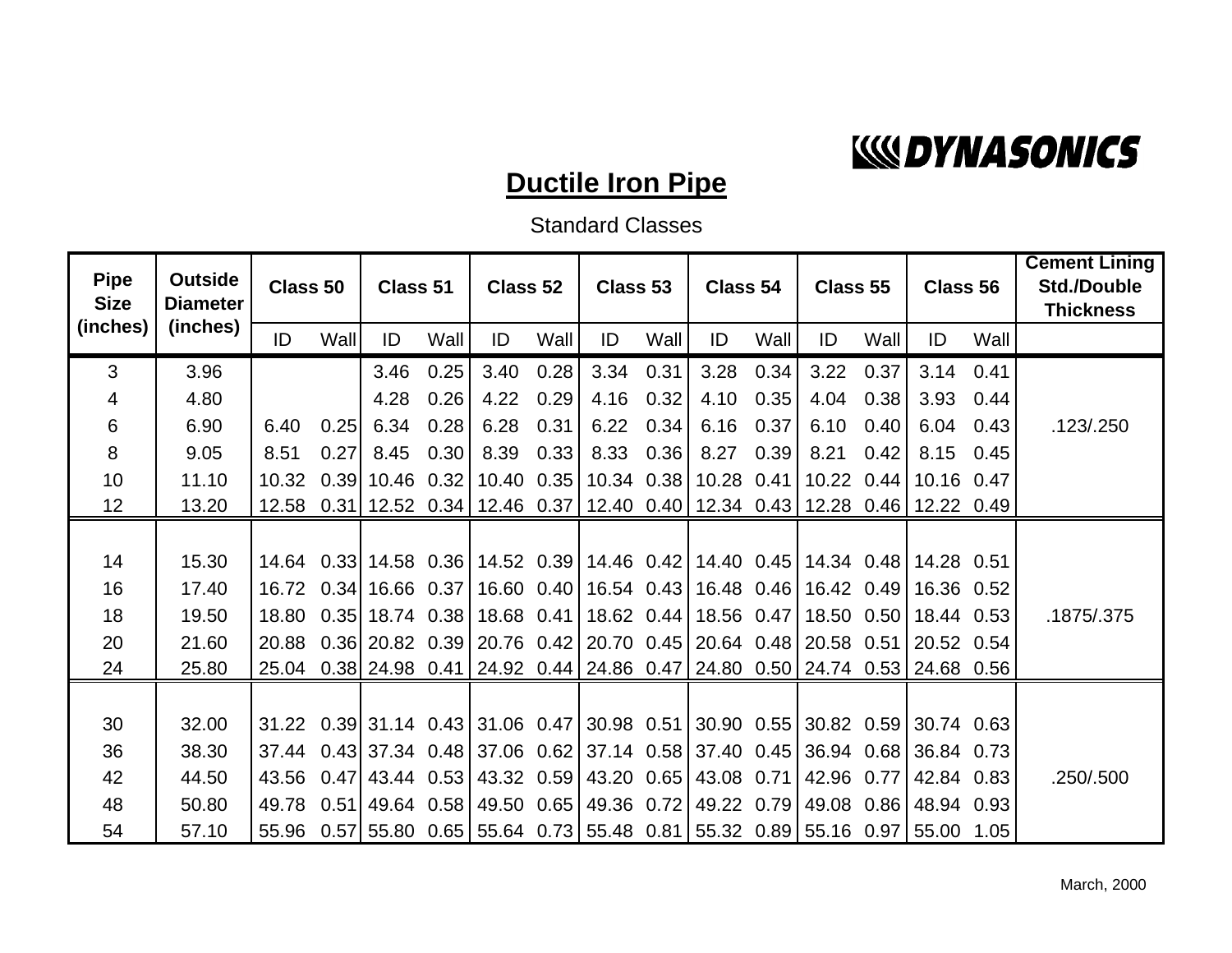## **WOYNASONICS**

### **FPS TO GPM CROSS - REFERENCE (Schedule 40)**

| Nominal<br>Pipe<br>(Inches) | I.D.<br><b>INCH</b> | 1                   | 1.5                               | $\overline{2}$           | 2.5           | 3      | 3.5    | 4      | 4.5    | 5      | 5.5    | 6      | 6.5    | $\overline{7}$ | 7.5    | 8      | 8.5    | 9      |
|-----------------------------|---------------------|---------------------|-----------------------------------|--------------------------|---------------|--------|--------|--------|--------|--------|--------|--------|--------|----------------|--------|--------|--------|--------|
| $\mathbf{1}$                | 1.05                |                     | 2.6989 4.0484                     | 15.3978                  | 6.7473        | 8.097  | 9.4462 | 10.796 | 12.145 | 13.490 | 14.844 | 16.190 | 17.540 | 18.890         | 20.240 | 21.590 | 22.941 | 24.290 |
| 1.25                        | 1.38                |                     | 4.6620 6.9929 9.3239              |                          | 11.655        | 13.99  | 16.317 | 18.648 | 20.979 | 23.310 | 25.641 | 27.970 | 30.300 | 32.630         | 34.960 | 37.300 | 39.627 | 41.958 |
| 1.5                         | 1.61                |                     | 6.3454 9.5182                     |                          | 12.691 15.864 | 19.04  | 22.209 | 25.382 | 28.555 | 31.730 | 34.900 | 38.070 | 41.250 | 44.420         | 47.590 | 50.760 | 53.936 | 57.109 |
| $\overline{2}$              | 2.07                |                     | 10.489   15.734   20.979   26.224 |                          |               | 31.47  | 36.713 | 41.958 | 47.202 | 52.450 | 57.692 | 62.940 | 68.180 | 73.430         | 78.670 | 83.920 | 89.160 | 94.405 |
| 2.5                         | 2.47                |                     | 14.935   22.402   29.870   37.337 |                          |               | 44.80  | 52.272 | 59.740 | 67.207 | 74.670 | 82.142 | 89.610 | 97.080 | 104.50         | 112.00 | 119.50 | 126.95 | 134.41 |
| 3                           | 3.07                |                     | 23.072 34.608 46.144 57.680       |                          |               | 69.22  | 80.752 | 92.288 | 103.82 | 115.40 | 126.90 | 138.40 | 150.00 | 161.50         | 173.00 | 184.60 | 196.11 | 207.65 |
| 3.5                         | 3.55                |                     | 30.851 46.276 61.702              |                          | 77.127        | 92.55  | 107.98 | 123.40 | 138.83 | 154.30 | 169.68 | 185.10 | 200.50 | 216.00         | 231.40 | 246.80 | 262.23 | 277.66 |
| 4                           | 4.03                |                     | 39.758 59.636 79.515 99.394       |                          |               | 119.3  | 139.15 | 159.03 | 178.91 | 198.80 | 218.67 | 238.50 | 258.40 | 278.30         | 298.20 | 318.10 | 337.94 | 357.82 |
| 5                           | 5.05                |                     | 62.430 93.645                     | 124.86 156.07            |               | 187.3  | 218.50 | 249.72 | 280.93 | 312.10 | 343.36 | 374.60 | 405.80 | 437.00         | 468.20 | 499.40 | 530.65 | 561.87 |
| 6                           | 6.06                | 89.899              |                                   | 134.85   179.80   224.75 |               | 269.7  | 314.65 | 359.60 | 404.55 | 449.50 | 494.45 | 539.40 | 584.30 | 629.30         | 674.20 | 719.20 | 764.14 | 809.09 |
| 8                           | 7.98                |                     | 155.89 233.83 311.78 389.72       |                          |               | 467.7  | 545.61 | 623.56 | 701.50 | 779.40 | 857.39 | 935.30 | 1013.0 | 1091.0         | 1169.0 | 1247.0 | 1325.1 | 1403.0 |
| 10                          |                     | 10.02 245.78 368.67 |                                   |                          | 491.56 614.45 | 737.3  | 860.23 | 983.12 | 1106.0 | 1229.0 | 1351.8 | 1475.0 | 1598.0 | 1720.0         | 1843.0 | 1966.0 | 2089.1 | 2212.0 |
| 12                          |                     |                     | 11.94 348.99 523.49 697.99 872.49 |                          |               | 1047.0 | 1221.5 | 1396.0 | 1570.5 | 1745.0 | 1919.5 | 2094.0 | 2268.0 | 2443.0         | 2617.0 | 2792.0 | 2966.5 | 3141.0 |
| 14                          |                     |                     | 13.13 422.03 633.04 844.05 1055.1 |                          |               | 1266.0 | 1477.1 | 1688.1 | 1899.1 | 2110.0 | 2321.1 | 2532.0 | 2743.0 | 2954.0         | 3165.0 | 3376.0 | 3587.2 | 3798.2 |
| 16                          |                     |                     | 15.00 550.80 826.20 1101.6 1377.0 |                          |               | 1652.0 | 1927.8 | 2203.2 | 2478.6 | 2754.0 | 3029.4 | 3305.0 | 3580.0 | 3856.0         | 4131.0 | 4406.0 | 4681.8 | 4957.2 |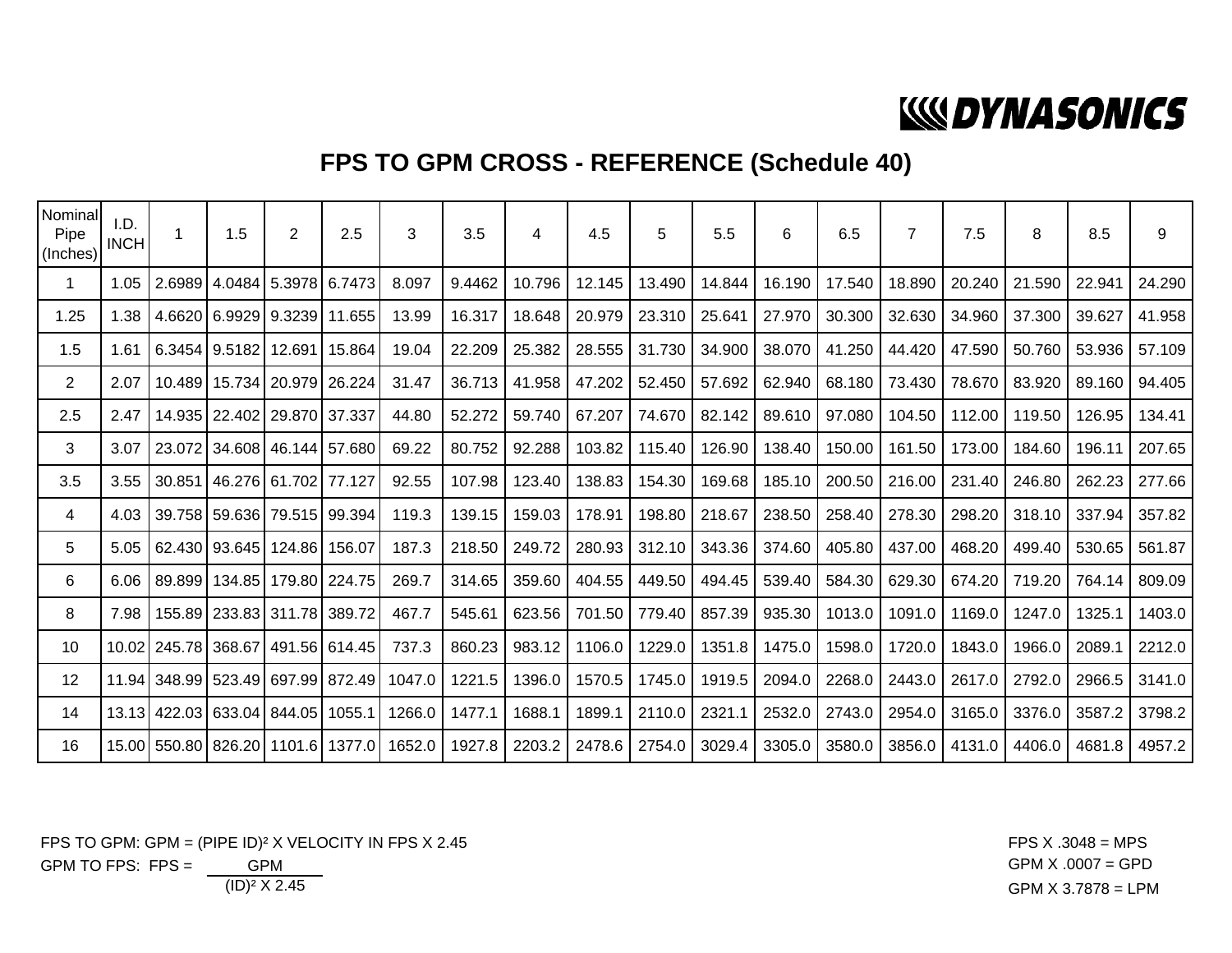## **WOYNASONICS**

### **FPS TO GPM CROSS - REFERENCE (Schedule 40)**

| Nominal<br>Pipe<br>(Inches) | I.D.<br><b>INCH</b> | $\mathbf 1$  | 1.5    | $\overline{2}$       | 2.5           | 3      | 3.5    | 4      | 4.5    | 5      | 5.5    | 6      | 6.5    | $\overline{7}$ | 7.5    | 8      | 8.5    | 9             |
|-----------------------------|---------------------|--------------|--------|----------------------|---------------|--------|--------|--------|--------|--------|--------|--------|--------|----------------|--------|--------|--------|---------------|
| 18                          | 16.88               | 697.52       | 1046.3 | 1395.0               | 1743.8        | 2093.0 | 2441.3 | 2790.1 | 3138.8 | 3488.0 | 3836.3 | 4185.0 | 4534.0 | 4883.0         | 5231.0 | 5580.C | 5928.9 | 6277.7        |
| 20                          | 18.81               | 866.14       | 1299.0 |                      | 1732.0 2165.3 | 2598.4 | 3031.5 | 3464.6 | 3897.6 | 4330.7 | 4763.8 | 5196.8 | 5629.9 | 6063.0         | 6496.0 | 6929.1 | 7362.2 | 7795.3        |
| 24                          | 22.63               | 1253.7       |        | 1880.0 2507.0 3134.1 |               | 3761.0 | 4387.8 | 5014.6 | 5641.5 | 6268.3 | 6895.1 | 7522.0 | 8148.8 | 8775.6         | 9402.4 | 10029  | 10656  | 11283         |
| 26                          | 25.25               | 1560.7       |        | 2341.0 3121.0        | 3901.9        | 4682.2 | 5462.6 | 6243.0 | 7023.4 | 7803.7 | 8584.1 | 9364.5 | 10145  | 10925          | 11706  | 12486  | 13266  | 14047         |
| 28                          | 27.25               | 1817.8       | 2727.0 | 3636.0               | 4544.5        | 5453.4 | 6362.3 | 7271.2 | 8180.0 | 9088.9 | 9997.8 | 10907  | 11816  | 12725          | 13633  | 14542  | 15451  | 16360         |
| 30                          |                     | 29.25 2094.4 | 3142.0 |                      | 4189.0 5236.0 | 6283.2 | 7330.4 | 8377.6 | 9424.9 | 10472  | 11519  | 12566  | 13614  | 14661          | 15708  | 16755  | 17803  | 18850         |
| 32                          | 31.25               | 2390.6       |        | 3586.0 4781.0        | 5976.5        | 7171.9 | 8367.2 | 9562.5 | 10758  | 11953  | 13148  | 14344  | 15539  | 16734          | 17930  | 19125  | 20320  | 21516         |
| 34                          |                     | 33.25 2706.4 |        | 4060.0 5413.0 6766.0 |               | 8119.2 | 9472.4 | 10826  | 12179  | 13532  | 14885  | 16238  | 17592  | 18945          | 20298  | 21651  | 23004  | 24358         |
| 36                          | 35.25               | 3041.8       |        | 4563.0 6084.0        | 7604.5        | 9125.4 | 10646  | 12167  | 13688  | 15209  | 16730  | 18251  | 19772  | 21292          | 22813  | 24334  | 25855  | 27376         |
| 42                          | 41.25               | 4165.4       |        | 6248.0 8331.0        | 10414         | 12496  | 14579  | 16662  | 18744  | 20827  | 22910  | 24992  | 27075  | 29158          | 31241  | 33323  | 35406  | 37489         |
| 48                          |                     | 47.99 5637.8 | 8457.0 | 11276                | 14095         | 16913  | 19732  | 22551  | 25370  | 28189  | 31008  | 33827  | 36646  | 39465          | 42284  | 45103  | 47922  | 50740         |
| 54                          |                     | 53.98 7133.1 | 10700  | 14266                | 17833         | 21399  | 24966  | 28532  | 32099  | 35665  | 39232  | 42798  | 46365  | 49931          | 53498  | 57065  | 60631  | 64198         |
| 60                          | 60.09               | 8839.2       | 13259  | 17678                | 22098         | 26518  | 30937  | 35357  | 39777  | 44196  | 48616  | 53035  | 57455  | 61875          | 66294  | 70714  | 75134  | 79553         |
| 72                          | 72.10               | 12726        | 19089  | 25451                | 31814         | 38177  | 44540  | 50903  | 57266  | 63628  | 69991  | 76354  | 82717  | 89080          | 95443  | 101805 |        | 108168 114531 |
| 84                          | 84.10               | 17314        | 2597   | 34628                | 43285         | 51943  | 60600  | 69257  | 77914  | 86571  | 95228  | 103885 | 112542 | 121199         | 129856 | 138514 | 147171 | 155828        |

(ID)² X 2.45 GPM X 3.7878 = LPM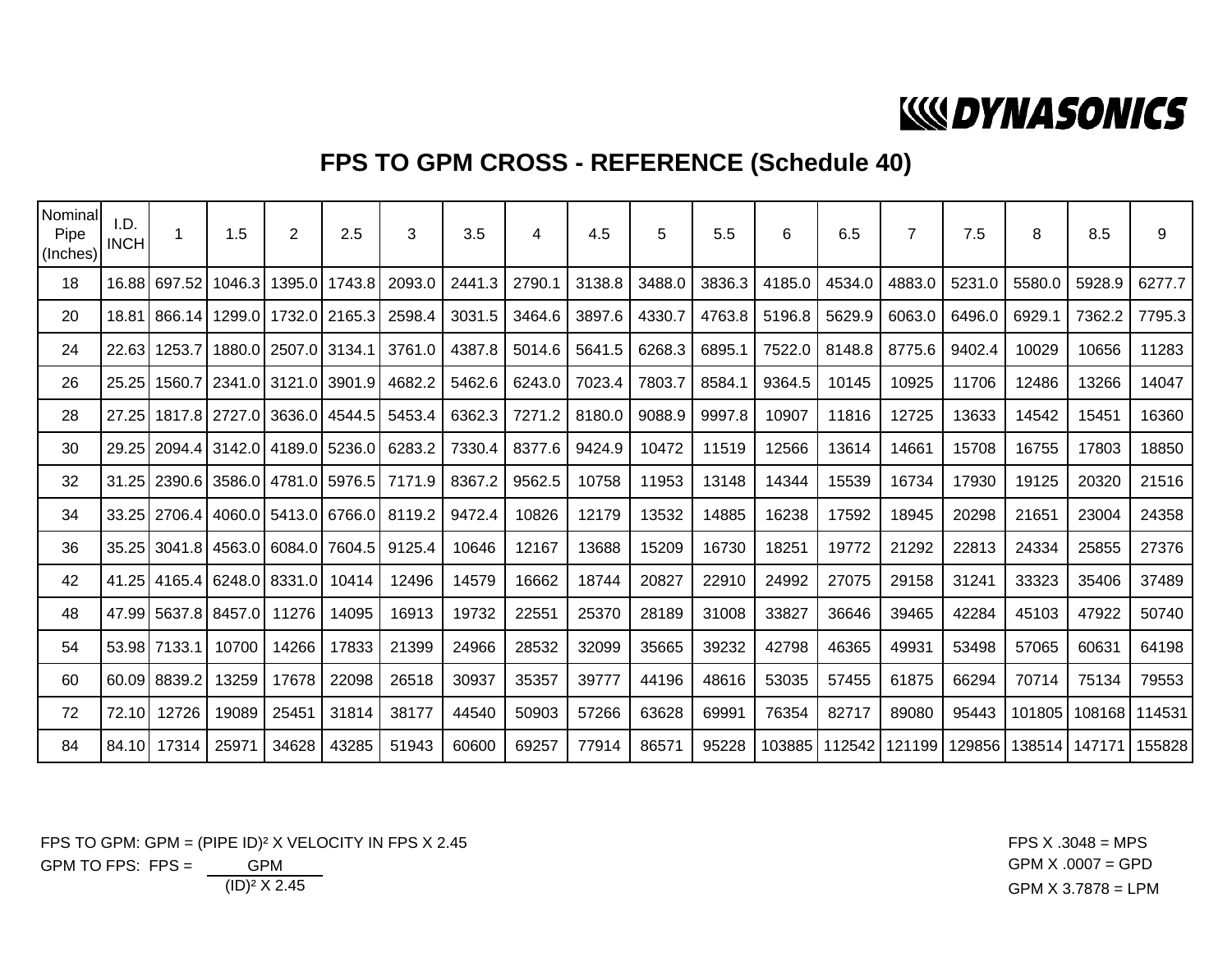

### **Limited Warranty and Disclaimer**

Dynasonics, division of Racine Federated Inc. warrants to the end purchaser, for a period of one year from the date of shipment from the factory, that all new transmitters and transducers manufactured by it are free from defects in materials and workmanship. This warranty does not cover products that have been damaged due to misapplication, abuse, lack of maintenance, or improper installation. Dynasonics' obligation under this warranty is limited to the repair or replacement of a defective product, at no charge to the end purchaser, if the product is inspected by Dynasonics and found to be defective. Repair or replacement is at Dynasonics' discretion. A return goods authorization (RGA) number must be obtained from Dynasonics before any product may be returned for warranty repair or replacement. The product must be thoroughly cleaned and any process chemicals removed before it will be accepted for return.

The purchaser must determine the applicability of the product for its desired use and assumes all risks in connection therewith. Dynasonics assumes no responsibility or liability for any omissions or errors in connection with the use of its products. Dynasonics will under no circumstances be liable for any incidental, consequential, contingent or special damages or loss to any person or property arising out of the failure of any product, component or accessory.

All expressed or implied warranties, including **the implied warranty of merchantability and the implied warranty of fitness for a particular purpose or application are expressly disclaimed** and shall not apply to any products sold or services rendered by Dynasonics.

The above warranty supersedes and is in lieu of all other warranties, either expressed or implied and all other obligations or liabilities. No agent or representative has any authority to alter the terms of this warranty in any way.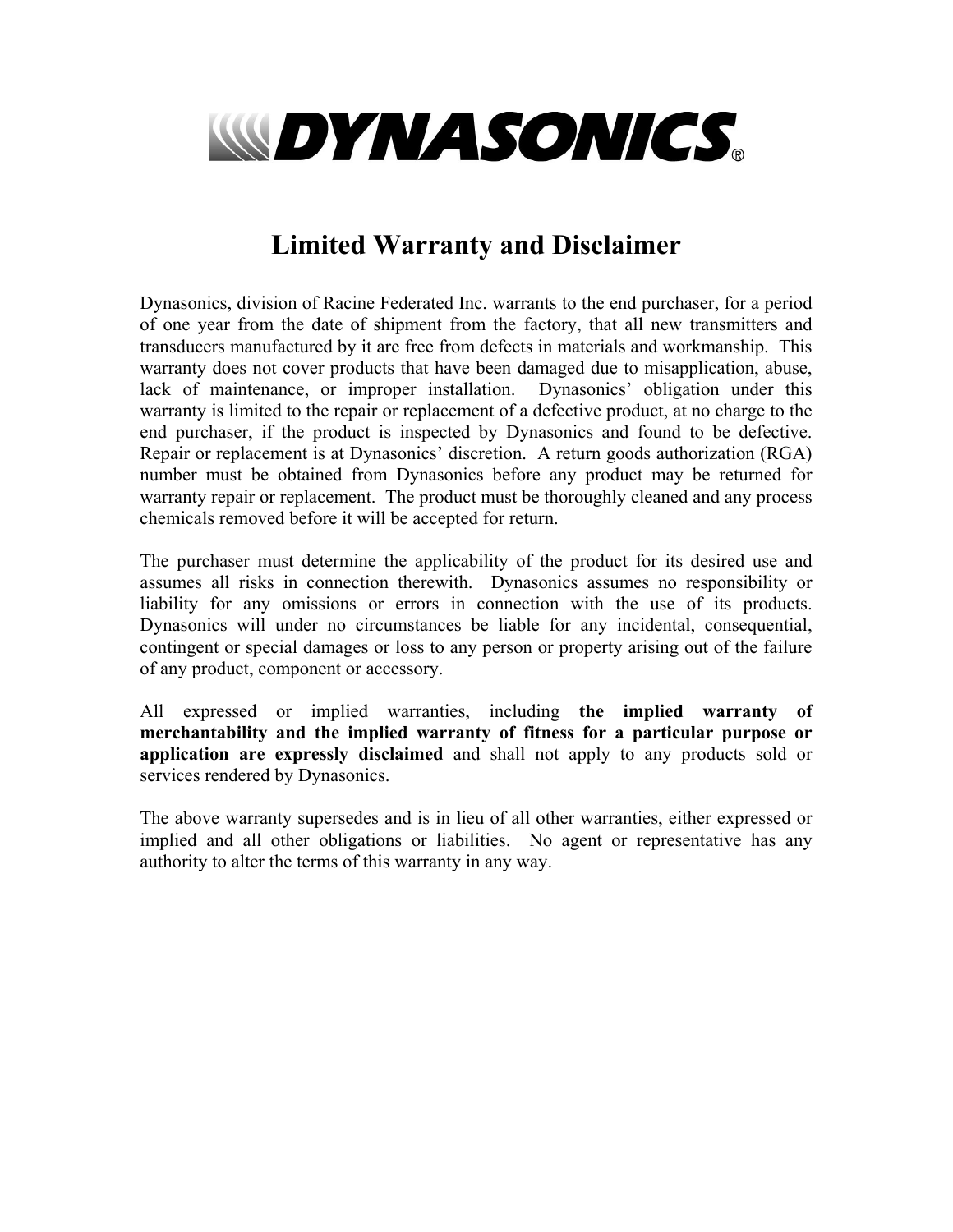

#### **GENERAL TERMS AND CONDITIONS OF SALES**

- 1. PAYMENT Terms of payment are effective from the actual date of invoice. If, in the Seller's opinion, the financial condition of the Buyer at any time – or any other circumstances – do not justify the incurrence of production costs of shipment on the terms of payment specified, the Seller may require partial or full payment in advance. Payment terms are net 30 days unless otherwise stated on invoice.
- 2. F.O.B. All shipments are from Racine, Wisconsin, USA, unless otherwise other stated, and title transfers to the buyer upon leaving factory.
- 3. QUOTATION AND PRICES Quoted prices are firm for 30 days unless stated in the quotation and are subject to change without notice after expiration of this period.
- 4. TAXES Any applicable sales, use, revenue, excise or other taxes not specifically stated in the quotation are to be remitted by the Buyer directly to the appropriate regulatory agency.
- 5. WARRANTY Seller's standard published warranty in effect at the time of shipment shall apply. This warranty is exclusive and is in lieu of all other warranties, express, implied, or statutory, including the warranty of merchantability.
- 6. DELIVERY The Seller shall not be liable for loss or damage of any kind resulting from delay or inability to deliver on account of flood, fire, labor trouble, riots, civil disturbances, accidents, acts or orders or regulations of civil or military authorities, shortages of material, or any other causes beyond Seller's control.
- 7. PRODUCT CHANGES In keeping with our continuing policy of product improvement, we reserve the right to make changes in our products at any time, without incurring an obligation to change, replace or upgrade equipment previously shipped.
- 8. CANCELLATIONS An order placed by Buyer and accepted by Seller may be cancelled only with the Seller's consent and upon terms that will indemnify the Seller against loss.
- 9. RESTOCKING CHARGE On standard equipment, the charge is 25%, provided the equipment is returned within 30 days in acceptable condition with a RGA number. Restocking charges for special equipment may vary from standard equipment, and will be handled on a case-by-case basis. No returns will be taken after one year.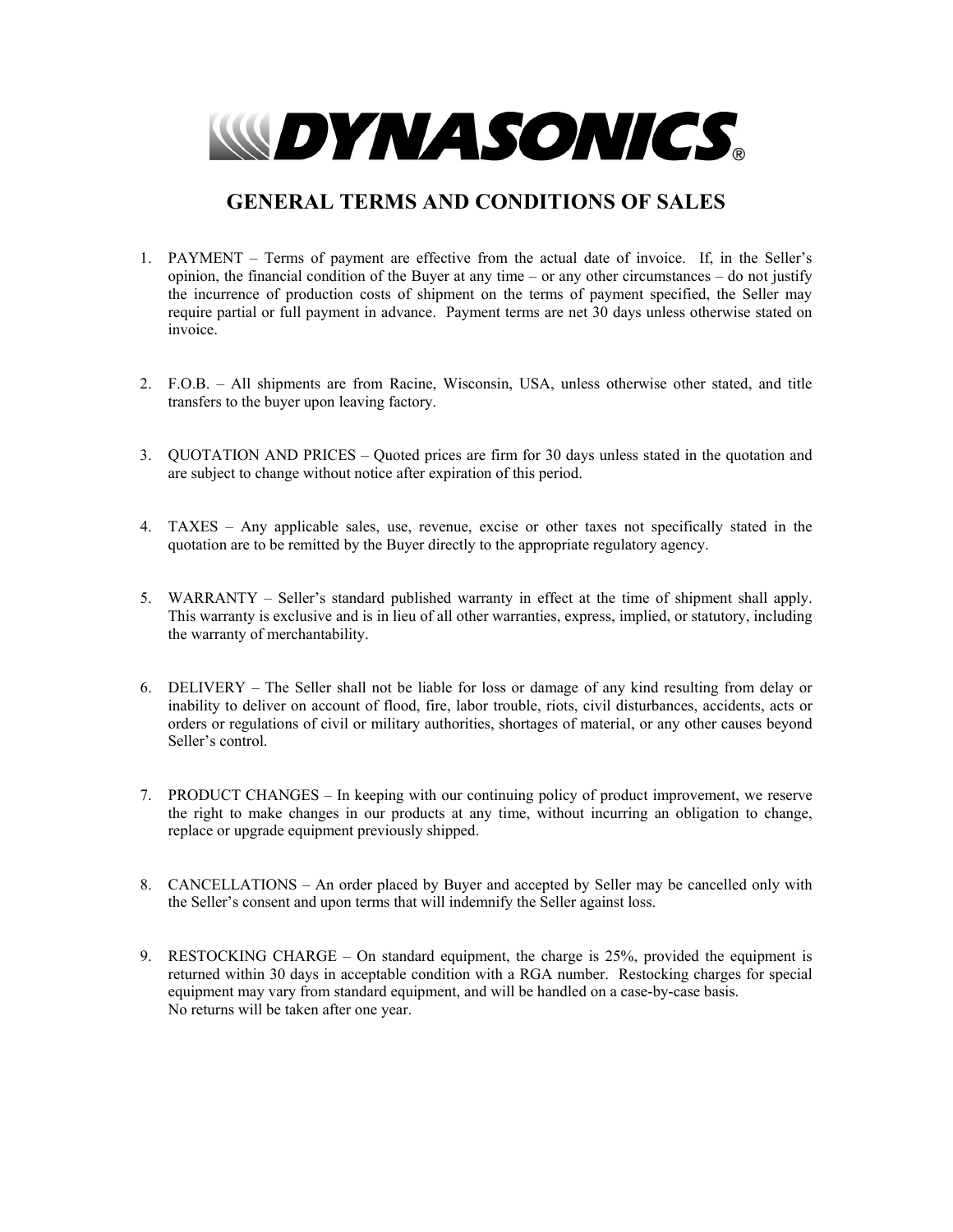#### RETURN OF EQUIPMENT/SALES INFORMATION

#### CONTACTS AND PROCEDURES

#### Customer Service/Application Engineer:

If you have a question regarding order status, placing an order, reviewing applications for future purchases, or wish to purchase a new flow meter, please contact our new National Sales and Marketing Headquarters:

> DYNASONICS Division of Racine Federated Inc. 8635 Washington Avenue Racine, WI 53406 PHONE: (800) 535-3569 or (262) 639-6770 FAX: (262) 639-2267

#### Service/Repair Department:

If you already purchased equipment and have an operation problem, require service, or need to schedule field service, please contact our Service Department:

> DYNASONICS Division of Racine Federated Inc. 8635 Washington Avenue Racine, WI 53406 PHONE: (800) 535-3569 or (262) 639-6770 FAX: (262) 639-2267

Return Goods Authorization:

When returning equipment, it is necessary for you to contact our Service Department at (800) 535-3569 or (262) 639-6770 to obtain an RGA number for the authority and proper tracking of your material and its prompt inspection and return. The RGA number should be noted on the outside of the box. All returns of equipment go to the following address:

> DYNASONICS Division of Racine Federated Inc. 8635 Washington Avenue Racine, WI 53406 Attn:  $RGA \#$